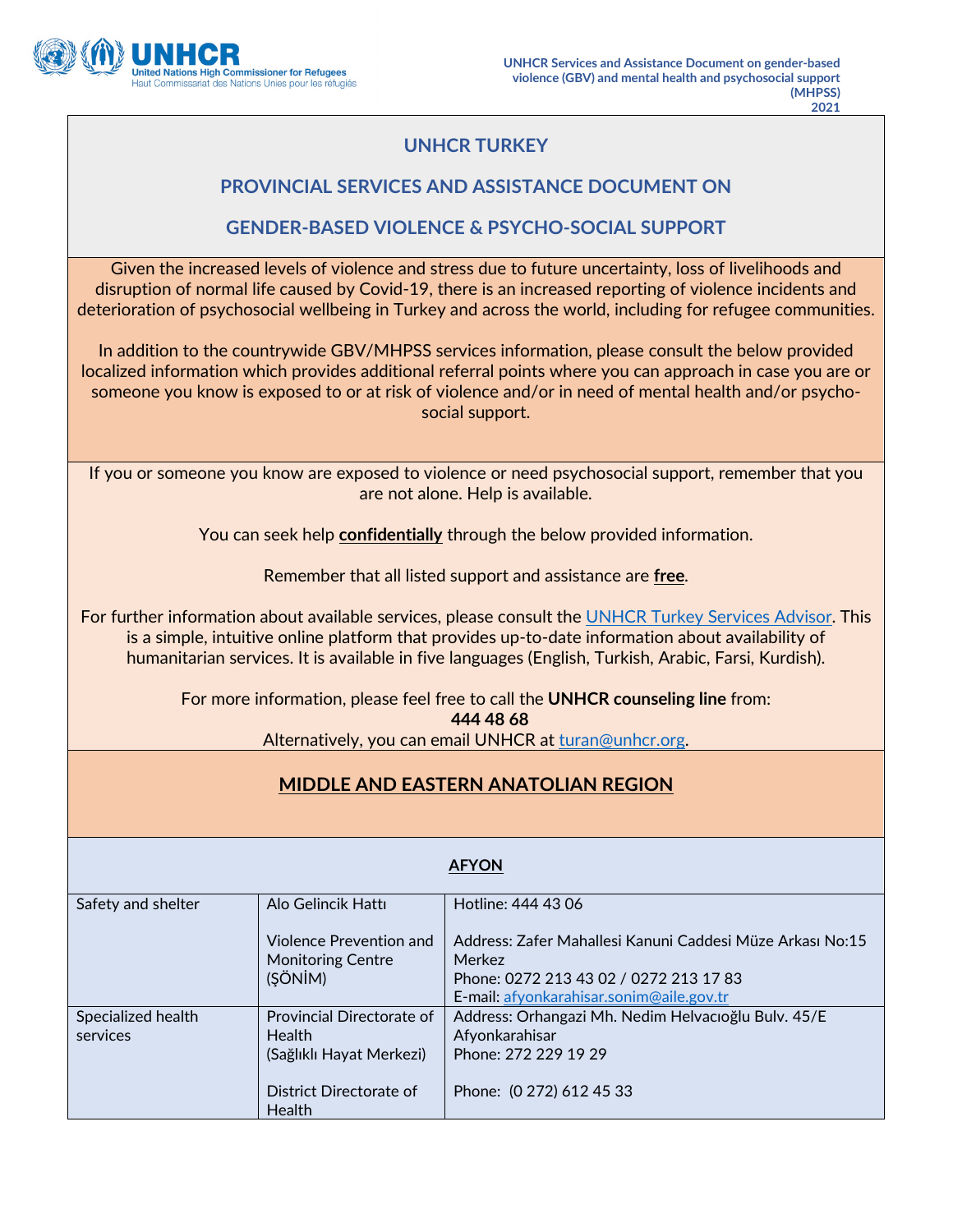

|                               |                                 | 2021                                                                                        |
|-------------------------------|---------------------------------|---------------------------------------------------------------------------------------------|
| Public health services        |                                 | For Provincial Directorates of Health, District Directorates of Health, Family Health       |
|                               |                                 | Clinics, public hospitals and university hospitals close to your residence, please refer to |
|                               |                                 | UNHCR Turkey Services Advisor: https://turkey.servicesadvisor.org/tr                        |
| Legal assistance              | <b>Bar Associations</b>         | ALO Gelincik Hatti (Kadin ve Cocuk): 444 43 06                                              |
|                               |                                 |                                                                                             |
|                               | <b>AFYON Bar Association</b>    | Phone: 0 272 217 59 69 - 0 533 260 91 96                                                    |
| Livelihoods Support           | <b>Turkey Employment</b>        | For vocational training and employment opportunities, please                                |
|                               |                                 |                                                                                             |
|                               | Agency (IŞKUR)                  | visit directorates or service centres (if any) of ISKUR in your                             |
|                               |                                 | province. You may reach contact information here:                                           |
|                               |                                 | https://www.iskur.gov.tr/iletisim                                                           |
| Mental Health and             | Provincial Directorate of       | Addres: Orhangazi Mh. Nedim Helvacıoğlu Bulv. 45/E                                          |
| Psycho-social Support         | Health                          | Afyonkarahisar                                                                              |
|                               | (Sağlıklı Hayat Merkezi)        | Phone: 272 229 19 29                                                                        |
|                               |                                 |                                                                                             |
|                               | District Directorate of         | Phone: (0 272) 612 45 33                                                                    |
|                               | Health                          |                                                                                             |
|                               |                                 | Address: Ali Çetinkaya Mah. Atatürk Cad. No:12                                              |
|                               | <b>Community Mental</b>         | Merkez/Afyonkarahisar                                                                       |
|                               | <b>Health Centre</b>            | Phone: 02722133960                                                                          |
| Other (list as available:     | <b>Association for Struggle</b> | Phone: 0 542 5853990                                                                        |
| NGOs, etc.)                   | <b>Against Sexual Violence</b>  | E-mail: info@cinselsiddetlemucadele.org                                                     |
|                               | (Cinsel Şiddetle                |                                                                                             |
|                               |                                 |                                                                                             |
|                               | Mücadele Derneği)               |                                                                                             |
|                               |                                 |                                                                                             |
|                               | We Will Stop Femicides          | Phone: 0505 004 11 98                                                                       |
|                               | <b>Platform Hotline</b>         |                                                                                             |
|                               |                                 |                                                                                             |
|                               |                                 |                                                                                             |
|                               |                                 | <b>ARTVİN</b>                                                                               |
|                               |                                 |                                                                                             |
| Safety and shelter            | <b>Alo Gelincik Hattı</b>       | Hotline: 444 43 06                                                                          |
|                               |                                 |                                                                                             |
|                               | <b>Violence Prevention and</b>  | Address: Çayağzı Mah. Miralay Şükrü Bey Cad. No: 58                                         |
|                               | <b>Monitoring Centre</b>        | Merkez ARTVIN                                                                               |
|                               | (ŞÖNİM)                         | Phone: 0466 212 95 20                                                                       |
| <b>Public health services</b> |                                 |                                                                                             |
|                               |                                 | For Provincial Directorates of Health, District Directorates of Health, Family Health       |
|                               |                                 | Clinics, public hospitals and university hospitals close to your residence, please refer to |
|                               |                                 | UNHCR Turkey Services Advisor: https://turkey.servicesadvisor.org/tr                        |
| Legal assistance              | <b>Bar Associations</b>         | Phone: (0466) 212 14 04                                                                     |
|                               |                                 | Address: Orta Mahalle, Miralay Şükrübey Caddesi, 08000                                      |
|                               |                                 | Merkez/Artvin                                                                               |
| <b>Livelihoods Support</b>    | <b>Turkey Employment</b>        | For vocational training and employment opportunities, please                                |
|                               | Agency (IŞKUR)                  | visit directorates or service centres (if any) of IŞKUR in your                             |
|                               |                                 | province. You may reach contact information here:                                           |
|                               |                                 | https://www.iskur.gov.tr/iletisim                                                           |
|                               |                                 |                                                                                             |
|                               |                                 | <b>BARTIN</b>                                                                               |
|                               |                                 |                                                                                             |
| Safety and shelter            | Alo Gelincik Hattı              | Hotline: 444 43 06                                                                          |
|                               |                                 |                                                                                             |
|                               | <b>Violence Prevention and</b>  | Address: Tuna Mahallesi Demirciler Caddesi Aligama Sokak                                    |
|                               | <b>Monitoring Centre</b>        | No:1 Merkez                                                                                 |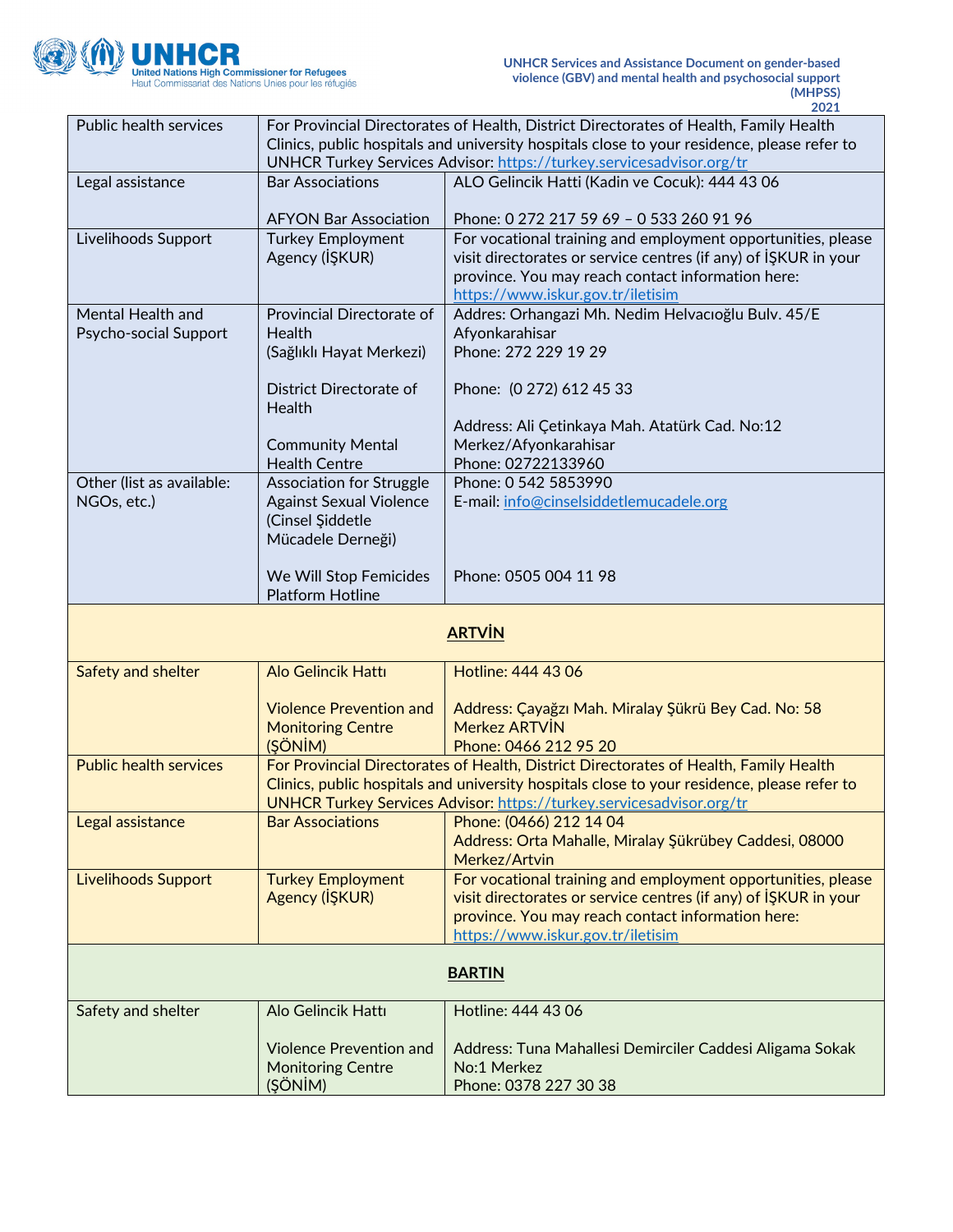

|                                            |                                                                                                                                             | 2021                                                                                                                                                                                                                                                         |
|--------------------------------------------|---------------------------------------------------------------------------------------------------------------------------------------------|--------------------------------------------------------------------------------------------------------------------------------------------------------------------------------------------------------------------------------------------------------------|
| Specialized health<br>services             | Provincial Directorate of<br>Health                                                                                                         | Phone: 0378 228 3655<br>Address: Kırtepe Mah. Arifler Sokak No:2 Merkez/BARTIN                                                                                                                                                                               |
| <b>Public health services</b>              |                                                                                                                                             | For Provincial Directorates of Health, District Directorates of Health, Family Health<br>Clinics, public hospitals and university hospitals close to your residence, please refer to<br>UNHCR Turkey Services Advisor: https://turkey.servicesadvisor.org/tr |
| Legal assistance                           | <b>Bar Associations</b>                                                                                                                     | Address: Adliye Sarayı/Bartın<br>Phone: 0378 227 16 94                                                                                                                                                                                                       |
| Livelihoods Support                        | <b>Turkey Employment</b><br>Agency (İŞKUR)                                                                                                  | For vocational training and employment opportunities, please<br>visit directorates or service centres (if any) of ISKUR in your<br>province. You may reach contact information here:<br>https://www.iskur.gov.tr/iletisim                                    |
| Mental Health and<br>Psycho-social Support | Provincial Directorate of<br>Health<br>(Sağlıklı Hayat Merkezi)                                                                             | Address: Kırtepe Mah. Arifler Sokak No:2 Merkez/BARTIN<br>Phone: 0(378) 228 3655                                                                                                                                                                             |
|                                            | <b>Community Mental</b><br><b>Health Centre</b>                                                                                             | Address: Tuna Mahallesi Türbe Yolu Çikmaz Sokak No:14<br>(Tuna ASM Yani) Merkez/Bartin<br>Phone: 03782283645                                                                                                                                                 |
| Other (list as available:<br>NGOs, etc.)   | <b>Association for Struggle</b><br><b>Against Sexual Violence</b><br>(Cinsel Şiddetle<br>Mücadele Derneği)<br><b>We Will Stop Femicides</b> | Phone: 0 542 5853990<br>E-mail: info@cinselsiddetlemucadele.org                                                                                                                                                                                              |
|                                            | <b>Platform Hotline</b>                                                                                                                     | Phone: 0505 004 11 98                                                                                                                                                                                                                                        |
| <b>BAYBURT</b>                             |                                                                                                                                             |                                                                                                                                                                                                                                                              |
| Safety and shelter                         | Alo Gelincik Hattı                                                                                                                          | Hotline: 444 43 06                                                                                                                                                                                                                                           |
|                                            | <b>Violence Prevention and</b><br><b>Monitoring Centre</b><br>(ŞÖNİM)                                                                       | Address: Tuzcuzade Mahallesi Vali Nihat Üçyıldız Caddesi<br>No:13 Kat:3 BAYBURT<br>Phone: 0 458 210 73 68                                                                                                                                                    |
| <b>Public health services</b>              |                                                                                                                                             | For Provincial Directorates of Health, District Directorates of Health, Family Health<br>Clinics, public hospitals and university hospitals close to your residence, please refer to<br>UNHCR Turkey Services Advisor: https://turkey.servicesadvisor.org/tr |
| Legal assistance                           | <b>Bar Associations</b><br>(Regional Bar<br>Association)                                                                                    | Address: Karşıyaka Mah. Osmanbey Cad. No: 9/A Kat: 4-5<br>Merkez / Gümüşhane<br>Phone: 456 213 15 3- - 213 21 38                                                                                                                                             |
| Livelihoods Support                        | <b>Turkey Employment</b><br>Agency (IŞKUR)                                                                                                  | For vocational training and employment opportunities, please<br>visit directorates or service centres (if any) of ISKUR in your<br>province. You may reach contact information here:<br>https://www.iskur.gov.tr/iletisim                                    |
| Other (list as available:<br>NGOs, etc.)   | Engelsiz Yaşam Merkezi<br>Müdürlüğü                                                                                                         | Address: Kaleardı Mahallesi İspir Yolu Sokak No:5/B<br><b>BAYBURT</b>                                                                                                                                                                                        |

|                                                                        | Phone: 0 (458) 211 46 81                                                                         |
|------------------------------------------------------------------------|--------------------------------------------------------------------------------------------------|
| Memnune Evsen Elderly<br>Care Home and<br><b>Rehabilitation Centre</b> | Address: Veysel Mahallesi Su Deposu Kümesi No:42/1<br><b>BAYBURT</b><br>Phone: 0 (458) 230 10 01 |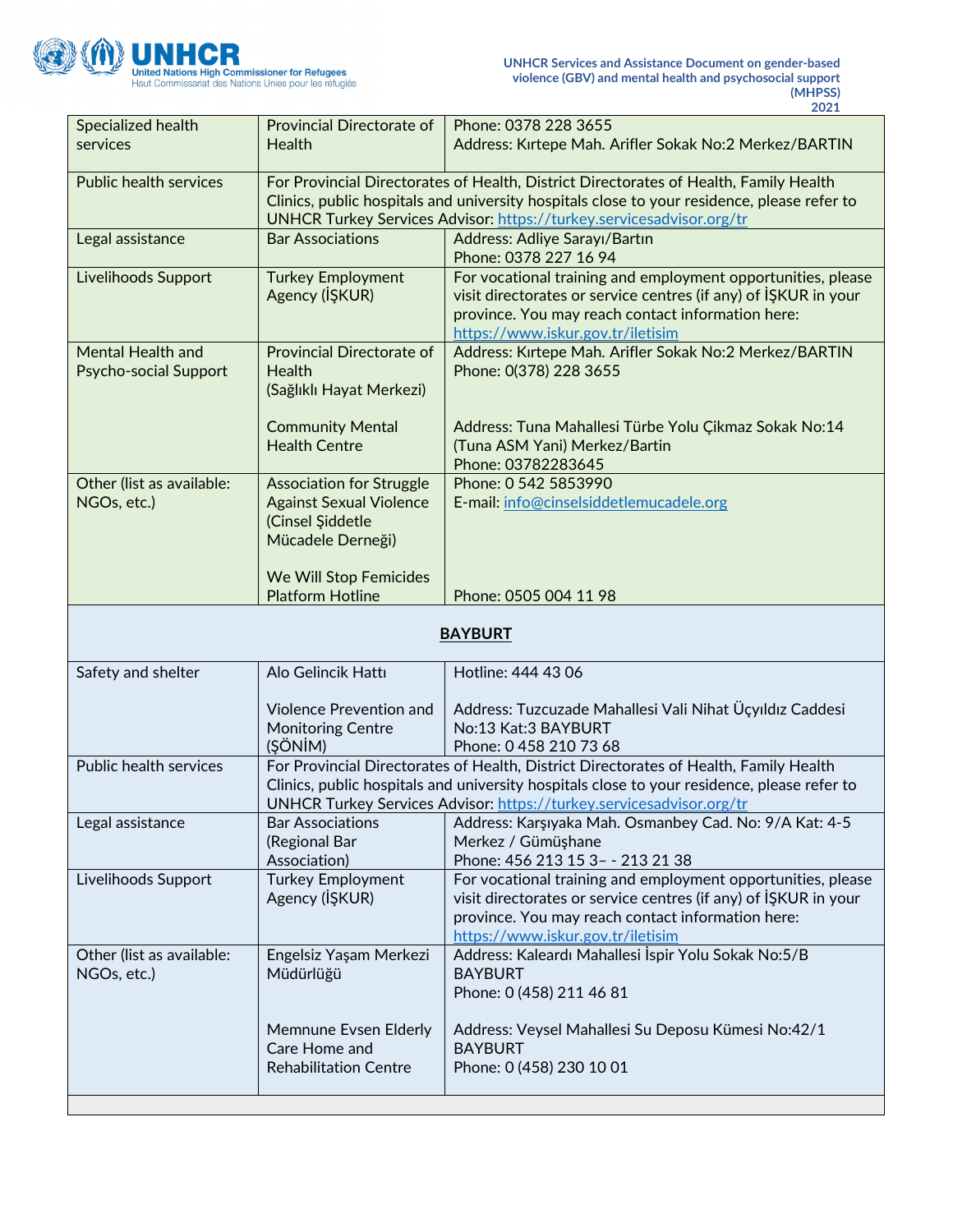

 $\mathbf{r}$ 

 $\overline{\phantom{a}}$ 

| <b>BOLU</b>                                |                                                                                                                                                                     |                                                                                                                                                                                                                                                                     |
|--------------------------------------------|---------------------------------------------------------------------------------------------------------------------------------------------------------------------|---------------------------------------------------------------------------------------------------------------------------------------------------------------------------------------------------------------------------------------------------------------------|
| Safety and shelter                         | Alo Gelincik Hattı                                                                                                                                                  | Hotline: 444 43 06                                                                                                                                                                                                                                                  |
|                                            | <b>Violence Prevention and</b><br><b>Monitoring Centre</b><br>(ŞÖNİM)                                                                                               | Address: Kültür Mahallesi Şehitler Caddesi No:61 BOLU<br>Phone: 0374 270 01 07 / 0374 270 01 08/ 0(374) 270 50 30<br>E-mail: bolu.sonim@aile.gov.tr                                                                                                                 |
| <b>Public health services</b>              |                                                                                                                                                                     | For Provincial Directorates of Health, District Directorates of Health, Family Health<br>Clinics, public hospitals and university hospitals close to your residence, please refer to<br>UNHCR Turkey Services Advisor: https://turkey.servicesadvisor.org/tr        |
| Legal assistance                           | <b>Bar Associations</b>                                                                                                                                             | Phone: 0 374 212 61 46 / 210 06 06                                                                                                                                                                                                                                  |
|                                            | Commission of<br>Women's Rights (Head<br><b>Attorney Fatma</b><br><b>KUBİLAY)</b>                                                                                   | Phone: 0372 212 52 53                                                                                                                                                                                                                                               |
| Livelihoods Support                        | <b>Turkey Employment</b><br>Agency (IŞKUR)                                                                                                                          | For vocational training and employment opportunities, please<br>visit directorates or service centres (if any) of ISKUR in your<br>province. You may reach contact information here:<br>https://www.iskur.gov.tr/iletisim                                           |
| Mental Health and<br>Psycho-social Support | Provincial Directorate of<br>Health                                                                                                                                 | Address: Dayıoğlu Mahallesi Levent Sokak No: 99 Gerede<br><b>Bolu</b><br>Phone: 0 374 311 60 39                                                                                                                                                                     |
|                                            | <b>Community Mental</b><br><b>Health Support Centre</b>                                                                                                             | Address: Gölyüzü Mahallesi Çayirpinar Sokak (Eski Mit Bina<br>Ve Lojmanlari)<br>Phone: 03742128024                                                                                                                                                                  |
| Other (list as available:<br>NGOs, etc.)   | <b>Association for Struggle</b><br><b>Against Sexual Violence</b><br>(Cinsel Şiddetle<br>Mücadele Derneği)                                                          | Phone: 0 542 5853990<br>E-mail: info@cinselsiddetlemucadele.org                                                                                                                                                                                                     |
|                                            | We Will Stop Femicides<br><b>Platform Hotline</b>                                                                                                                   | Phone: 0505 004 11 98                                                                                                                                                                                                                                               |
| <b>DÜZCE</b>                               |                                                                                                                                                                     |                                                                                                                                                                                                                                                                     |
| Safety and shelter                         | Alo Gelincik Hattı                                                                                                                                                  | Hotline: 444 43 06                                                                                                                                                                                                                                                  |
|                                            | <b>Violence Prevention and</b><br><b>Monitoring Centre</b><br>(ŞÖNİM)                                                                                               | Address: Kiremitocağı Mahallesi İstanbul Caddesi No:109<br>Phone: 0380 512 33 40                                                                                                                                                                                    |
| <b>Public health services</b>              |                                                                                                                                                                     | For Provincial Directorates of Health, District Directorates of Health, Family Health<br>Clinics, public hospitals and university hospitals close to your residence, please refer to<br><b>UNHCR Turkey Services Advisor: https://turkey.servicesadvisor.org/tr</b> |
| Legal assistance                           | <b>Bar Associations</b><br>(Commission of children<br>and women's rights:<br>General secretary, Av.<br>Tuğba Can-Responsible<br>Member of board, Av.<br>Ender Özen) | Address: Fevzi Çakmak Mahallesi Eski Bolu Caddesi Adalet<br>Sarayı Karşısı Baro Han Binası No:213/27<br>Phone: 0 380 524 82 00; 0 555 690 01 13<br>0 555 690 01 14                                                                                                  |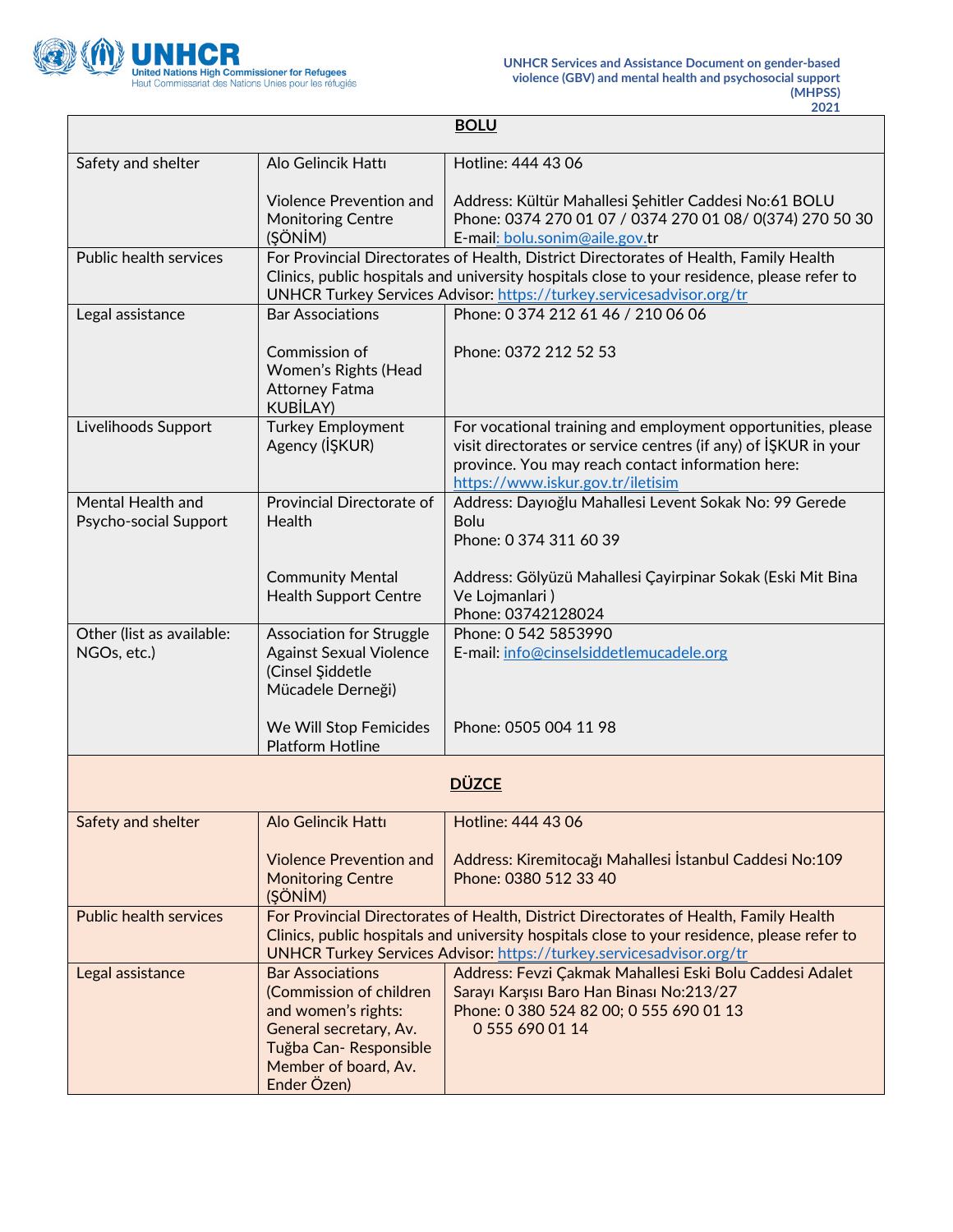

|                                                          |                                                                                                            | 2021                                                                                                                                                                                                                                                         |  |
|----------------------------------------------------------|------------------------------------------------------------------------------------------------------------|--------------------------------------------------------------------------------------------------------------------------------------------------------------------------------------------------------------------------------------------------------------|--|
| <b>Livelihoods Support</b>                               | <b>Turkey Employment</b><br>Agency (IŞKUR)                                                                 | For vocational training and employment opportunities, please<br>visit directorates or service centres (if any) of ISKUR in your<br>province. You may reach contact information here:<br>https://www.iskur.gov.tr/iletisim                                    |  |
| <b>Mental Health and</b><br><b>Psycho-social Support</b> | <b>Provincial Directorate of</b><br>Health                                                                 | Address: Camikebir Mah. İstanbul Cad. D Blok No:45 Valilik<br>Binası Kat:2<br>Phone: 0380 523 92 72; (0380) 523 87 23<br>(0380) 512 31 05                                                                                                                    |  |
|                                                          | <b>Community Mental</b><br><b>Health Support Centre</b>                                                    | Address: Koçyazi Mahallesi 2400. Sokak Metek Toki<br>Konutlari Merkez-Düzce<br>Phone: 03805143586                                                                                                                                                            |  |
| Other (list as available:<br>NGOs, etc.)                 | <b>Association for Struggle</b><br><b>Against Sexual Violence</b><br>(Cinsel Şiddetle<br>Mücadele Derneği) | Phone: 0 542 5853990<br>E-mail: info@cinselsiddetlemucadele.org                                                                                                                                                                                              |  |
|                                                          | <b>We Will Stop Femicides</b><br><b>Platform Hotline</b>                                                   | Phone: 0505 004 11 98                                                                                                                                                                                                                                        |  |
|                                                          |                                                                                                            | <b>ERZİNCAN</b>                                                                                                                                                                                                                                              |  |
| Safety and shelter                                       | Alo Gelincik Hattı                                                                                         | Hotline: 444 43 06                                                                                                                                                                                                                                           |  |
|                                                          | <b>Violence Prevention and</b><br><b>Monitoring Centre</b><br>(ŞÖNİM)                                      | Address: Fatih Mahallesi Hacı Bektaş Veli Caddesi No:6<br>Merkez / ERZİNCAN<br>Phone: 0 (446) 214 38 47/ 0 (446) 226 60 68                                                                                                                                   |  |
| Public health services                                   |                                                                                                            | For Provincial Directorates of Health, District Directorates of Health, Family Health<br>Clinics, public hospitals and university hospitals close to your residence, please refer to<br>UNHCR Turkey Services Advisor: https://turkey.servicesadvisor.org/tr |  |
| Legal assistance                                         | <b>Bar Associations</b><br>Legal Aid Bureau                                                                | Address: Adliye Sarayı Kat:3<br>Phone: 0446 214 10 4- - 0 (446) 502 15 15<br>Address: Adliye Sarayı Erzincan Barosu Adli Yardım Bürosu<br>Merkez/Erzincan<br>Phone: 446 214 10 42                                                                            |  |
| Livelihoods Support                                      | <b>Turkey Employment</b><br>Agency (İŞKUR)                                                                 | For vocational training and employment opportunities, please<br>visit directorates or service centres (if any) of IŞKUR in your<br>province. You may reach contact information here:<br>https://www.iskur.gov.tr/iletisim                                    |  |
| Other (list as available:<br>NGOs, etc.)                 | Engelsiz Yaşam Bakım<br>Rehabilitasyon ve Aile<br>Danışma Merkezi                                          | Address: Menderes Mahallesi Menderes Caddesi No:93<br>Demirkent / ERZİNCAN<br>Phone: 0 (446) 226 57 52                                                                                                                                                       |  |
|                                                          | <b>ERZURUM</b>                                                                                             |                                                                                                                                                                                                                                                              |  |
| Safety and shelter                                       | Ministry of Family and<br><b>Social Services</b>                                                           | Violence Hotline: 0 442 215 14 00                                                                                                                                                                                                                            |  |
| Safety and shelter                                       | Alo Gelincik Hattı                                                                                         | Hotline: 444 43 06                                                                                                                                                                                                                                           |  |
|                                                          | <b>Violence Prevention and</b><br><b>Monitoring Centre</b><br>(ŞÖNİM)                                      | Address: Rabi Ana Mahallesi Atatürk Lisesi Caddes5il eveve<br>Sosyal Politikalar İl Müdürlüğü Sitesi No:1/2<br>Yakutiye/ERZURUM                                                                                                                              |  |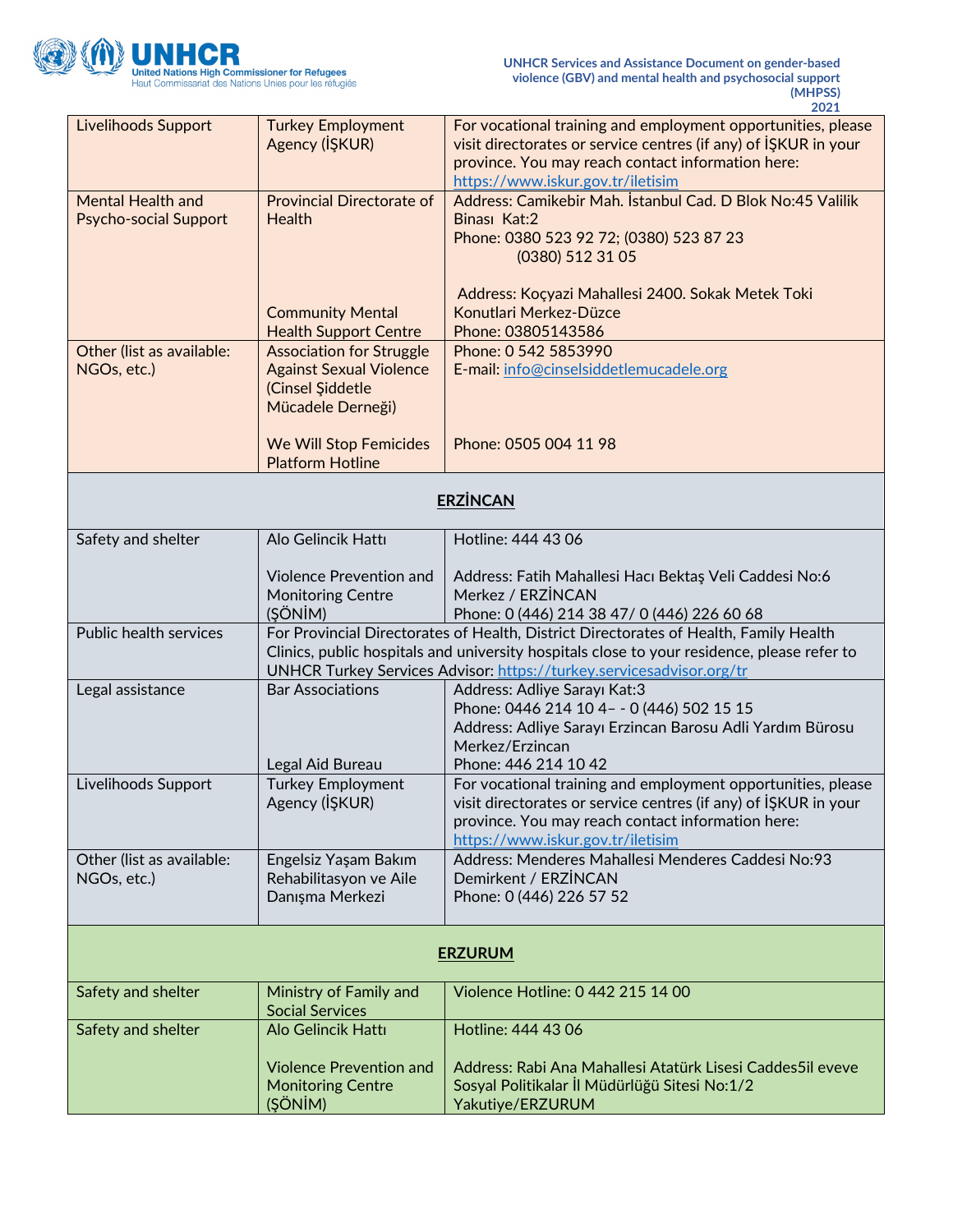

|                                                                                        |                                                                       | Phone: +90 (442) 215 13 00/<br>0 (442) 215 14 00                                                                                                                                                                                                             |  |
|----------------------------------------------------------------------------------------|-----------------------------------------------------------------------|--------------------------------------------------------------------------------------------------------------------------------------------------------------------------------------------------------------------------------------------------------------|--|
| <b>Public health services</b>                                                          |                                                                       | For Provincial Directorates of Health, District Directorates of Health, Family Health<br>Clinics, public hospitals and university hospitals close to your residence, please refer to<br>UNHCR Turkey Services Advisor: https://turkey.servicesadvisor.org/tr |  |
| Legal assistance                                                                       | <b>Bar Associations</b>                                               | Address: Muratpaşa Mah. Merkez Yönetim Cad. 7 Yakutiye,<br>Erzurum<br>Phone: (0442) 233 03 41                                                                                                                                                                |  |
| Livelihoods Support                                                                    | <b>Turkey Employment</b><br>Agency (IŞKUR)                            | For vocational training and employment opportunities, please<br>visit directorates or service centres (if any) of ISKUR in your<br>province. You may reach contact information here:<br>https://www.iskur.gov.tr/iletisim                                    |  |
| <b>Mental Health and</b><br><b>Psycho-social Support</b>                               | <b>Community Mental</b><br><b>Health Support Centre</b>               | Phone: (0442) 237 55 55                                                                                                                                                                                                                                      |  |
|                                                                                        | <b>Community Mental</b><br><b>Health Support Centre 2</b>             | Phone: 0 (442) 432 10 00                                                                                                                                                                                                                                     |  |
| Other (list as available:<br>NGOs, etc.)                                               | <b>Persons with Disabilities</b><br><b>Support Centre</b>             | Phone: 0 442 234 15 41<br>0 442 234 15 43                                                                                                                                                                                                                    |  |
|                                                                                        | <b>ESKİŞEHİR</b>                                                      |                                                                                                                                                                                                                                                              |  |
| Safety and shelter                                                                     | Alo Gelincik Hattı                                                    | Hotline: 444 43 06                                                                                                                                                                                                                                           |  |
|                                                                                        | <b>Violence Prevention and</b><br><b>Monitoring Centre</b><br>(ŞÖNİM) | Address: Huzur Mahallesi Yıldızlar Sokak No:49/A<br>Odunpazarı<br>Phone: 0222 237 80 48 / 0222 237 72 24                                                                                                                                                     |  |
| Public health services                                                                 |                                                                       | For Provincial Directorates of Health, District Directorates of Health, Family Health<br>Clinics, public hospitals and university hospitals close to your residence, please refer to<br>UNHCR Turkey Services Advisor: https://turkey.servicesadvisor.org/tr |  |
| <b>Women's Counselling</b><br>and Solidarity Centres<br>under Local<br>Administrations | Metropolitan<br>Municipality Women's<br><b>Counselling Centre</b>     | Phone: 0222 2330808                                                                                                                                                                                                                                          |  |
|                                                                                        | Tepebaşı Municipality<br><b>Women's Counselling</b><br>Centre         | Phone: 0 222 211 40 00                                                                                                                                                                                                                                       |  |
| Specialized health<br>services                                                         | Women and Girls' Safe<br><b>Spaces</b>                                | Address: Huzur Mah. Ali Rıza Efendi Cad. No.95 Odunpazarı<br>Eskişehir / Eskişehir Osmangazi Üniversitesi Çamlık-2<br>Kampüsü<br>Phone: 05057262924                                                                                                          |  |
|                                                                                        | Eskişehir Provincial<br>Directorate of Health                         | Address: Kırmızıtoprak Mahallesi Mustafa Kemal Atatürk<br>Caddesi No:59 26020- ESKİŞEHİR<br>Phone: (222) 320 10 12/<br>(222) 320 10 42                                                                                                                       |  |
|                                                                                        | Tepebaşı District<br>Directorate of Health                            | Address: Hoşnudiye Mahallesi Ahmet Kanatlı Caddesi No:4<br>Tepebaşı /ESKİŞEHİR<br>0222 323 14 40                                                                                                                                                             |  |
| Legal assistance                                                                       | <b>Bar Associations</b>                                               | Address: Kurtuluş Mahallesi Yargı Sokak No:20 / Eskişehir<br>Phone: 0 222 240 14 00                                                                                                                                                                          |  |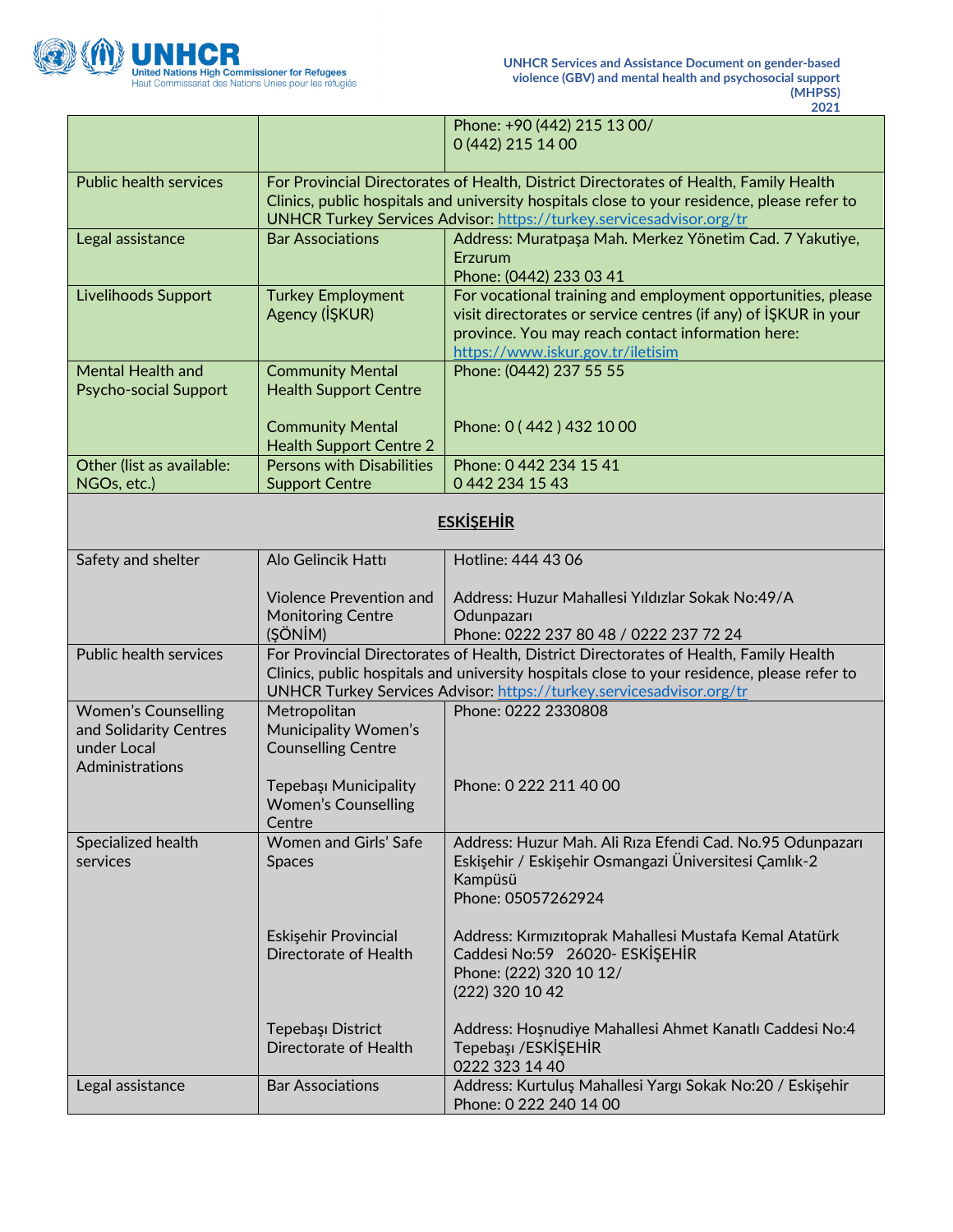

┓

Г

٦

|                                          | Commission of                                                     | Phone: 0222 240 20 12                                                                                                                                     |
|------------------------------------------|-------------------------------------------------------------------|-----------------------------------------------------------------------------------------------------------------------------------------------------------|
|                                          | Women's Rights<br>(Deputy head Attorney                           |                                                                                                                                                           |
|                                          | Funda Guney)                                                      |                                                                                                                                                           |
|                                          | Legal Aid Bureau<br>(Attorney İrem ÇEVİKER<br><b>MARAŞLI)</b>     | Phone: 0222 240 20                                                                                                                                        |
| Livelihoods Support                      | <b>Turkey Employment</b>                                          | For vocational training and employment opportunities, please                                                                                              |
|                                          | Agency (IŞKUR)                                                    | visit directorates or service centres (if any) of ISKUR in your<br>province. You may reach contact information here:<br>https://www.iskur.gov.tr/iletisim |
| Mental Health and                        | Eskişehir Provincial                                              | Address: Kırmızıtoprak Mahallesi Mustafa Kemal Atatürk                                                                                                    |
| Psycho-social Support                    | Directorate of Health                                             | Caddesi No:59 26020- ESKİŞEHİR                                                                                                                            |
|                                          |                                                                   | Phone: (222) 320 10 12/<br>(222) 320 10 42                                                                                                                |
|                                          | Tepebaşı District                                                 | Address: Hoşnudiye Mahallesi Ahmet Kanatlı Caddesi No:4                                                                                                   |
|                                          | Directorate of Health                                             | Tepebaşı / ESKİŞEHİR                                                                                                                                      |
|                                          |                                                                   | 0222 323 14 40                                                                                                                                            |
|                                          | <b>Community Mental</b>                                           | Address: Yunus Emre Devlet Hastanesi Zübeyde Hanım                                                                                                        |
|                                          | <b>Health Support Centre</b>                                      | Yerleşkesi                                                                                                                                                |
|                                          |                                                                   | Phone: 0-222-224 20 00<br>Phone: 0 542 5853990                                                                                                            |
| Other (list as available:<br>NGOs, etc.) | <b>Association for Struggle</b><br><b>Against Sexual Violence</b> | E-mail: info@cinselsiddetlemucadele.org                                                                                                                   |
|                                          | (Cinsel Şiddetle                                                  |                                                                                                                                                           |
|                                          | Mücadele Derneği)                                                 |                                                                                                                                                           |
|                                          | We Will Stop Femicides                                            | Phone: 0505 004 11 98                                                                                                                                     |
|                                          | <b>Platform Hotline</b>                                           |                                                                                                                                                           |
|                                          |                                                                   | <b>GİRESUN</b>                                                                                                                                            |
| Safety and shelter                       | Alo Gelincik Hattı                                                | Hotline: 444 43 06                                                                                                                                        |
|                                          |                                                                   |                                                                                                                                                           |
|                                          | <b>Violence Prevention and</b>                                    | Address: İhsaniye Mahallesi Fatih Caddesi No:89 Kat:1 ve 4                                                                                                |
|                                          | <b>Monitoring Centre</b><br>(ŞÖNİM)                               | <b>GİRESUN</b><br>Phone: 0 (454) 314 41 42-44                                                                                                             |
| Public health services                   |                                                                   | For Provincial Directorates of Health, District Directorates of Health, Family Health                                                                     |
|                                          |                                                                   | Clinics, public hospitals and university hospitals close to your residence, please refer to                                                               |
| Legal assistance                         | <b>Bar Associations</b>                                           | UNHCR Turkey Services Advisor: https://turkey.servicesadvisor.org/tr<br>Address: Çıtlakkale Mah. Adalet Sarayı Kat: 1 Giresun                             |
|                                          |                                                                   | Phone: 0 (454) 215 76 57                                                                                                                                  |
|                                          | Legal Aid Bureau                                                  | Address: Çıtlakkale Mah. Atatürk Bulvarı No.121 Kat: 3                                                                                                    |
|                                          |                                                                   | Giresun                                                                                                                                                   |
| Livelihoods Support                      | <b>Turkey Employment</b>                                          | Phone: 0 454 215 76 69<br>For vocational training and employment opportunities, please                                                                    |
|                                          | Agency (IŞKUR)                                                    | visit directorates or service centres (if any) of IŞKUR in your                                                                                           |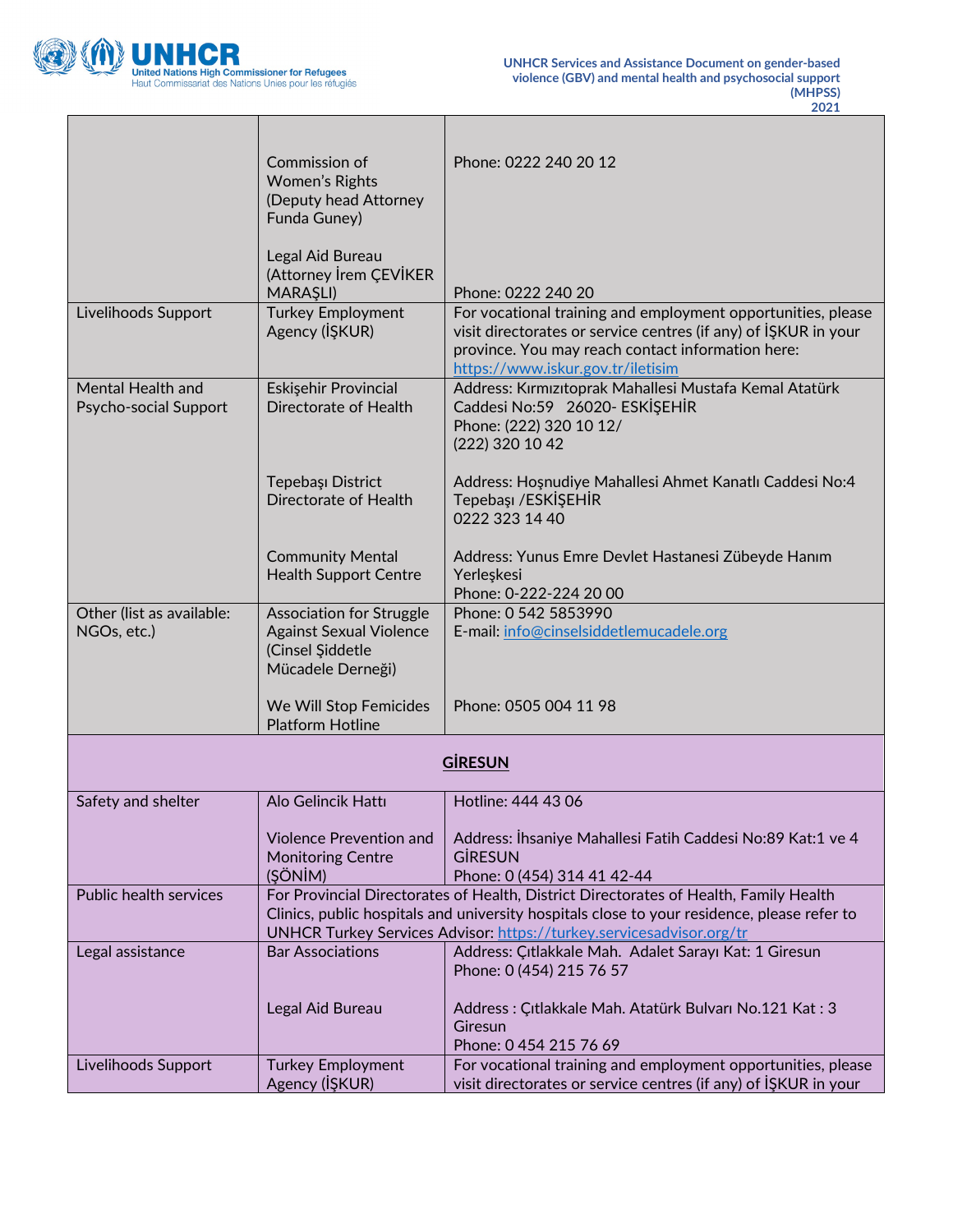

|                                |                                                         | province. You may reach contact information here:                                                                               |
|--------------------------------|---------------------------------------------------------|---------------------------------------------------------------------------------------------------------------------------------|
| Other (list as available:      | <b>Elderly Care Home and</b>                            | https://www.iskur.gov.tr/iletisim<br>Address: Erikliman Mahallesi Yaylaoğlu Sokak No:30/1                                       |
| NGOs, etc.)                    | <b>Rehabilitation Centre</b>                            | Merkez / GİRESUN                                                                                                                |
|                                |                                                         | Phone: 0 (454) 215 45 44                                                                                                        |
|                                |                                                         | <b>GÜMÜŞHANE</b>                                                                                                                |
| Safety and shelter             | Alo Gelincik Hattı                                      | Hotline: 444 43 06                                                                                                              |
|                                |                                                         |                                                                                                                                 |
|                                | <b>Violence Prevention and</b>                          | Address: Özcan Mahallesi Kalederesi Küme Evleri Mevkii                                                                          |
|                                | <b>Monitoring Centre</b>                                | No:23-GÜMÜŞHANE                                                                                                                 |
|                                | (ŞÖNİM)                                                 | Phone: 0 (456) 213 19 10                                                                                                        |
| Specialized health<br>services | <b>Community Health</b><br>Centre                       | Address: Address: Karaer, Necati Akagün Sk No:4, 29000<br>Gümüşhane Merkez/Gümüşhane                                            |
|                                |                                                         | Phone: (0456) 213 56 26                                                                                                         |
| <b>Public health services</b>  |                                                         | For Provincial Directorates of Health, District Directorates of Health, Family Health                                           |
|                                |                                                         | Clinics, public hospitals and university hospitals close to your residence, please refer to                                     |
|                                |                                                         | UNHCR Turkey Services Advisor: https://turkey.servicesadvisor.org/tr                                                            |
| Legal assistance               | <b>Bar Associations</b><br>(Regional Bar                | Address: Karşıyaka Mah. Osmanbey Cad. No: 9/A Kat: 4-5<br>Merkez / Gümüşhane                                                    |
|                                | Association)                                            | Phone: 456 213 15 3 - - 213 21 38                                                                                               |
| Livelihoods Support            | <b>Turkey Employment</b>                                | For vocational training and employment opportunities, please                                                                    |
|                                | Agency (IŞKUR)                                          | visit directorates or service centres (if any) of ISKUR in your                                                                 |
|                                |                                                         | province. You may reach contact information here:                                                                               |
| Mental Health and              |                                                         | https://www.iskur.gov.tr/iletisim                                                                                               |
| Psycho-social Support          | <b>Community Mental</b><br><b>Health Support Centre</b> | Address: Karaer, Necati Akagün Sk No:4, 29000 Gümüşhane<br>Merkez/Gümüşhane                                                     |
|                                |                                                         | Phone: (0456) 213 56 26                                                                                                         |
| Other (list as available:      | Care, Rehabilitation and                                | Address: Canca Mahallesi İstiklal Caddesi Elmalı Sokak No:37.                                                                   |
| NGOs, etc.)                    | <b>Family Counselling</b>                               | Merkez / GÜMÜŞHANE                                                                                                              |
|                                | Centre                                                  |                                                                                                                                 |
|                                |                                                         | <b>KARABÜK</b>                                                                                                                  |
| Safety and shelter             | <b>Alo Gelincik Hattı</b>                               | Hotline: 444 43 06                                                                                                              |
|                                |                                                         |                                                                                                                                 |
|                                | <b>Violence Prevention and</b>                          | Address: İl Müdürlüğü Yeşil Mahallesi Taşkent Caddesi No:3                                                                      |
|                                | <b>Monitoring Centre</b>                                | Merkez / KARABÜK                                                                                                                |
| <b>Public health services</b>  | (ŞÖNİM)                                                 | Phone: 0 (370) 412 29 04<br>For Provincial Directorates of Health, District Directorates of Health, Family Health               |
|                                |                                                         | Clinics, public hospitals and university hospitals close to your residence, please refer to                                     |
|                                |                                                         | UNHCR Turkey Services Advisor: https://turkey.servicesadvisor.org/tr                                                            |
| Legal assistance               | <b>Bar Associations</b>                                 | Address: Ergenekon Mah. Adliye Sarayi Kat: 4 Karabük                                                                            |
|                                |                                                         | Phone: 0-37- - 415-38-88                                                                                                        |
| <b>Livelihoods Support</b>     | <b>Turkey Employment</b><br>Agency (IŞKUR)              | For vocational training and employment opportunities, please<br>visit directorates or service centres (if any) of ISKUR in your |
|                                |                                                         | province. You may reach contact information here:                                                                               |
|                                |                                                         | https://www.iskur.gov.tr/iletisim                                                                                               |
| Other (list as available:      | <b>Turkish Red Crescent</b>                             | Address: Ergenekon Mh. Atatürk Bulvari Kızılay İş Merkezi                                                                       |
| NGOs, etc.)                    | (Kızılay)                                               | No: 4 78100 Karabü- - Karabük                                                                                                   |
|                                |                                                         | Phone: 0 370 424 53 12                                                                                                          |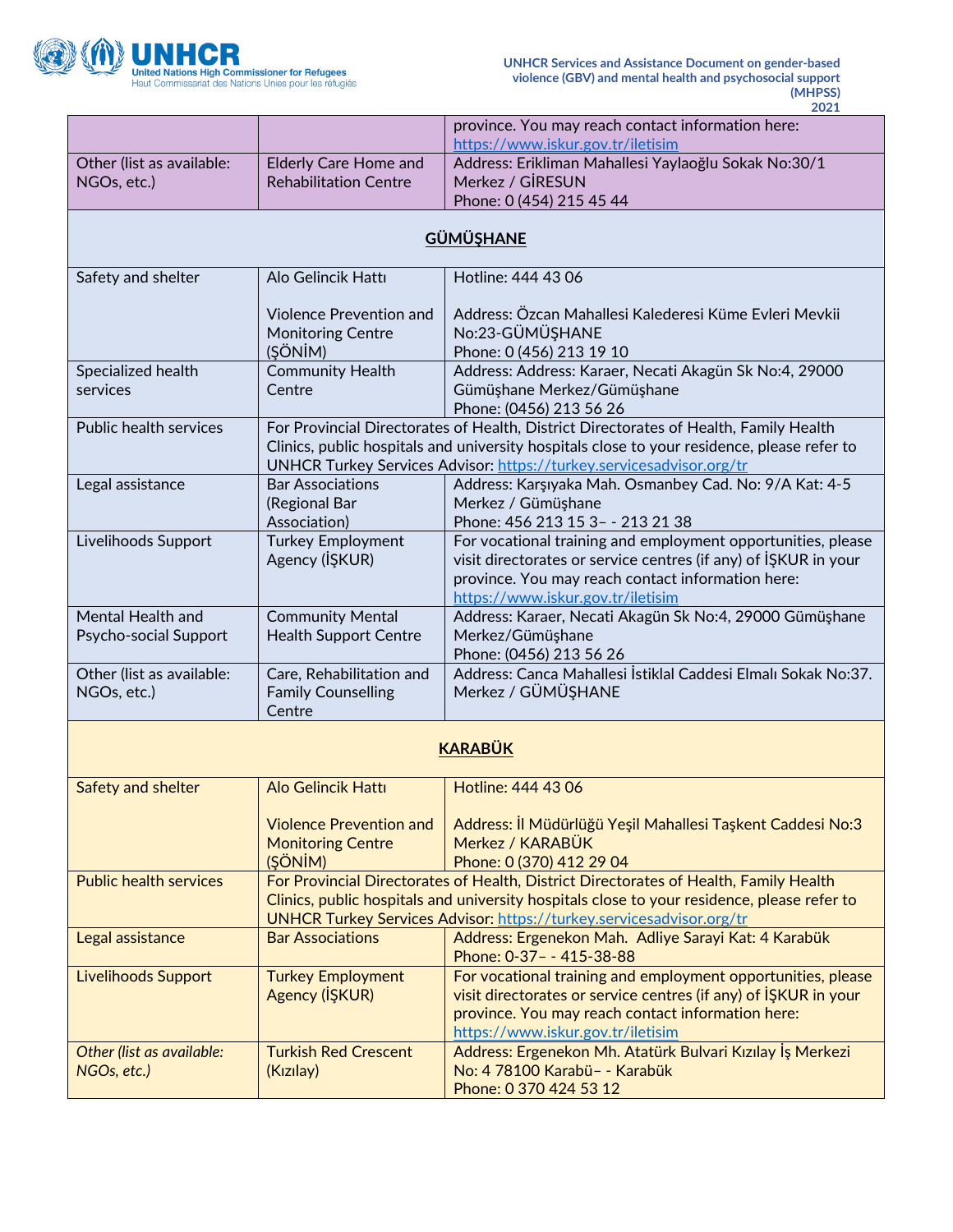

|                                                          |                                                                                                            | 2021                                                                                                                                                                                                                                                         |
|----------------------------------------------------------|------------------------------------------------------------------------------------------------------------|--------------------------------------------------------------------------------------------------------------------------------------------------------------------------------------------------------------------------------------------------------------|
| <b>Mental Health and</b><br><b>Psycho-social Support</b> | <b>Provincial Directorate of</b><br><b>Health</b>                                                          | Address: 5000 Evler 75. Yıl Mahallesi 20. Nolu Cadde No: 4<br><b>KARABÜK</b><br>Phone: 0 (370) 433 3126                                                                                                                                                      |
|                                                          | <b>Community Mental</b><br><b>Health Support Centre</b>                                                    | Address: Bayir Mah. Kemal Güneş Cad. No:139 KARABÜK<br>Phone: 03704242574                                                                                                                                                                                    |
| Other (list as available:<br>NGOs, etc.)                 | <b>Turkish Red Crescent</b><br>(Kızılay)                                                                   | Address: Ergenekon Mh. Atatürk Bulvari Kızılay İş Merkezi<br>No: 4 78100 Karabü- - Karabük<br>Phone: 0 370 424 53 12                                                                                                                                         |
|                                                          | <b>Association for Struggle</b><br><b>Against Sexual Violence</b><br>(Cinsel Şiddetle<br>Mücadele Derneği) | Phone: 0 542 5853990<br>E-mail: info@cinselsiddetlemucadele.org                                                                                                                                                                                              |
|                                                          | <b>We Will Stop Femicides</b><br><b>Platform Hotline</b>                                                   | Phone: 0505 004 11 98                                                                                                                                                                                                                                        |
|                                                          |                                                                                                            | <b>KASTAMONU</b>                                                                                                                                                                                                                                             |
| Safety and shelter                                       | Alo Gelincik Hattı                                                                                         | Hotline: 444 43 06                                                                                                                                                                                                                                           |
|                                                          | <b>Violence Prevention and</b><br><b>Monitoring Centre</b><br>(ŞÖNİM)                                      | Address: Saraçlar Mahallesi Sanat Okulu Caddesi No:49<br>Merkez / KASTAMONU<br>Phone: 0 (366) 214 90 95                                                                                                                                                      |
| Specialized health<br>services                           | <b>Community Health</b><br>Centre                                                                          | Address: (Eski İl Sağlık Müdürlüğü Binası- Gazipaşa İlkokulu<br>Yanı) Hepkebirler Mah. Cumhuriyet Cad. No: 64 Merkez<br>Kastamonu<br>Phone: 0366 212 49 00                                                                                                   |
| <b>Public health services</b>                            |                                                                                                            | For Provincial Directorates of Health, District Directorates of Health, Family Health<br>Clinics, public hospitals and university hospitals close to your residence, please refer to<br>UNHCR Turkey Services Advisor: https://turkey.servicesadvisor.org/tr |
| Legal assistance                                         | <b>Bar Associations</b>                                                                                    | Address: Candaroğulları Mahallesi Miralay Halit Bey Caddesi<br>Kastamonu Adliyesi Kat:1<br>Phone: 0 (366) 215 11 44/<br>0 (366) 215 20 80                                                                                                                    |
| Livelihoods Support                                      | <b>Turkey Employment</b><br>Agency (İŞKUR)                                                                 | For vocational training and employment opportunities, please<br>visit directorates or service centres (if any) of IŞKUR in your<br>province. You may reach contact information here:<br>https://www.iskur.gov.tr/iletisim                                    |
| <b>Mental Health and</b><br>Psycho-social Support        | <b>Community Mental</b><br><b>Health Support Centre</b>                                                    | Address: (Eski İl Sağlık Müdürlüğü Binası- Gazipaşa İlkokulu<br>Yanı) Hepkebirler Mah. Cumhuriyet Cad. No: 64 Merkez<br>Kastamonu<br>Phone: 0366 212 49 00                                                                                                   |
| Other (list as available:<br>NGOs, etc.)                 | <b>Elderly Care Home and</b><br><b>Rehabilitation Centre</b>                                               | Address: Saraçlar Mahallesi Huzurevi Caddesi No:33/B<br>NO:33/B Merkez / KASTAMONU<br>Phone: 0 (366) 214 92 48                                                                                                                                               |
|                                                          |                                                                                                            | <b>KAYSERİ</b>                                                                                                                                                                                                                                               |
| Safety and shelter                                       | Alo Gelincik Hattı                                                                                         | Hotline: 444 43 06                                                                                                                                                                                                                                           |
|                                                          |                                                                                                            | Address: Fatih Mahallesi Oğuz Caddesi No:27<br>Kocasinan/KAYSERİ                                                                                                                                                                                             |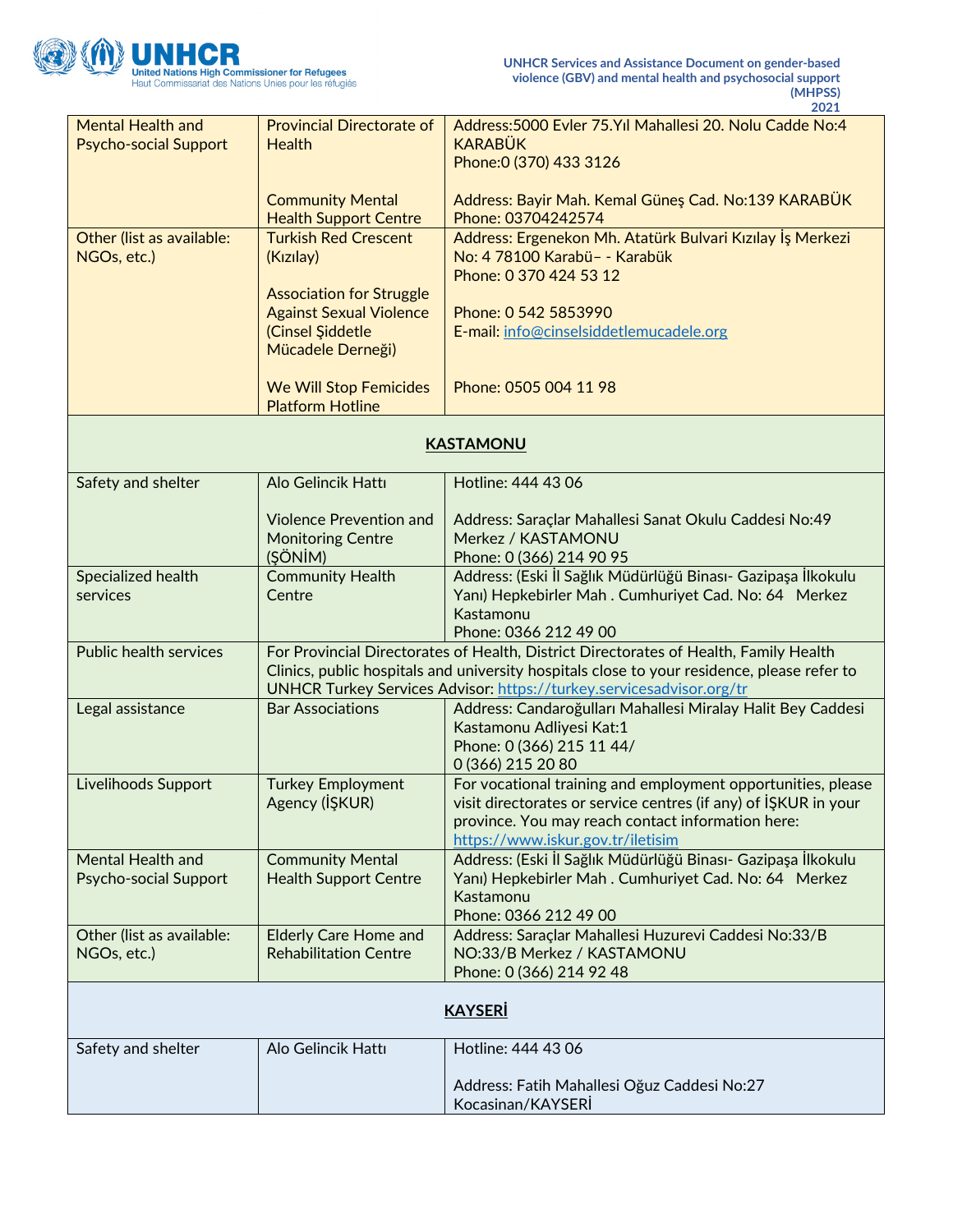

|                                            | Violence Prevention and                             | Phone: 0 352 221 34 91                                                                                                          |
|--------------------------------------------|-----------------------------------------------------|---------------------------------------------------------------------------------------------------------------------------------|
|                                            | <b>Monitoring Centre</b>                            | +90 (352) 222 29 49                                                                                                             |
|                                            | (ŞÖNİM)                                             | +90 (352) 222 29 50                                                                                                             |
| Specialized health                         | Migrant Health Centre                               | Address: Hunat Mahallesi Zenneci Sokak No:15 Melikgazi /                                                                        |
| services                                   |                                                     | <b>KAYSERI</b>                                                                                                                  |
|                                            |                                                     | Phone: +90 (352) 222 6996                                                                                                       |
| Public health services                     |                                                     | For Provincial Directorates of Health, District Directorates of Health, Family Health                                           |
|                                            |                                                     | Clinics, public hospitals and university hospitals close to your residence, please refer to                                     |
|                                            |                                                     | UNHCR Turkey Services Advisor: https://turkey.servicesadvisor.org/tr                                                            |
| Legal assistance                           | Legal Aid Bureau and                                | Address: Kayseri Adliyesi D Blok Zemin Kat<br>Phone: 0.352 221 42 33                                                            |
|                                            | <b>Women's Rights</b><br>Commission                 |                                                                                                                                 |
| Livelihoods Support                        | <b>Turkey Employment</b>                            | For vocational training and employment opportunities, please                                                                    |
|                                            | Agency (IŞKUR)                                      | visit directorates or service centres (if any) of ISKUR in your                                                                 |
|                                            |                                                     | province. You may reach contact information here:                                                                               |
|                                            |                                                     | https://www.iskur.gov.tr/iletisim                                                                                               |
| Mental Health and<br>Psycho-social Support | <b>Migrant Health Centre</b>                        | Address: Hunat Mahallesi Zenneci Sokak No:15 Melikgazi /<br><b>KAYSERI</b>                                                      |
|                                            |                                                     | Phone: +90 (352) 222 6996                                                                                                       |
|                                            |                                                     |                                                                                                                                 |
|                                            | <b>Turkish Red Crescent</b>                         | Address: Danışmentgazi Mah. Reis Cad. No:27 18 Mart                                                                             |
|                                            | (Kızılay) Community                                 | Çanakkale Hizmet Kompleksi Melikgazi/KAYSERİ                                                                                    |
|                                            | Centre                                              | Phone: 0352 347 3 444 - 0352 347 3 555                                                                                          |
| Other (list as available:                  | Afghan Refugees                                     | Phone: 0555 874 82 39                                                                                                           |
| NGOs, etc.)                                | <b>Solidarity Association</b><br>(ARSA) (Dr. Zakira |                                                                                                                                 |
|                                            | Hekmat)                                             |                                                                                                                                 |
|                                            |                                                     |                                                                                                                                 |
|                                            | <b>Association for Solidarity</b>                   | Address: Fatih Mah. Kanal Cad. No: 72 Çakır Plaza Kocasinan                                                                     |
|                                            | with<br>Asylum-Seekers                              | / Kayseri                                                                                                                       |
|                                            | and Migrants (ASAM)                                 | Phone: 0352 222 62 15                                                                                                           |
|                                            | Kayseri                                             |                                                                                                                                 |
|                                            | <b>Turkish Red Crescent</b>                         | Address: Danışmentgazi Mah. Reis Cad. No:27 18 Mart                                                                             |
|                                            | (Kızılay) Community                                 | Çanakkale Hizmet Kompleksi Melikgazi/KAYSERİ                                                                                    |
|                                            | Centre                                              | Phone: 0352 347 3 444 - 0352 347 3 555                                                                                          |
|                                            |                                                     |                                                                                                                                 |
|                                            |                                                     | <b>ORDU</b>                                                                                                                     |
| Safety and shelter                         | Alo Gelincik Hattı                                  | Hotline: 444 43 06                                                                                                              |
|                                            | <b>Violence Prevention and</b>                      | Address: Akyazı Mahallesi 795. Sokak No:32                                                                                      |
|                                            | <b>Monitoring Centre</b>                            | Altınordu/ORDU                                                                                                                  |
|                                            | (ŞÖNİM)                                             | Phone: 0 (452) 233 33 27, 0 (452) 233 93 22                                                                                     |
| <b>Public health services</b>              |                                                     | For Provincial Directorates of Health, District Directorates of Health, Family Health                                           |
|                                            |                                                     | Clinics, public hospitals and university hospitals close to your residence, please refer to                                     |
|                                            |                                                     | UNHCR Turkey Services Advisor: https://turkey.servicesadvisor.org/tr                                                            |
| Legal assistance                           | <b>Bar Associations</b>                             | Address: Karşıyaka Mah. 940 Nolu Sok. No 41 ORDU                                                                                |
|                                            |                                                     | Phone: 0 452 214 01 37-38                                                                                                       |
| Livelihoods Support                        | <b>Turkey Employment</b><br>Agency (IŞKUR)          | For vocational training and employment opportunities, please<br>visit directorates or service centres (if any) of ISKUR in your |
|                                            |                                                     |                                                                                                                                 |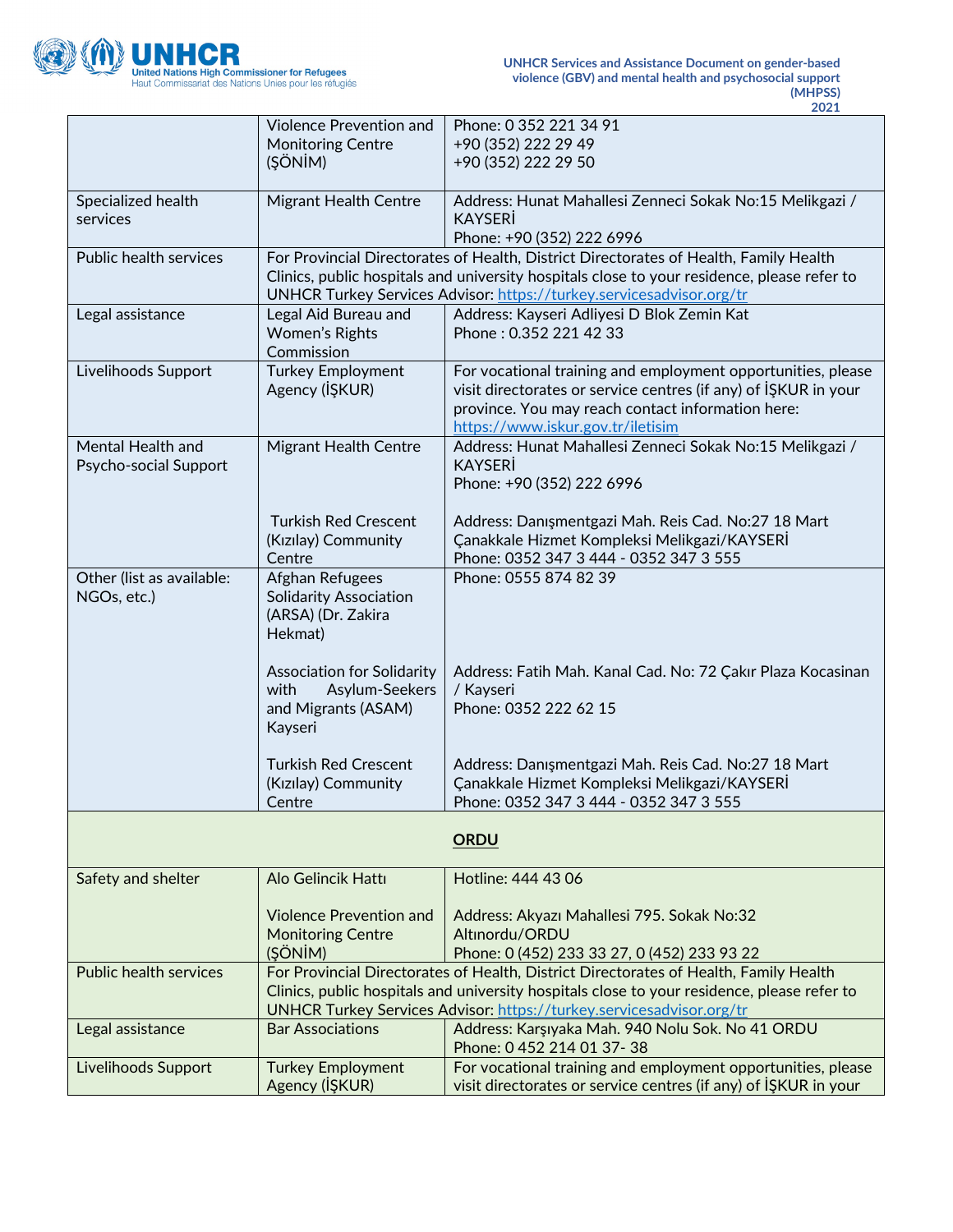

|                                                   |                                                                       | 2021                                                                                                                                                                                                                      |
|---------------------------------------------------|-----------------------------------------------------------------------|---------------------------------------------------------------------------------------------------------------------------------------------------------------------------------------------------------------------------|
|                                                   |                                                                       | province. You may reach contact information here:                                                                                                                                                                         |
|                                                   |                                                                       | https://www.iskur.gov.tr/iletisim                                                                                                                                                                                         |
| <b>Mental Health and</b><br>Psycho-social Support | <b>Altinordu Healthy Life</b><br>Centre (Sağlıklı Hayat<br>Merkezi)   | Psychosocial Support Hotline: 0452 210 10 77                                                                                                                                                                              |
| Other (list as available:                         | Engelsiz Yaşam, Bakım                                                 | Address: Karacaömer Mahallesi Hekimoğlu Sokak No:41                                                                                                                                                                       |
| NGOs, etc.)                                       | ve Rehabilitasyon                                                     | Altınordu / ORDU                                                                                                                                                                                                          |
|                                                   | Merkezi Müdürlüğü                                                     | Phone: 0 (452) 237 18 20                                                                                                                                                                                                  |
|                                                   |                                                                       | <b>RİZE</b>                                                                                                                                                                                                               |
| Safety and shelter                                | Alo Gelincik Hattı                                                    | Hotline: 444 43 06                                                                                                                                                                                                        |
|                                                   | <b>Violence Prevention and</b><br><b>Monitoring Centre</b><br>(ŞÖNİM) | Address: Merkezİlçesi Paşakuyu Mahallesi Zübeyde Hanım<br>Caddesi No:3 RİZE<br>Phone: (464) 216 00 12                                                                                                                     |
| Specialized health                                | <b>Community Health</b>                                               | Address: Paşakuyu Mahallesi Zübeyde Hanım Caddesi Sağlık                                                                                                                                                                  |
| services                                          | Centre                                                                | Kompleksi Binası Kat: 2 Merkez/ Rize<br>Phone: 0464 213 03 71                                                                                                                                                             |
| <b>Public health services</b>                     |                                                                       | For Provincial Directorates of Health, District Directorates of Health, Family Health                                                                                                                                     |
|                                                   |                                                                       | Clinics, public hospitals and university hospitals close to your residence, please refer to                                                                                                                               |
|                                                   |                                                                       | UNHCR Turkey Services Advisor: https://turkey.servicesadvisor.org/tr                                                                                                                                                      |
| Legal assistance                                  | <b>Bar Associations</b>                                               | Address: Rize Adalet Sarayı kat-2<br>Phone: (0464) 217 24 80                                                                                                                                                              |
| Livelihoods Support                               | <b>Turkey Employment</b><br>Agency (IŞKUR)                            | For vocational training and employment opportunities, please<br>visit directorates or service centres (if any) of ISKUR in your<br>province. You may reach contact information here:<br>https://www.iskur.gov.tr/iletisim |
| Mental Health and                                 | <b>Community Health</b>                                               | Address: Paşakuyu Mahallesi Zübeyde Hanım Caddesi Sağlık                                                                                                                                                                  |
| Psycho-social Support                             | Centre                                                                | Kompleksi Binası Kat: 2 Merkez/ Rize                                                                                                                                                                                      |
|                                                   |                                                                       | Phone: 0464 213 03 71                                                                                                                                                                                                     |
|                                                   |                                                                       | <b>SAMSUN</b>                                                                                                                                                                                                             |
| Safety and shelter                                | Alo Gelincik Hattı                                                    | Hotline: 444 43 06                                                                                                                                                                                                        |
|                                                   | <b>Violence Prevention and</b><br><b>Monitoring Centre</b><br>(ŞÖNİM) | Address: Ulugazi Mahallesi Şifa Yurdu Sokak No:10 İlkadım<br>Phone: 0362 431 11 87                                                                                                                                        |
| <b>Public health services</b>                     |                                                                       | For Provincial Directorates of Health, District Directorates of Health, Family Health                                                                                                                                     |
|                                                   |                                                                       | Clinics, public hospitals and university hospitals close to your residence, please refer to                                                                                                                               |
|                                                   |                                                                       | UNHCR Turkey Services Advisor: https://turkey.servicesadvisor.org/tr                                                                                                                                                      |
| <b>Women's Counselling</b>                        | <b>Samsun Municipality</b>                                            | Phone: 0 362 233 72 20                                                                                                                                                                                                    |
| and Solidarity Centres                            | <b>Women Counselling</b>                                              |                                                                                                                                                                                                                           |
| under Local                                       | Centre                                                                |                                                                                                                                                                                                                           |
| Administrations                                   |                                                                       |                                                                                                                                                                                                                           |
| Specialized health<br>services                    | Canik Migrant Health<br>Centre                                        | Address: Gaziosmanpaşa Mh.Alaca Sk. No:31 CANİK<br>Phone: 0362 238 46 10                                                                                                                                                  |
| Legal assistance                                  | <b>Bar Associations</b>                                               | Address: Samsun Adliye Sarayı 3. Kat İlkadım / SAMSUN<br>Phone: (0362) 230 21 00                                                                                                                                          |
| Livelihoods Support                               | <b>Turkey Employment</b>                                              | For vocational training and employment opportunities, please                                                                                                                                                              |
|                                                   | Agency (IŞKUR)                                                        | visit directorates or service centres (if any) of IŞKUR in your                                                                                                                                                           |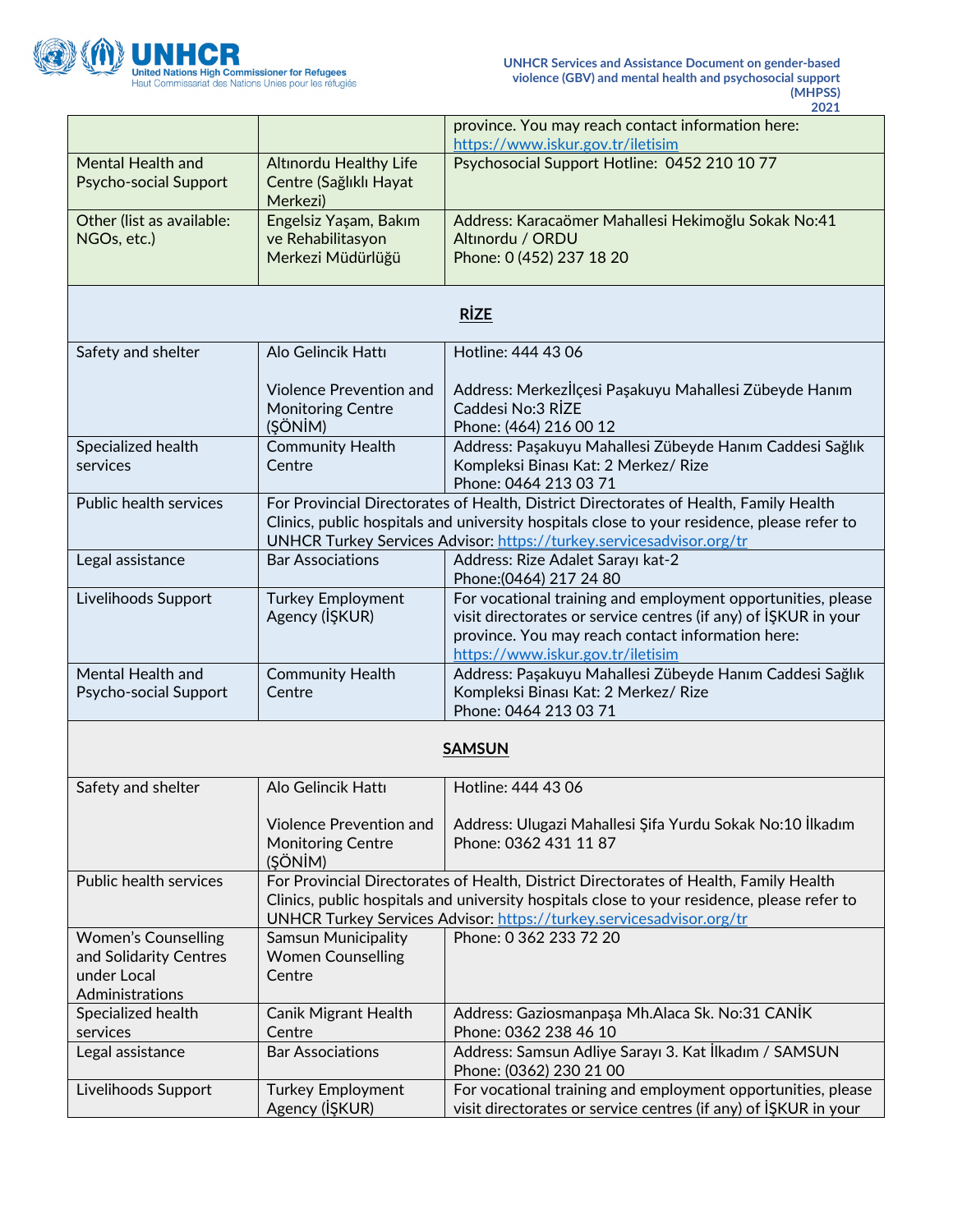

|                                          |                                                                                                    | province. You may reach contact information here:                                                                                                                                                                                                                   |
|------------------------------------------|----------------------------------------------------------------------------------------------------|---------------------------------------------------------------------------------------------------------------------------------------------------------------------------------------------------------------------------------------------------------------------|
|                                          |                                                                                                    | https://www.iskur.gov.tr/iletisim                                                                                                                                                                                                                                   |
| Other (list as available:<br>NGOs, etc.) | Association for Solidarity<br>Asylum-Seekers<br>with<br>and Migrants (ASAM)                        | Address: Zafer Mah. Bahariye Cad. No: 46 İlkadım / Samsun<br>Phone: 0362 233 91 91                                                                                                                                                                                  |
|                                          | Samsun                                                                                             |                                                                                                                                                                                                                                                                     |
|                                          |                                                                                                    | <b>SİNOP</b>                                                                                                                                                                                                                                                        |
| Safety and shelter                       | Alo Gelincik Hattı                                                                                 | Hotline: 444 43 06                                                                                                                                                                                                                                                  |
|                                          | <b>Violence Prevention and</b><br><b>Monitoring Centre</b><br>(ŞÖNİM)                              | Address: Gelincik Mahallesi Zübeyde Hanım Caddesi No:4 / 3<br><b>SINOP</b><br>Phone: 0368 261 96 66 / 0368 261 96 88                                                                                                                                                |
| <b>Public health services</b>            |                                                                                                    | For Provincial Directorates of Health, District Directorates of Health, Family Health<br>Clinics, public hospitals and university hospitals close to your residence, please refer to<br><b>UNHCR Turkey Services Advisor: https://turkey.servicesadvisor.org/tr</b> |
| Legal assistance                         | <b>Bar Associations</b>                                                                            | Address: Kefevi Mah. Büyükçeşme sok. No:4 Merkez/SİNOP<br>Phone: 0368 261 26 50                                                                                                                                                                                     |
| <b>Livelihoods Support</b>               | <b>Turkey Employment</b><br>Agency (IŞKUR)                                                         | For vocational training and employment opportunities, please<br>visit directorates or service centres (if any) of ISKUR in your<br>province. You may reach contact information here:<br>https://www.iskur.gov.tr/iletisim                                           |
| Other (list as available:<br>NGOs, etc.) | <b>Elderly Care Home and</b><br><b>Rehabilitation Centre</b>                                       | Address: Bostancılı Mahallesi Karagöl Mevkii No:56/1<br>Merkez / SINOP<br>Phone: 0 (368) 271 57 99                                                                                                                                                                  |
|                                          |                                                                                                    | <b>SİVAS</b>                                                                                                                                                                                                                                                        |
| Safety and shelter                       | Alo Gelincik Hattı                                                                                 | Hotline: 444 43 06                                                                                                                                                                                                                                                  |
|                                          |                                                                                                    |                                                                                                                                                                                                                                                                     |
|                                          | <b>Violence Prevention and</b><br><b>Monitoring Centre</b><br>(ŞÖNİM)                              | Address: Gökçebostan Mahallesi Höllülük Caddesi No:22<br>Phone: 0346 225 40 14                                                                                                                                                                                      |
| <b>Public health services</b>            |                                                                                                    | For Provincial Directorates of Health, District Directorates of Health, Family Health<br>Clinics, public hospitals and university hospitals close to your residence, please refer to<br>UNHCR Turkey Services Advisor: https://turkey.servicesadvisor.org/tr        |
| Legal assistance                         | <b>Bar Associations</b>                                                                            | Address: Adalet Sarayı 1. Kat. Merkez / SİVAS<br>Phone: 0 346 221 51 78                                                                                                                                                                                             |
| Livelihoods Support                      | <b>Turkey Employment</b><br>Agency (IŞKUR)                                                         | For vocational training and employment opportunities, please<br>visit directorates or service centres (if any) of IŞKUR in your<br>province. You may reach contact information here:<br>https://www.iskur.gov.tr/iletisim                                           |
| Other (list as available:<br>NGOs, etc.) | <b>Association for Solidarity</b><br>with<br>Asylum-Seekers<br>and Migrants (ASAM)<br><b>Sivas</b> | Address: Yenişehir Mah. Yenişehir Cad. Tecer Sit. Giriş Katı<br>No: 18 / A Sivas<br>Phone: 0346 226 12 34                                                                                                                                                           |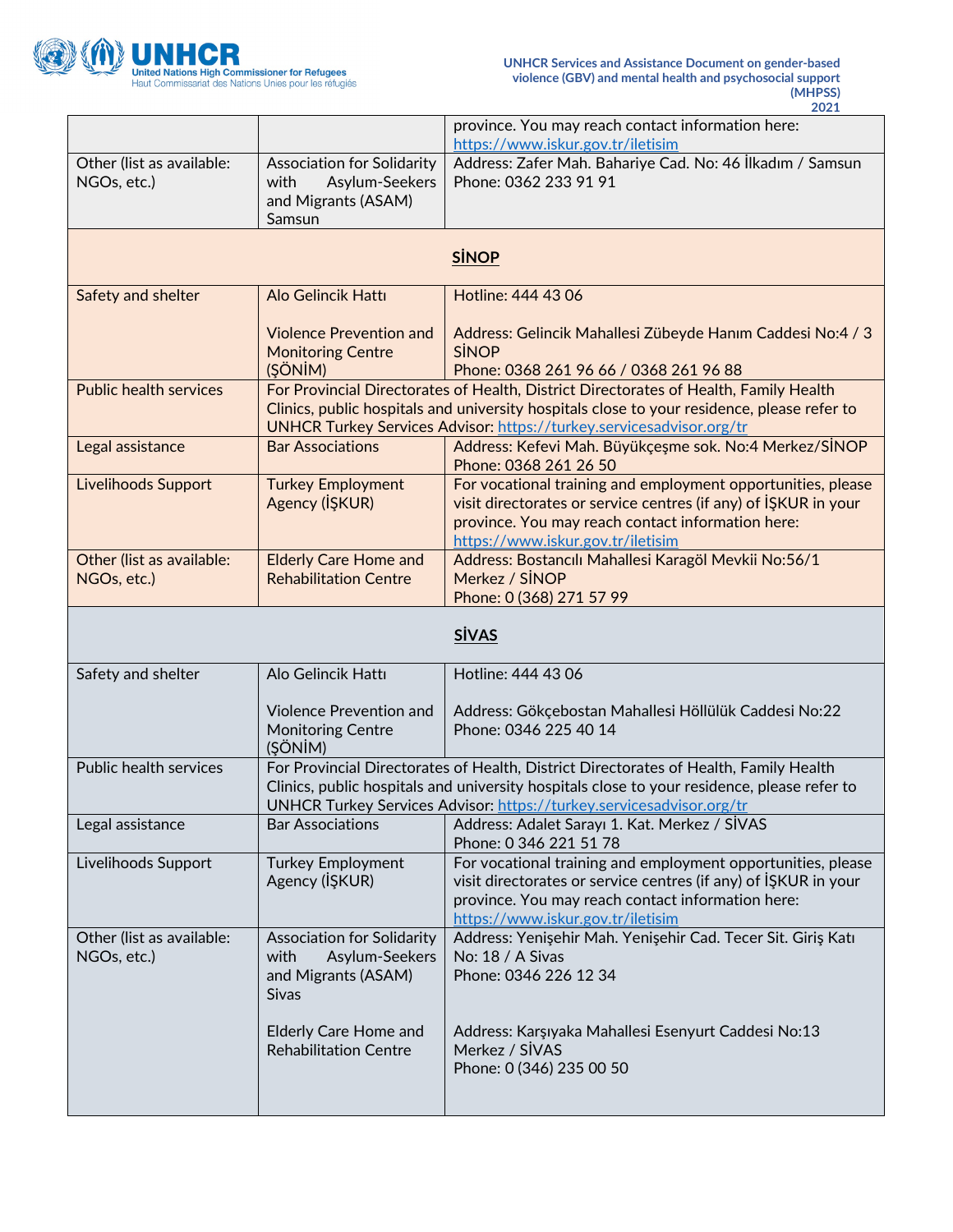

L

| <b>TRABZON</b>                                           |                                                                                               |                                                                                                                                                                                                                                                              |  |
|----------------------------------------------------------|-----------------------------------------------------------------------------------------------|--------------------------------------------------------------------------------------------------------------------------------------------------------------------------------------------------------------------------------------------------------------|--|
| Safety and shelter                                       | Alo Gelincik Hattı                                                                            | Hotline: 444 43 06                                                                                                                                                                                                                                           |  |
|                                                          | <b>Violence Prevention and</b><br><b>Monitoring Centre</b><br>(ŞÖNİM)                         | Address: Soğuksu Mahallesi Huzur Sokak No:6<br>Ortahisar/TRABZON<br>Phone: 0 (462) 231 40 12                                                                                                                                                                 |  |
|                                                          | <b>Ortahisar Municipality</b><br>Social Assistance and<br><b>Solidarity Foundation</b>        | Address: Pazarkapı Mah. Kahramanmaraş Cad. No:100<br>Ortahisar/TRABZON<br>Phone: (0462) 223 02 76)                                                                                                                                                           |  |
| Specialized health<br>services                           | <b>Fatih Healthy Life</b><br>Centre (Sağlıklı Hayat<br>Merkezi)                               | Address: İnönü Mah Merkez Numune Kampüsü,<br>Kahramanmaraş Cd., Ortahisar/Trabzon<br>Phone: (0462) 326 24 46)                                                                                                                                                |  |
| <b>Public health services</b>                            |                                                                                               | For Provincial Directorates of Health, District Directorates of Health, Family Health<br>Clinics, public hospitals and university hospitals close to your residence, please refer to<br>UNHCR Turkey Services Advisor: https://turkey.servicesadvisor.org/tr |  |
| Legal assistance                                         | <b>Bar Associations</b>                                                                       | Address: Çömlekçi Mahallesi Yavuz Selim Bulvar No: 24<br>61030 Ortahisar / TRABZON Phone: (0462) 322 57 00)                                                                                                                                                  |  |
|                                                          | <b>Women's Rights</b><br><b>Commission (Duygu</b><br>Keleş Aydın)                             | Address: Çömlekçi Mahallesi Yavuz Selim Bulvar No:24<br>61030 Ortahisar / TRABZON Trabzon Barosu<br>Phone: (0462)322 59 22                                                                                                                                   |  |
|                                                          | Children's Rights<br><b>Commission (Berrak</b><br>Pınar Alioğlu)                              | Address: Çömlekçi Mahallesi Yavuz Selim Bulvar No:24<br>61030 Ortahisar / TRABZON Trabzon Barosu) Phone: (0462)<br>321 00 89                                                                                                                                 |  |
| Livelihoods Support                                      | <b>Turkey Employment</b><br>Agency (IŞKUR)                                                    | For vocational training and employment opportunities, please<br>visit directorates or service centres (if any) of ISKUR in your<br>province. You may reach contact information here:<br>https://www.iskur.gov.tr/iletisim                                    |  |
| <b>Mental Health and</b><br><b>Psycho-social Support</b> | <b>Provincial Directorate of</b><br><b>Family and Social</b><br><b>Services</b>               | Address: Değirmendere Mahallesi, Sezai Uzay Caddesi, Yalçın<br>Sokak No:1, Trabzon<br>Phone: (0462) 230 19 74)                                                                                                                                               |  |
|                                                          | <b>Fatih Healthy Life</b><br>Centre (Sağlıklı Hayat<br>Merkezi)                               | Address: İnönü Mah Merkez Numune Kampüsü,<br>Kahramanmaraş Cd., Ortahisar/Trabzon<br>Phone: (0462) 326 24 46)                                                                                                                                                |  |
| Other (list as available:<br>NGOs, etc.)                 | <b>Association for Solidarity</b><br>with<br>Asylum-Seekers<br>and Migrants (ASAM)<br>Trabzon | Address: 1 No.lu Erdoğdu Mah. Yavuz Selim Bul. No: 271 / 2<br>Ortahisar / Trabzon<br>Phone: (0462) 224 40 50)                                                                                                                                                |  |
|                                                          | Afghanistan Hazara<br><b>Culture and Solidarity</b><br>Association                            | Address: Pazarkapı mah., Kahramanmaraş Cd. No:108/1,<br>61200 Trabzon Merkez/Trabzon Phone: (0462) 322 44 89                                                                                                                                                 |  |
|                                                          |                                                                                               |                                                                                                                                                                                                                                                              |  |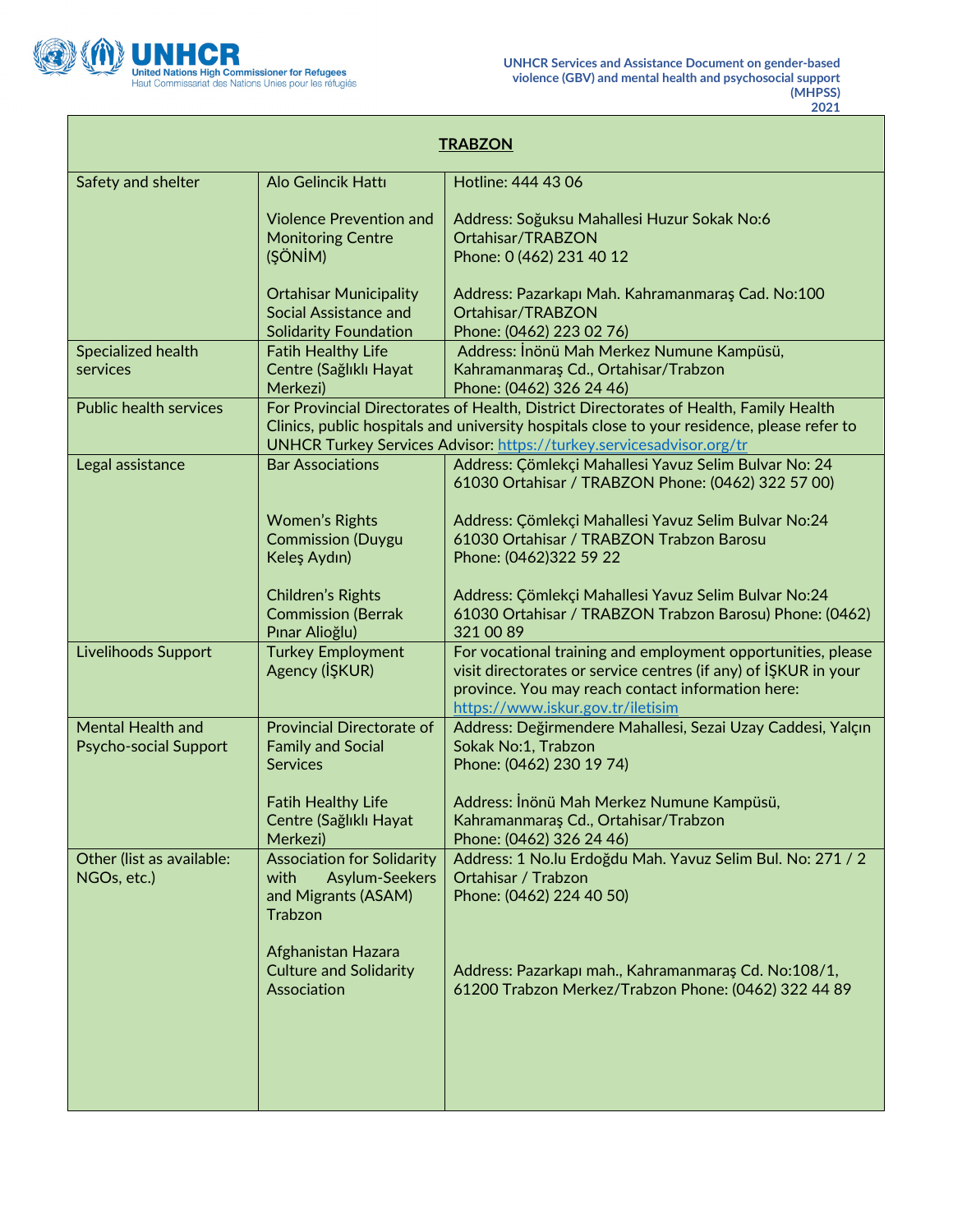

Г

| <b>VAN</b>                                 |                                                                       |                                                                                                                                                                                                                                                              |  |
|--------------------------------------------|-----------------------------------------------------------------------|--------------------------------------------------------------------------------------------------------------------------------------------------------------------------------------------------------------------------------------------------------------|--|
| Safety and shelter                         | Alo Gelincik Hattı                                                    | Hotline: 444 43 06                                                                                                                                                                                                                                           |  |
|                                            | <b>Violence Prevention and</b><br><b>Monitoring Centre</b><br>(ŞÖNİM) | Address: Şerefiye Mahallesi Cumhuriyet Caddesi Hükümet<br>Konağı C blok Kat: 3/ VAN<br>Phone: 0 (432) 216 16 23.<br>0 (432) 216 16 73                                                                                                                        |  |
|                                            | YAKA-KOOP - Gülmay<br><b>GÜMÜSHAN</b>                                 | Phone: 0506 354 3191                                                                                                                                                                                                                                         |  |
|                                            | <b>KAMER</b> - Yasemin<br><b>BAYRAKTAR</b>                            | Phone: 0543 8276415                                                                                                                                                                                                                                          |  |
| Specialized health<br>services             | İpekyolu Healthy Life<br>Centre (Sağlıklı Hayat<br>Merkezi)           | Phone: 0432 502 1780                                                                                                                                                                                                                                         |  |
|                                            | Tuşba Healthy Life<br>Centre (Sağlıklı Hayat<br>Merkezi)              | Phone: 0432 325 5197                                                                                                                                                                                                                                         |  |
| Public health services                     |                                                                       | For Provincial Directorates of Health, District Directorates of Health, Family Health<br>Clinics, public hospitals and university hospitals close to your residence, please refer to<br>UNHCR Turkey Services Advisor: https://turkey.servicesadvisor.org/tr |  |
| Legal assistance                           | Legal Aid Bureau                                                      | Phone: 0530 405 5790                                                                                                                                                                                                                                         |  |
|                                            | Women's Rights<br><b>Commission (Attorney</b><br>Rabia Özgökçe)       | Phone: 0554 374 1384                                                                                                                                                                                                                                         |  |
| Livelihoods Support                        | <b>Turkey Employment</b><br>Agency (IŞKUR)                            | For vocational training and employment opportunities, please<br>visit directorates or service centres (if any) of ISKUR in your<br>province. You may reach contact information here:<br>https://www.iskur.gov.tr/iletisim                                    |  |
| Mental Health and<br>Psycho-social Support | İpekyolu Healthy Life<br>Centre (Sağlıklı Hayat<br>Merkezi)           | Phone: 0432 502 1780                                                                                                                                                                                                                                         |  |
|                                            | Tusba Healthy Life<br>Centre (Sağlıklı Hayat<br>Merkezi)              | Phone: 0432 325 5197                                                                                                                                                                                                                                         |  |
| <b>ZONGULDAK</b>                           |                                                                       |                                                                                                                                                                                                                                                              |  |
| Safety and shelter                         | Alo Gelincik Hattı                                                    | Hotline: 444 43 06                                                                                                                                                                                                                                           |  |
|                                            | <b>Violence Prevention and</b><br><b>Monitoring Centre</b><br>(ŞÖNİM) | Address: Meşrutiyet Mahallesi Yeni Sokak No:1<br>Phone: 0372 222 12 14                                                                                                                                                                                       |  |
|                                            | <b>Turkish Red Crescent</b><br>(Kızılay)                              | Address: Mithatpaşa Mahallesi Fevzipaşa Caddesi Kızılay<br>İşhanı Kat:1 Merkez/Zonguldak<br>Phone: 0372 251 41 39                                                                                                                                            |  |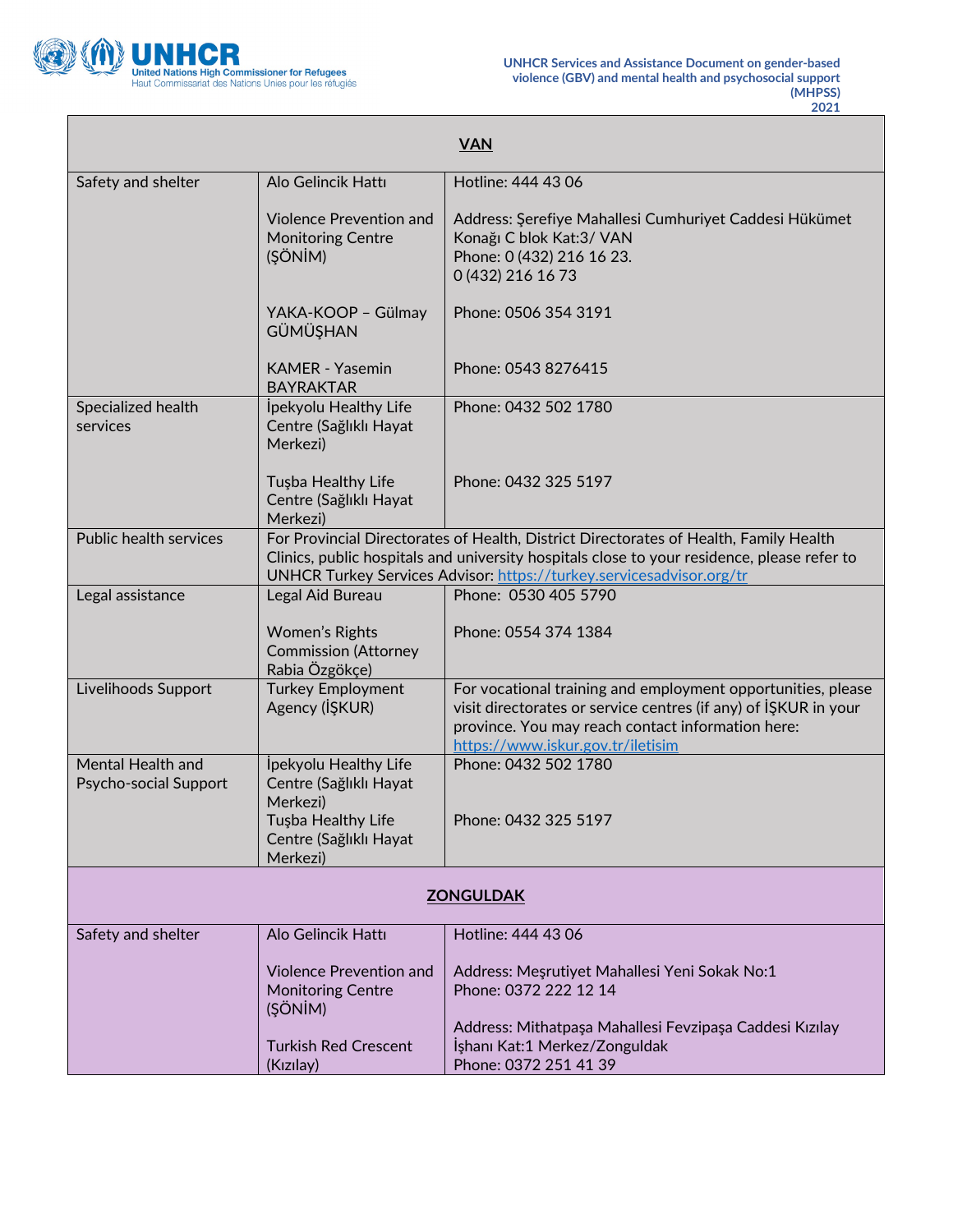

|                               |                                                                                             | 2021                                                                                                                        |
|-------------------------------|---------------------------------------------------------------------------------------------|-----------------------------------------------------------------------------------------------------------------------------|
| <b>Public health services</b> |                                                                                             | For Provincial Directorates of Health, District Directorates of Health, Family Health                                       |
|                               | Clinics, public hospitals and university hospitals close to your residence, please refer to |                                                                                                                             |
|                               |                                                                                             | UNHCR Turkey Services Advisor: https://turkey.servicesadvisor.org/tr                                                        |
| Legal assistance              | <b>Bar Association</b>                                                                      | Phone: 0372 251 37 90                                                                                                       |
|                               | Legal Aid Bureau                                                                            | Phone: 0372 251 37 90                                                                                                       |
| Livelihoods Support           | <b>Turkey Employment</b>                                                                    | For vocational training and employment opportunities, please                                                                |
|                               | Agency (IŞKUR)                                                                              | visit directorates or service centres (if any) of İŞKUR in your                                                             |
|                               |                                                                                             | province. You may reach contact information here:                                                                           |
|                               |                                                                                             | https://www.iskur.gov.tr/iletisim                                                                                           |
| Mental Health and             | Provincial Directorate of                                                                   | Address: Yayla Mahallesi İhsan Soyak Sokak No:6 Merkez /                                                                    |
| Psycho-social Support         | <b>Health</b>                                                                               | <b>ZONGULDAK</b>                                                                                                            |
|                               |                                                                                             | Address (Annex Building): Ontemmuz Mahallesi Belediye                                                                       |
|                               |                                                                                             | Bulvarı No:25/2 Merkez/ZONGULDAK                                                                                            |
|                               |                                                                                             | Phone: 0 (372) 253 46 07                                                                                                    |
|                               | <b>Community Mental</b>                                                                     | Address: Atatürk Dev. Hst. Trsm- Terakki Mh. Hastane Sk.                                                                    |
|                               | <b>Health Support Centre</b>                                                                | No: 17 67100 Merkez/Zonguldak                                                                                               |
|                               |                                                                                             | Phone: 03722576709                                                                                                          |
| Other (list as available:     | <b>Turkish Red Crescent</b>                                                                 | Address: Mithatpaşa Mahallesi Fevzipaşa Caddesi Kızılay                                                                     |
| NGOs, etc.)                   | (Kızılay)                                                                                   | İşhanı Kat:1 Merkez/Zonguldak                                                                                               |
|                               |                                                                                             | Phone: 0372 251 41 39                                                                                                       |
|                               |                                                                                             |                                                                                                                             |
|                               | <b>Association for Struggle</b>                                                             | Phone: 0 542 5853990                                                                                                        |
|                               | <b>Against Sexual Violence</b>                                                              | E-mail: info@cinselsiddetlemucadele.org                                                                                     |
|                               | (Cinsel Şiddetle                                                                            |                                                                                                                             |
|                               | Mücadele Derneği)                                                                           |                                                                                                                             |
|                               |                                                                                             |                                                                                                                             |
|                               |                                                                                             |                                                                                                                             |
|                               | We Will Stop Femicides                                                                      | Phone: 0505 004 11 98                                                                                                       |
|                               | <b>Platform Hotline</b>                                                                     |                                                                                                                             |
|                               |                                                                                             | <b>NEVSEHIR</b>                                                                                                             |
|                               |                                                                                             |                                                                                                                             |
| Safety and shelter            | Provincial Directorate of                                                                   | 350 Evler, Santral Sk. No:8, 50300 Nevşehir                                                                                 |
|                               | <b>Family and Social</b>                                                                    | (0384) 215 20 59                                                                                                            |
|                               | <b>Services</b>                                                                             |                                                                                                                             |
| Safety and shelter            | Alo Gelincik Hattı                                                                          | Hotline: 444 43 06                                                                                                          |
|                               |                                                                                             |                                                                                                                             |
|                               | Violence Prevention and                                                                     | 350 Evler Mahallesi Ali Dirikoç Bulvarı No:1/3                                                                              |
|                               | <b>Monitoring Centre</b>                                                                    | +90 (384) 213 38 21 (SHM)                                                                                                   |
| Public health services        | (ŞÖNİM)                                                                                     | +90 (384) 215 20 59 (İl Müdürlüğü)<br>For Provincial Directorates of Health, District Directorates of Health, Family Health |
|                               |                                                                                             | Clinics, public hospitals and university hospitals close to your residence, please refer to                                 |
|                               |                                                                                             | UNHCR Turkey Services Advisor: https://turkey.servicesadvisor.org/tr                                                        |
| Legal assistance              | <b>Bar Associations</b>                                                                     | Address: Camicedit, Adalet Sarayı Zemin Kat, 50100 Nevşehir                                                                 |
|                               |                                                                                             | Merkez/Nevşehir                                                                                                             |
|                               |                                                                                             | Phone: (0384) 212 50 80                                                                                                     |
| Livelihoods Support           | <b>Turkey Employment</b>                                                                    | For vocational training and employment opportunities, please                                                                |
|                               | Agency (IŞKUR)                                                                              | visit directorates or service centres (if any) of ISKUR in your                                                             |
|                               |                                                                                             | province. You may reach contact information here:                                                                           |
|                               |                                                                                             | https://www.iskur.gov.tr/iletisim                                                                                           |
| Other (list as available:     | Cappadocia Women                                                                            | Kapadokya Kadin Dayanisma Dernegi, Hayriye Demirbilek,                                                                      |
| NGOs, etc.)                   | <b>Solidarity Association</b>                                                               | Kapucubasi Mah., Eyyup Sokak, No:66\A, Pazar Yeri Nevsehir<br>Phone: 0530 349 55 37                                         |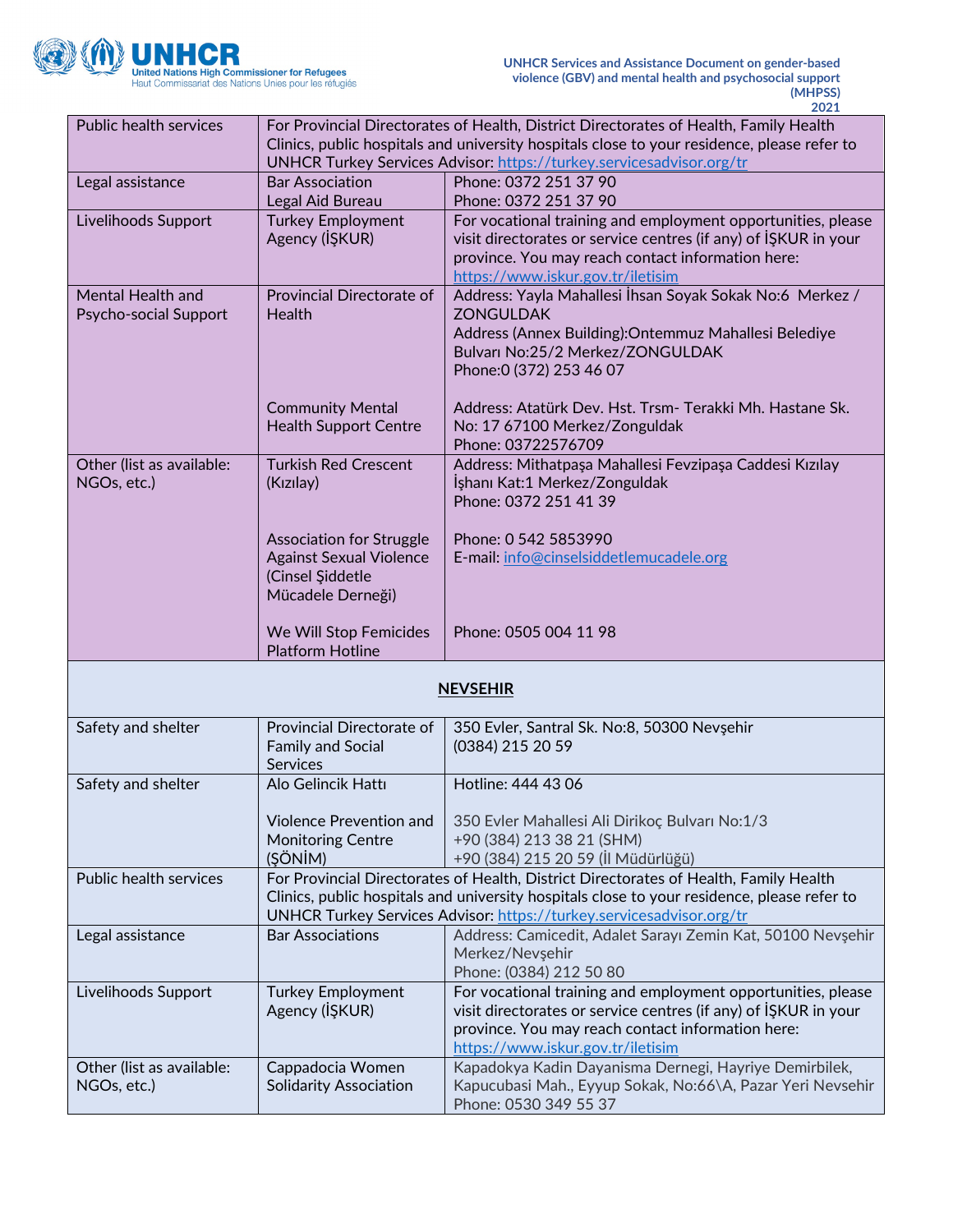

|                                          |                                                                                                           | Phone: 0 384 212 34 51 / 0 535 657 99 38 (Hayriye<br>Demirbilek)                                                                                                                                                                                                    |
|------------------------------------------|-----------------------------------------------------------------------------------------------------------|---------------------------------------------------------------------------------------------------------------------------------------------------------------------------------------------------------------------------------------------------------------------|
|                                          | <b>Association for Solidarity</b><br>with<br>Asylum-Seekers<br>and Migrants (ASAM)<br>Nevsehir            | Karasoku, 50100 Nevşehir Merkez/Nevşehir<br>Phone: (0384) 212 70 77                                                                                                                                                                                                 |
|                                          |                                                                                                           | <b>NIGDE</b>                                                                                                                                                                                                                                                        |
| Safety and shelter                       | Alo Gelincik Hattı                                                                                        | Hotline: 444 43 06                                                                                                                                                                                                                                                  |
|                                          | <b>Violence Prevention and</b><br><b>Monitoring Centre</b><br>(ŞÖNİM)                                     | Nar Mahallesi Osmanlı Sokak No:1 Merkez/ NİĞDE<br>+90 (388) 232 16 22                                                                                                                                                                                               |
| <b>Public health services</b>            |                                                                                                           | For Provincial Directorates of Health, District Directorates of Health, Family Health<br>Clinics, public hospitals and university hospitals close to your residence, please refer to<br><b>UNHCR Turkey Services Advisor: https://turkey.servicesadvisor.org/tr</b> |
| Legal assistance                         | <b>Bar Associations</b>                                                                                   | Address: Ahipaşa, Katında Adliye Sarayı K 2, 51100 Niğde<br>Merkez/Niğde<br>Phone: (0388) 232 33 87                                                                                                                                                                 |
| Livelihoods Support                      | <b>Turkey Employment</b><br>Agency (IŞKUR)                                                                | For vocational training and employment opportunities, please<br>visit directorates or service centres (if any) of ISKUR in your<br>province. You may reach contact information here:<br>https://www.iskur.gov.tr/iletisim                                           |
| Other (list as available:<br>NGOs, etc.) | <b>Association for Solidarity</b><br><b>Asylum-Seekers</b><br>with<br>and Migrants (ASAM)<br><b>Nigde</b> | Address: Ahipaşa Mah. Matbaa Sok. Ali Dinçel Apartmanı No:<br>6 D: 1-2 Merkez / Niğde<br>Phone: 0388 233 25 12 Faks: 0388 233 25 12                                                                                                                                 |
| <b>AKSARAY</b>                           |                                                                                                           |                                                                                                                                                                                                                                                                     |
| Safety and shelter                       | <b>Provincial Directorate of</b><br><b>Family and Social</b><br><b>Services</b>                           | Aksaray Aile, Çalışma ve Sosyal Hizmet İlMüdürlüğü<br>Address: Kılıcarslan Mahallesi Askerlik şubesi yanı<br>Phone: 0 (382) 212 46 78<br>Fax: 0 (382) 213 23 65<br>E-Mail: aksaray@ailevecalisma.gov.tr                                                             |
| Safety and shelter                       | Alo Gelincik Hattı                                                                                        | Hotline: 444 43 06                                                                                                                                                                                                                                                  |
|                                          | <b>Violence Prevention and</b><br><b>Monitoring Centre</b><br>(ŞÖNİM)                                     | Kılıçarslan Mahallesi Bediüzzaman Caddesi No:83 İl<br>Müdürlüğü Binası 3. Kat Merkez/AKSARAY<br>+90 (382) 222 04 34                                                                                                                                                 |
| <b>Public health services</b>            |                                                                                                           | For Provincial Directorates of Health, District Directorates of Health, Family Health<br>Clinics, public hospitals and university hospitals close to your residence, please refer to<br>UNHCR Turkey Services Advisor: https://turkey.servicesadvisor.org/tr        |
| Legal assistance                         | <b>Bar Associations</b>                                                                                   | Address: Büyük Bölcek, Şair Kuddusi Sk. No:15, 68200<br>Aksaray Merkez/Aksaray<br>Phone: (0382) 216 03 31                                                                                                                                                           |
| Livelihoods Support                      | <b>Turkey Employment</b><br>Agency (IŞKUR)                                                                | For vocational training and employment opportunities, please<br>visit directorates or service centres (if any) of ISKUR in your                                                                                                                                     |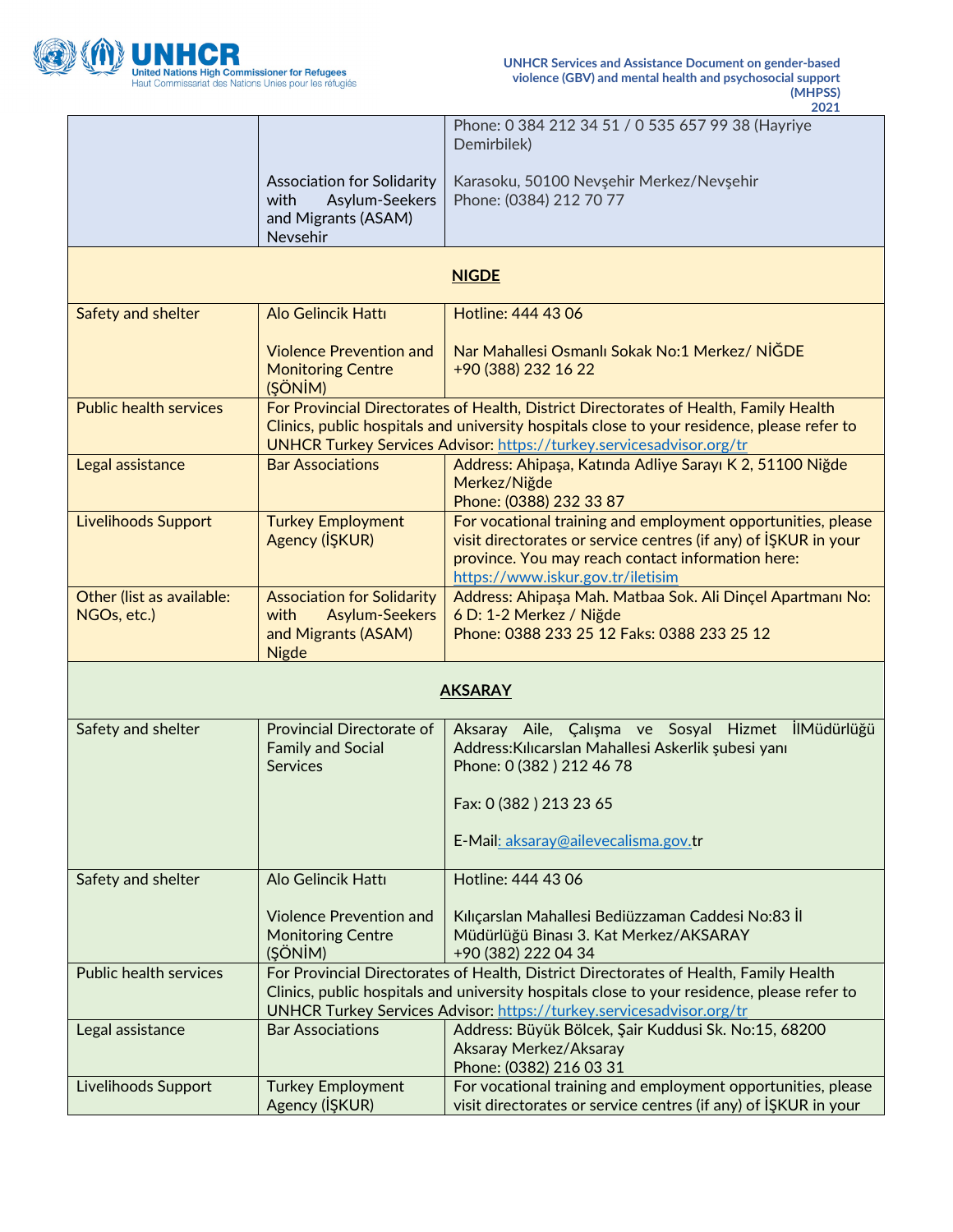

 $\mathbf{r}$ 

h

|                                                                                        |                                                                                                                                                                                                                                                              | province. You may reach contact information here:<br>https://www.iskur.gov.tr/iletisim                                                                                                                                                                       |  |
|----------------------------------------------------------------------------------------|--------------------------------------------------------------------------------------------------------------------------------------------------------------------------------------------------------------------------------------------------------------|--------------------------------------------------------------------------------------------------------------------------------------------------------------------------------------------------------------------------------------------------------------|--|
| <b>KIRSEHIR</b>                                                                        |                                                                                                                                                                                                                                                              |                                                                                                                                                                                                                                                              |  |
| Safety and shelter                                                                     | Provincial Directorate of<br><b>Family and Social</b><br>Services                                                                                                                                                                                            | Address: Kervansaray, D260, 40200 Kırşehir Merkez/Kırşehir<br>Phone: (0386) 262 11 66                                                                                                                                                                        |  |
| Safety and shelter                                                                     | Alo Gelincik Hattı                                                                                                                                                                                                                                           | Hotline: 444 43 06                                                                                                                                                                                                                                           |  |
|                                                                                        | <b>Violence Prevention and</b><br><b>Monitoring Centre</b><br>(ŞÖNİM)                                                                                                                                                                                        | Address: Kervansaray, D260, 40200 Kırşehir Merkez/Kırşehir<br>+90 (386) 213 40 77                                                                                                                                                                            |  |
| Public health services                                                                 |                                                                                                                                                                                                                                                              | For Provincial Directorates of Health, District Directorates of Health, Family Health<br>Clinics, public hospitals and university hospitals close to your residence, please refer to<br>UNHCR Turkey Services Advisor: https://turkey.servicesadvisor.org/tr |  |
| Legal assistance                                                                       | <b>Bar Associations</b>                                                                                                                                                                                                                                      | Address: Medrese Mahallesi, Adalet Sarayı Kat:1, 40100<br>Kırşehir Merkez/Kırşehir<br>Phone: (0386) 213 12 43                                                                                                                                                |  |
| Livelihoods Support                                                                    | <b>Turkey Employment</b><br>Agency (IŞKUR)                                                                                                                                                                                                                   | For vocational training and employment opportunities, please<br>visit directorates or service centres (if any) of ISKUR in your<br>province. You may reach contact information here:<br>https://www.iskur.gov.tr/iletisim                                    |  |
| Other (list as available:<br>NGOs, etc.)                                               | <b>Association for Solidarity</b><br>Asylum-Seekers<br>with<br>and Migrants (ASAM)<br>Kirsehir                                                                                                                                                               | Address: Nasuhdede Mah. Nursultan Beyazit Bul. Ata Apt.<br>No: 29 Zemin Kat Daire: 11 Merkez / Kırşehir<br>Phone: 0386 212 37 07                                                                                                                             |  |
|                                                                                        | Association for<br><b>Supporting Afghans</b><br>(Afganistanlilari Himaye<br>Dernegi)                                                                                                                                                                         | Address: Medrese, Melikgazi Cd., 40200 Kırşehir<br>Merkez/Kırşehir<br>Phone: 0538 476 40 59                                                                                                                                                                  |  |
|                                                                                        |                                                                                                                                                                                                                                                              | <b>MERSIN</b>                                                                                                                                                                                                                                                |  |
| Safety and shelter                                                                     | Alo Gelincik Hattı                                                                                                                                                                                                                                           | Hotline: 444 43 06                                                                                                                                                                                                                                           |  |
|                                                                                        | Violence Prevention and<br><b>Monitoring Centre</b><br>(ŞÖNİM)                                                                                                                                                                                               | Gazi Mahallesi 1323 Sokak. No:5 Yenişehir/MERSİN<br>Phone: 03243286635-03243271840                                                                                                                                                                           |  |
| Public health services                                                                 | For Provincial Directorates of Health, District Directorates of Health, Family Health<br>Clinics, public hospitals and university hospitals close to your residence, please refer to<br>UNHCR Turkey Services Advisor: https://turkey.servicesadvisor.org/tr |                                                                                                                                                                                                                                                              |  |
| <b>Women's Counselling</b><br>and Solidarity Centres<br>under Local<br>Administrations | Mersin Metropolitan<br>Municipality                                                                                                                                                                                                                          | Women's counselling centre: 03242317720                                                                                                                                                                                                                      |  |
| <b>Emergency Health</b><br><b>Services</b>                                             | Ministry of Health                                                                                                                                                                                                                                           | Erdemli Migrant Health Centre: Alata Mah.Alparslan Türkeş<br>Bul No:691A ERDEMLİ                                                                                                                                                                             |  |
|                                                                                        |                                                                                                                                                                                                                                                              | Mezitli Migrant Health Centre: Menderes Mah.35421<br>Sok.No:48 Nehir Plaza C Blok 6 MEZİTLİ                                                                                                                                                                  |  |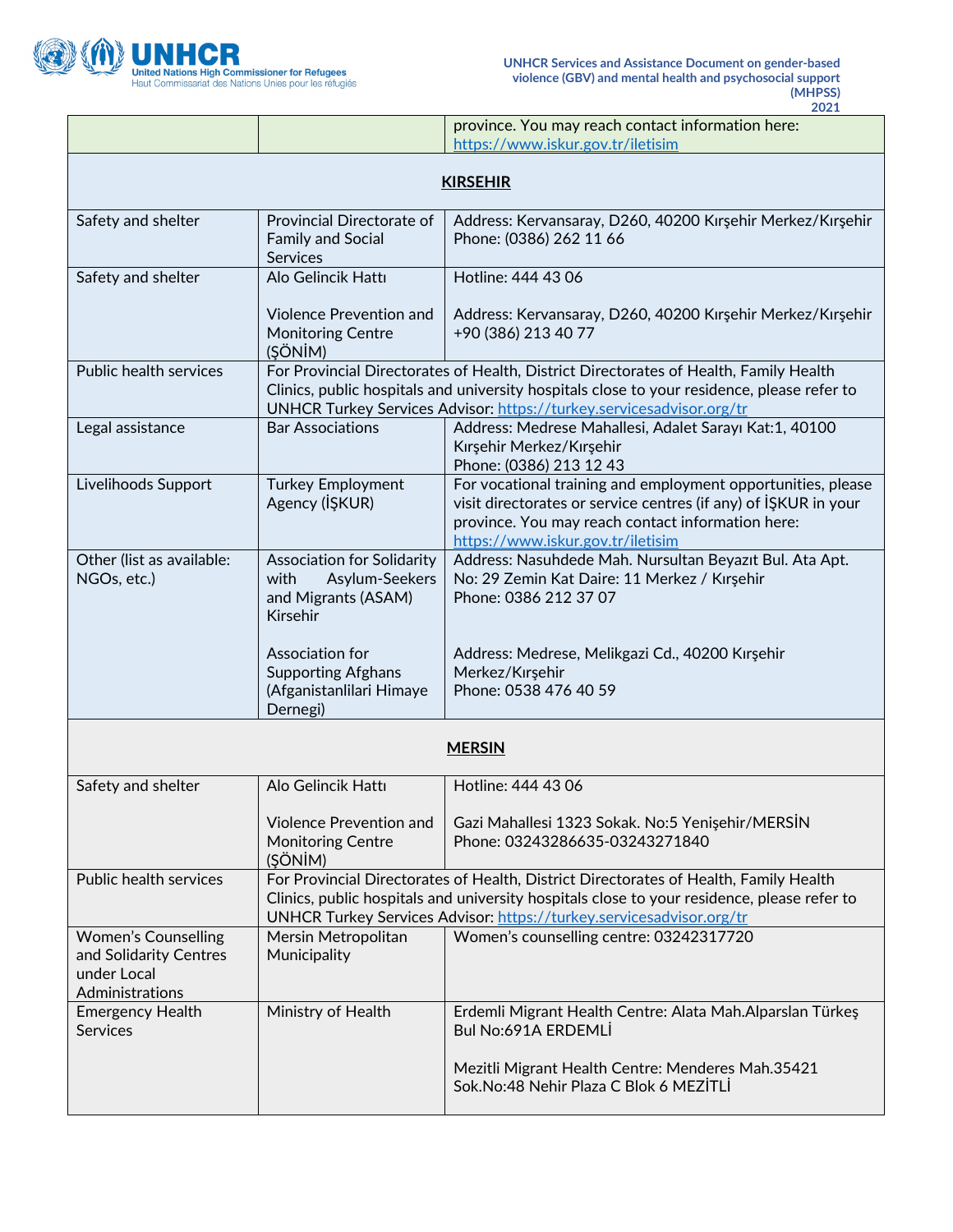

|                                            |                                                                                 | Mezitli Strengthened Migrant Health Centre: Yeni Mahalle<br>33191 Sokak No:1 Mezitli                                                                                                                                      |
|--------------------------------------------|---------------------------------------------------------------------------------|---------------------------------------------------------------------------------------------------------------------------------------------------------------------------------------------------------------------------|
|                                            |                                                                                 | Nusratiye Migrant Health Centre: Nusratiye Mah.5026<br>Sok. Marvel Melisa Apt No: 26/16 Akdeniz                                                                                                                           |
|                                            |                                                                                 | Akdeniz Migrant Health Centre: Şevket Sümer Mahallesi<br>5928 Sokak No:2 Akdeniz                                                                                                                                          |
|                                            |                                                                                 | Toroslar strengthened Migrant Health Centre: Zekiayan<br>Mah.80045 Sok.No:1 Toroslar                                                                                                                                      |
|                                            |                                                                                 | Tarsus 1 Nolu Güçlendirilmiş Göçmen Sağlığı Merkezi: Girne<br>Mah.Sait Polat Bulvarı No:206/E Tarsus                                                                                                                      |
|                                            |                                                                                 | Tarsus 2 Nolu Migrant Health Centre: Girne Mah. Sht. Murat<br>Karakulak Sokak No: 47/2 Tarsus                                                                                                                             |
|                                            |                                                                                 | Tarsus Community health centre: Eski Ömerli, 1309. Sk. No:1,<br>33500 Tarsus/Mersin                                                                                                                                       |
| Legal assistance                           | <b>Bar Associations</b>                                                         | Bar Association Legal Aid- 3243374530 - 3374531<br>Gökdelen 16. Kat MERSİN                                                                                                                                                |
|                                            |                                                                                 | Bar Association Centre for Women's Rights (Turkish)<br>05302625252                                                                                                                                                        |
| Livelihoods Support                        | <b>Turkey Employment</b><br>Agency (IŞKUR)                                      | For vocational training and employment opportunities, please<br>visit directorates or service centres (if any) of IŞKUR in your<br>province. You may reach contact information here:<br>https://www.iskur.gov.tr/iletisim |
| Mental Health and<br>Psycho-Social Support | <b>Turkish Red Crescent</b><br>(Kızılay) Community<br>Centre                    | Address: Çankaya Mh. Silifke Cd. 4702 Sk. No:7/A<br>Akdeniz/MERSIN<br>Phone: 0324 232 05 00                                                                                                                               |
| Other (list as available:<br>NGOs, etc.)   | Support to Life                                                                 | STL Infoline: 0850 441 70 80<br>Address: Mesudiye Mahallesi 5122 Sokak No:5/A Akdeniz /<br>Mersin                                                                                                                         |
|                                            | Red Umbrella<br>Association                                                     | Red Umbrella (available 24/7) - 0850 888 0539                                                                                                                                                                             |
|                                            |                                                                                 | <b>AGRI</b>                                                                                                                                                                                                               |
| Safety and shelter                         | <b>Provincial Directorate of</b><br><b>Family and Social</b><br><b>Services</b> | Address: Fırat, Fırat Mahallesi ATSO Binası Arkası, 915. Sk.,<br>04200 Ağrı Merkez/Ağrı<br>Phone: 0472 215 21 20                                                                                                          |
| Safety and shelter                         | Alo Gelincik Hattı                                                              | Hotline: 444 43 06                                                                                                                                                                                                        |
|                                            | <b>Violence Prevention and</b><br><b>Monitoring Centre</b><br>(ŞÖNİM)           | SONIM: Aygül ÖZ<br>Address: Bahçeli evler mah. Kağızman Cad.85/3 AĞRI<br>Phone: 0472 216 00 46                                                                                                                            |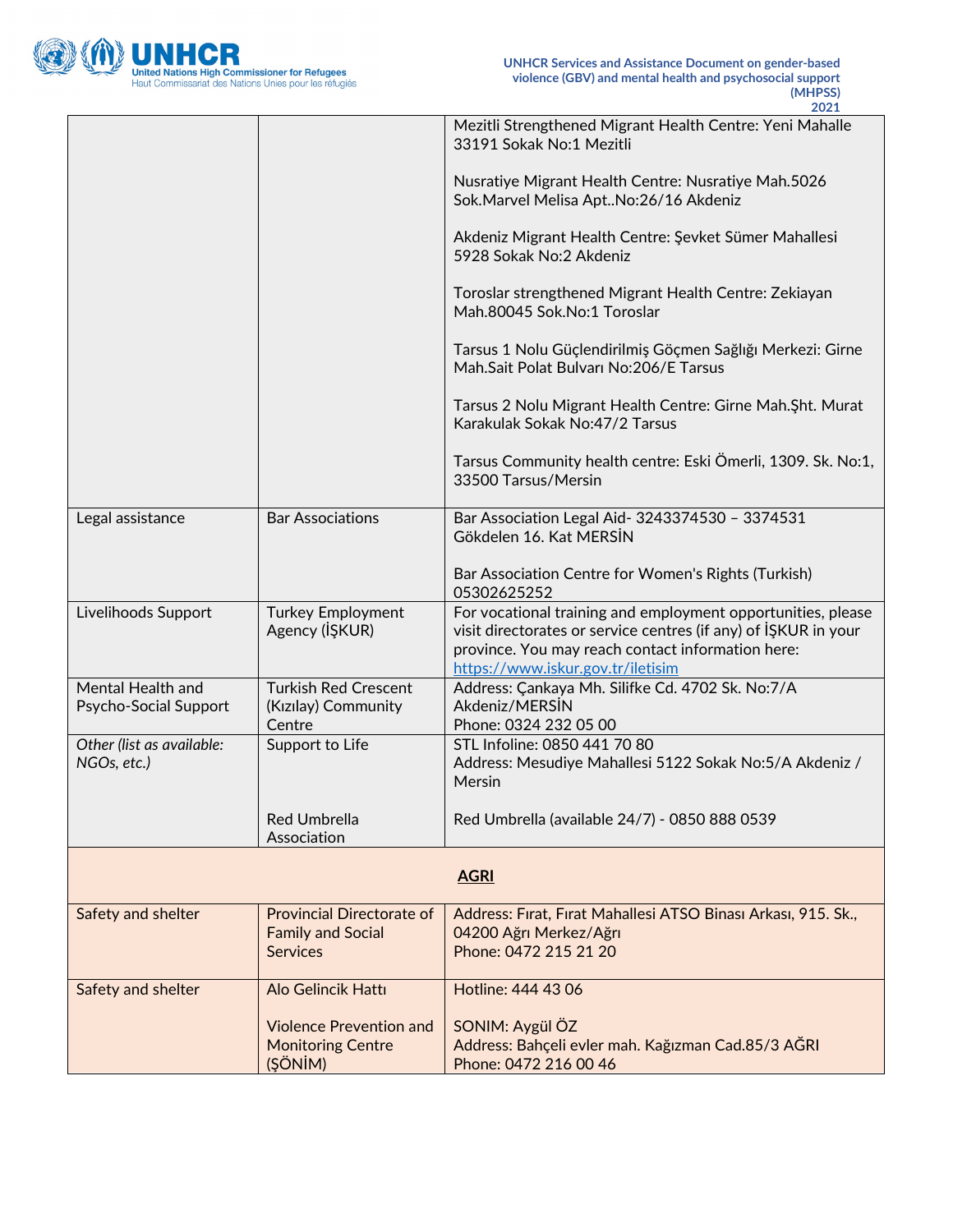

|                               |                                                                                             | 2021                                                                                        |
|-------------------------------|---------------------------------------------------------------------------------------------|---------------------------------------------------------------------------------------------|
| <b>Public health services</b> | For Provincial Directorates of Health, District Directorates of Health, Family Health       |                                                                                             |
|                               | Clinics, public hospitals and university hospitals close to your residence, please refer to |                                                                                             |
|                               | UNHCR Turkey Services Advisor: https://turkey.servicesadvisor.org/tr                        |                                                                                             |
| Legal assistance              | <b>Bar Associations</b>                                                                     | Legal Aid Bureau:                                                                           |
|                               |                                                                                             | Address: Erzurum Caddesi, Adliye Sarayı, Kat:3 - AĞRI                                       |
|                               |                                                                                             |                                                                                             |
|                               |                                                                                             | Phone: 0 472 215 17 63                                                                      |
|                               |                                                                                             | FAKS:0 472 215 17 63                                                                        |
| <b>Livelihoods Support</b>    | <b>Turkey Employment</b>                                                                    | For vocational training and employment opportunities, please                                |
|                               | Agency (IŞKUR)                                                                              | visit directorates or service centres (if any) of IŞKUR in your                             |
|                               |                                                                                             | province. You may reach contact information here:                                           |
|                               |                                                                                             | https://www.iskur.gov.tr/iletisim                                                           |
| Other (list as available:     | <b>Human Resources</b>                                                                      | <b>HRDF-İKGV:</b>                                                                           |
| NGOs, etc.)                   | Development                                                                                 | Address: Leylek Pinar Mah.1704.sok.Özgül Ofis Centre 3/13                                   |
|                               | <b>Foundation (HRDF-</b>                                                                    | <b>AĞRI</b>                                                                                 |
|                               |                                                                                             | Phone: 05415799404                                                                          |
|                               | <b>İKGV):</b>                                                                               |                                                                                             |
|                               | <b>KAMER Foundation:</b>                                                                    | <b>KAMER: Birgül Arat</b>                                                                   |
|                               |                                                                                             | Address: Eski Karakol yanı Efeler Plaza Kat:1 No:4                                          |
|                               |                                                                                             |                                                                                             |
|                               |                                                                                             | Merkez/Ağrı                                                                                 |
|                               |                                                                                             | Phone: 0472 215 10 15                                                                       |
|                               |                                                                                             | <b>KADEM: Emine TEYFUR</b>                                                                  |
|                               | <b>Women Support Centre</b>                                                                 |                                                                                             |
|                               | (Kadın Destek Merkezi)                                                                      | Address: Sitkiye mah. Yaşar Kemal Cad. Taşır İş Mrkz K/3                                    |
|                               |                                                                                             | <b>AĞRI</b>                                                                                 |
|                               |                                                                                             | Phone: 0534 734 4562                                                                        |
|                               |                                                                                             |                                                                                             |
|                               | <b>University's Women</b>                                                                   | Saadet ALTAY                                                                                |
|                               | Unit:                                                                                       | Phone: 0507 1534334                                                                         |
|                               |                                                                                             | <b>BATMAN</b>                                                                               |
|                               |                                                                                             |                                                                                             |
| Safety and shelter            | Alo Gelincik Hattı                                                                          | Hotline: 444 43 06                                                                          |
|                               |                                                                                             |                                                                                             |
|                               | <b>Violence Prevention and</b>                                                              | Address: Belde Mahallesi 3210 Sokak No:26                                                   |
|                               | <b>Monitoring Centre</b>                                                                    | Merkez/BATMAN                                                                               |
|                               | (SÖNİM)                                                                                     | Phone: 0488 214 38 14                                                                       |
| Specialized health            | <b>Batman Region City</b>                                                                   | Phone: 0488 221 30 66                                                                       |
| services                      | Hospital                                                                                    | 0488 221 16 79                                                                              |
|                               |                                                                                             | 0488 221 18 26                                                                              |
|                               |                                                                                             |                                                                                             |
|                               | Gynecology and                                                                              | Phone: 0 488 213 12 13                                                                      |
|                               | Pediatric Hospital                                                                          |                                                                                             |
|                               |                                                                                             |                                                                                             |
|                               | <b>Batman Migrant Health</b>                                                                | Batman Migrant Health Centre                                                                |
|                               | Centre                                                                                      | Dr. Imad Memed: 0538 475 72 08                                                              |
| Public health services        |                                                                                             | For Provincial Directorates of Health, District Directorates of Health, Family Health       |
|                               |                                                                                             |                                                                                             |
|                               |                                                                                             | Clinics, public hospitals and university hospitals close to your residence, please refer to |
|                               |                                                                                             | UNHCR Turkey Services Advisor: https://turkey.servicesadvisor.org/tr                        |
| Legal assistance              | <b>Bar Associations</b>                                                                     | Legal Aid and Women Rights Commission                                                       |
|                               |                                                                                             |                                                                                             |
|                               |                                                                                             | Address: Gültepe Mahallesi Demokrasi Bulvarı No:33f9                                        |
|                               |                                                                                             | info@batmanbarosu.org.tr                                                                    |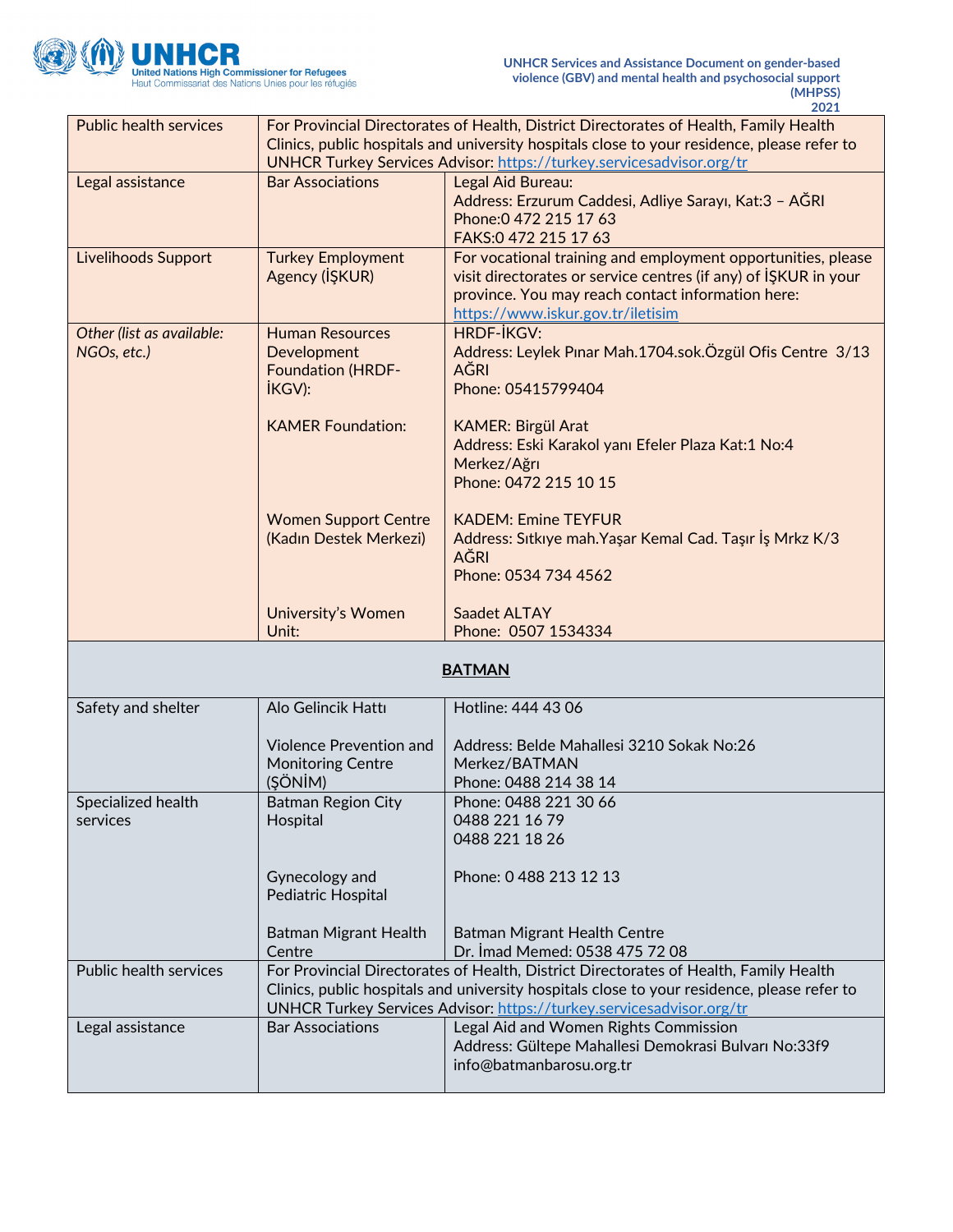

| Livelihoods Support<br>For vocational training and employment opportunities, please<br><b>Turkey Employment</b><br>Agency (IŞKUR)<br>visit directorates or service centres (if any) of IŞKUR in your<br>province. You may reach contact information here:<br>https://www.iskur.gov.tr/iletisim<br>Other (list as available:<br>Support to Life, Batman STL Point<br>Support to Life<br>+90 850 441 7080 (infoline)<br>NGOs, etc.)<br>Address: Ziya Gökalp Mahallesi 80. Yıl Caddesi Çağrı<br>Apartmanı Altı<br>No: 8 Batman<br>International<br>International Psychosocial and education Association<br>Psychosocial and<br>(UPSED)<br><b>Education Association</b><br>Veysel Yıldız (head of association)<br>05514203788<br>(UPSED)<br><b>BITLIS</b><br>Alo Gelincik Hattı<br>Hotline: 444 43 06<br>Safety and shelter<br><b>Violence Prevention and</b><br><b>ŞONIM</b><br><b>Monitoring Centre</b><br>Address: Sekiz Ağustos Mahallesi 411. Sokak No:1 Merkez /<br><b>BİTLİS</b><br>(ŞÖNİM)<br>+90(434) 226 97 78<br>+90(434) 226 89 05<br><b>Public health services</b><br>For Provincial Directorates of Health, District Directorates of Health, Family Health<br>Clinics, public hospitals and university hospitals close to your residence, please refer to<br>UNHCR Turkey Services Advisor: https://turkey.servicesadvisor.org/tr<br>Legal assistance<br><b>Bar Associations</b><br>Legal Aid Bureau<br>Address: Hüsrevpaşa mah. 1207. Sk. Cayhan Apt. Zemin kat.<br><b>BITLIS</b><br>Phone: 0 434 226 37 22<br><b>Livelihoods Support</b><br><b>Turkey Employment</b><br>For vocational training and employment opportunities, please<br>Agency (IŞKUR)<br>visit directorates or service centres (if any) of IŞKUR in your<br>province. You may reach contact information here:<br>https://www.iskur.gov.tr/iletisim<br><b>DIYARBAKIR</b><br>Ministry of Family and<br>Sur Çocuk Evleri Sitesi Silvan Yolu üzeri 10.Km Sur /<br>Safety and shelter<br><b>Social Services</b><br><b>DİYARBAKIR</b><br>+90 (412) 326 12 20<br>Elderly, disable, orphan support centres:<br>Ayşe Hafsa Sultan Çocuk Evleri Sitesi<br>Seyrantepe Toki<br>Gürdoğan Mah. 496.Sok No: 2/B Yenişehir/Diyarbakır<br>+90<br>(412) 326 12 20<br>Alo Gelincik Hattı<br>Hotline: 444 43 06<br>Safety and shelter<br><b>Violence Prevention and</b><br>Address: Şehitlik Mh. Fabrika Cd. 37. Sk. No:7/1<br><b>Monitoring Centre</b><br>Yenişehir/Diyarbakır<br>(ŞÖNİM)<br>Phone: 0412 257 21 50/ 0412 257 18 90<br>Women and Girls' Safe<br>Specialized health<br>Address: Ali Emiri 3. Sok. Dışkale Apt. 13/1 |  | 2021 |  |
|---------------------------------------------------------------------------------------------------------------------------------------------------------------------------------------------------------------------------------------------------------------------------------------------------------------------------------------------------------------------------------------------------------------------------------------------------------------------------------------------------------------------------------------------------------------------------------------------------------------------------------------------------------------------------------------------------------------------------------------------------------------------------------------------------------------------------------------------------------------------------------------------------------------------------------------------------------------------------------------------------------------------------------------------------------------------------------------------------------------------------------------------------------------------------------------------------------------------------------------------------------------------------------------------------------------------------------------------------------------------------------------------------------------------------------------------------------------------------------------------------------------------------------------------------------------------------------------------------------------------------------------------------------------------------------------------------------------------------------------------------------------------------------------------------------------------------------------------------------------------------------------------------------------------------------------------------------------------------------------------------------------------------------------------------------------------------------------------------------------------------------------------------------------------------------------------------------------------------------------------------------------------------------------------------------------------------------------------------------------------------------------------------------------------------------------------------------------------------------------------------------------------------------------------------------------------------------------------|--|------|--|
|                                                                                                                                                                                                                                                                                                                                                                                                                                                                                                                                                                                                                                                                                                                                                                                                                                                                                                                                                                                                                                                                                                                                                                                                                                                                                                                                                                                                                                                                                                                                                                                                                                                                                                                                                                                                                                                                                                                                                                                                                                                                                                                                                                                                                                                                                                                                                                                                                                                                                                                                                                                             |  |      |  |
|                                                                                                                                                                                                                                                                                                                                                                                                                                                                                                                                                                                                                                                                                                                                                                                                                                                                                                                                                                                                                                                                                                                                                                                                                                                                                                                                                                                                                                                                                                                                                                                                                                                                                                                                                                                                                                                                                                                                                                                                                                                                                                                                                                                                                                                                                                                                                                                                                                                                                                                                                                                             |  |      |  |
|                                                                                                                                                                                                                                                                                                                                                                                                                                                                                                                                                                                                                                                                                                                                                                                                                                                                                                                                                                                                                                                                                                                                                                                                                                                                                                                                                                                                                                                                                                                                                                                                                                                                                                                                                                                                                                                                                                                                                                                                                                                                                                                                                                                                                                                                                                                                                                                                                                                                                                                                                                                             |  |      |  |
|                                                                                                                                                                                                                                                                                                                                                                                                                                                                                                                                                                                                                                                                                                                                                                                                                                                                                                                                                                                                                                                                                                                                                                                                                                                                                                                                                                                                                                                                                                                                                                                                                                                                                                                                                                                                                                                                                                                                                                                                                                                                                                                                                                                                                                                                                                                                                                                                                                                                                                                                                                                             |  |      |  |
|                                                                                                                                                                                                                                                                                                                                                                                                                                                                                                                                                                                                                                                                                                                                                                                                                                                                                                                                                                                                                                                                                                                                                                                                                                                                                                                                                                                                                                                                                                                                                                                                                                                                                                                                                                                                                                                                                                                                                                                                                                                                                                                                                                                                                                                                                                                                                                                                                                                                                                                                                                                             |  |      |  |
|                                                                                                                                                                                                                                                                                                                                                                                                                                                                                                                                                                                                                                                                                                                                                                                                                                                                                                                                                                                                                                                                                                                                                                                                                                                                                                                                                                                                                                                                                                                                                                                                                                                                                                                                                                                                                                                                                                                                                                                                                                                                                                                                                                                                                                                                                                                                                                                                                                                                                                                                                                                             |  |      |  |
|                                                                                                                                                                                                                                                                                                                                                                                                                                                                                                                                                                                                                                                                                                                                                                                                                                                                                                                                                                                                                                                                                                                                                                                                                                                                                                                                                                                                                                                                                                                                                                                                                                                                                                                                                                                                                                                                                                                                                                                                                                                                                                                                                                                                                                                                                                                                                                                                                                                                                                                                                                                             |  |      |  |
|                                                                                                                                                                                                                                                                                                                                                                                                                                                                                                                                                                                                                                                                                                                                                                                                                                                                                                                                                                                                                                                                                                                                                                                                                                                                                                                                                                                                                                                                                                                                                                                                                                                                                                                                                                                                                                                                                                                                                                                                                                                                                                                                                                                                                                                                                                                                                                                                                                                                                                                                                                                             |  |      |  |
|                                                                                                                                                                                                                                                                                                                                                                                                                                                                                                                                                                                                                                                                                                                                                                                                                                                                                                                                                                                                                                                                                                                                                                                                                                                                                                                                                                                                                                                                                                                                                                                                                                                                                                                                                                                                                                                                                                                                                                                                                                                                                                                                                                                                                                                                                                                                                                                                                                                                                                                                                                                             |  |      |  |
|                                                                                                                                                                                                                                                                                                                                                                                                                                                                                                                                                                                                                                                                                                                                                                                                                                                                                                                                                                                                                                                                                                                                                                                                                                                                                                                                                                                                                                                                                                                                                                                                                                                                                                                                                                                                                                                                                                                                                                                                                                                                                                                                                                                                                                                                                                                                                                                                                                                                                                                                                                                             |  |      |  |
|                                                                                                                                                                                                                                                                                                                                                                                                                                                                                                                                                                                                                                                                                                                                                                                                                                                                                                                                                                                                                                                                                                                                                                                                                                                                                                                                                                                                                                                                                                                                                                                                                                                                                                                                                                                                                                                                                                                                                                                                                                                                                                                                                                                                                                                                                                                                                                                                                                                                                                                                                                                             |  |      |  |
|                                                                                                                                                                                                                                                                                                                                                                                                                                                                                                                                                                                                                                                                                                                                                                                                                                                                                                                                                                                                                                                                                                                                                                                                                                                                                                                                                                                                                                                                                                                                                                                                                                                                                                                                                                                                                                                                                                                                                                                                                                                                                                                                                                                                                                                                                                                                                                                                                                                                                                                                                                                             |  |      |  |
|                                                                                                                                                                                                                                                                                                                                                                                                                                                                                                                                                                                                                                                                                                                                                                                                                                                                                                                                                                                                                                                                                                                                                                                                                                                                                                                                                                                                                                                                                                                                                                                                                                                                                                                                                                                                                                                                                                                                                                                                                                                                                                                                                                                                                                                                                                                                                                                                                                                                                                                                                                                             |  |      |  |
|                                                                                                                                                                                                                                                                                                                                                                                                                                                                                                                                                                                                                                                                                                                                                                                                                                                                                                                                                                                                                                                                                                                                                                                                                                                                                                                                                                                                                                                                                                                                                                                                                                                                                                                                                                                                                                                                                                                                                                                                                                                                                                                                                                                                                                                                                                                                                                                                                                                                                                                                                                                             |  |      |  |
| Yenişehir/Diyarbakır<br>services<br><b>Spaces</b>                                                                                                                                                                                                                                                                                                                                                                                                                                                                                                                                                                                                                                                                                                                                                                                                                                                                                                                                                                                                                                                                                                                                                                                                                                                                                                                                                                                                                                                                                                                                                                                                                                                                                                                                                                                                                                                                                                                                                                                                                                                                                                                                                                                                                                                                                                                                                                                                                                                                                                                                           |  |      |  |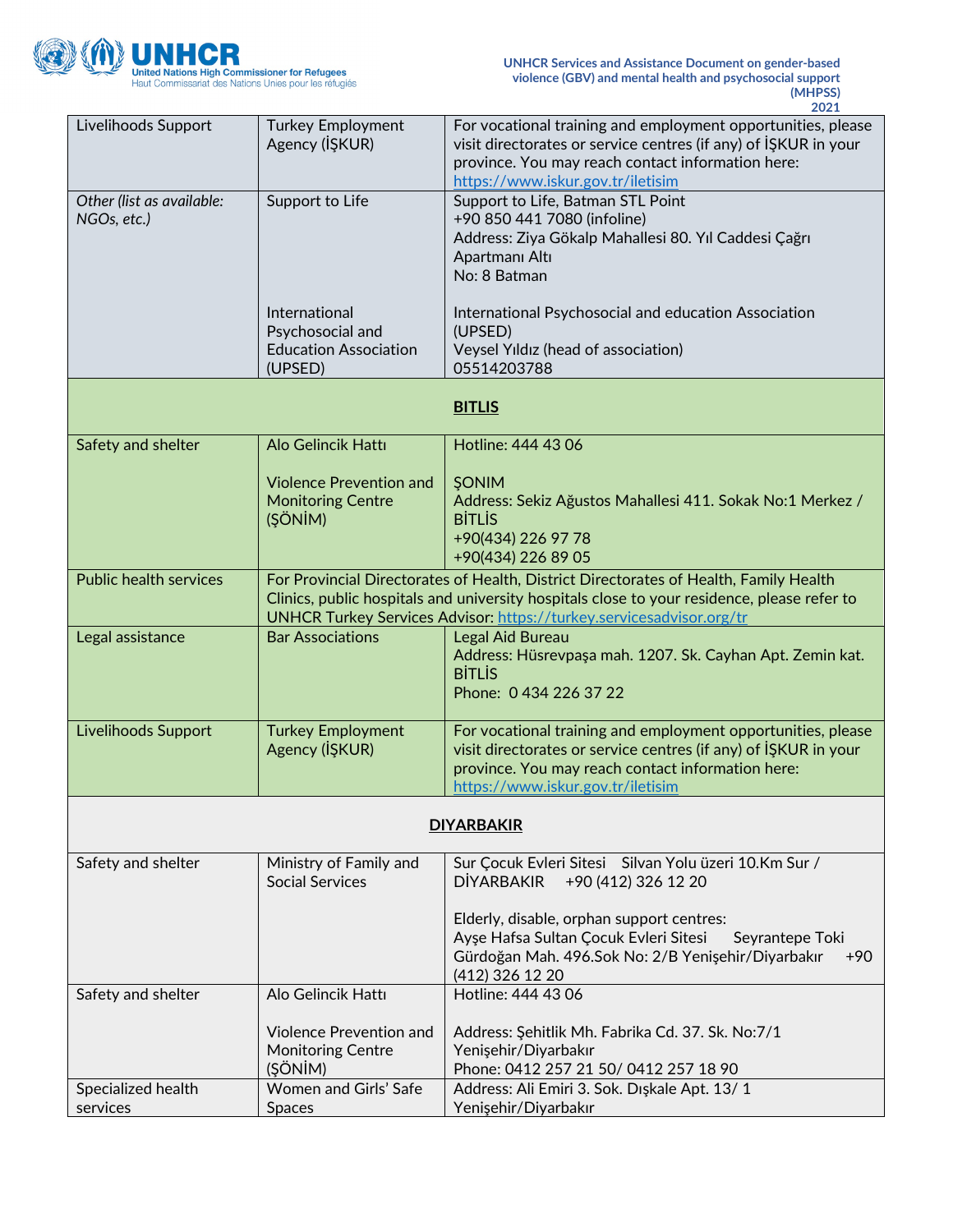

|                                          | <b>Child Support Centre</b>                                                                                                                                                                                                                                  | Phone: 05075167662<br>Şehitlik Çocuk Destek Merkezi<br>Şehitlik mahallesi Fabrika Caddesi 37. Sokak No: 8 Yenişehir /<br>Diyarbakır<br>Bakım ve Rehabilitasyon Merkezi Müdürlüğü Kıtıbıl Mah. AZC<br>Villaları IJ Blok No: 7 Sur / Diyarbakır<br>Çocuk Evleri Koordinasyon Merkezi Şehitlik Mahallesi Fabrika<br>Caddesi 37. Sokak No: 9 Yenişehir / DİYARBAKIR +90 (412) |
|------------------------------------------|--------------------------------------------------------------------------------------------------------------------------------------------------------------------------------------------------------------------------------------------------------------|---------------------------------------------------------------------------------------------------------------------------------------------------------------------------------------------------------------------------------------------------------------------------------------------------------------------------------------------------------------------------|
|                                          |                                                                                                                                                                                                                                                              | 228 71 29                                                                                                                                                                                                                                                                                                                                                                 |
| Public health services                   |                                                                                                                                                                                                                                                              | For Provincial Directorates of Health, District Directorates of Health, Family Health<br>Clinics, public hospitals and university hospitals close to your residence, please refer to<br>UNHCR Turkey Services Advisor: https://turkey.servicesadvisor.org/tr                                                                                                              |
| Legal assistance                         | <b>Bar Associations</b>                                                                                                                                                                                                                                      | Legal Aid Bureau<br>Lise Cad. 4. Sk. Güneş 2009 Apt. A/Blok No:1<br>Yenişehir/Diyarbakir<br>0850 466 21 21<br>Refugee Rights Commission                                                                                                                                                                                                                                   |
|                                          |                                                                                                                                                                                                                                                              | Adliye Sarayı Kat: 4 No: 263 Yenişehir / Diyarbakır<br>0850 466 21 21<br>Women's Rights Solidarity and Implementation Centre<br>Adliye Sarayı Kat: 4 No: 263 Yenişehir / Diyarbakır<br>0850 466 21 21                                                                                                                                                                     |
| Livelihoods Support                      | <b>Turkey Employment</b><br>Agency (IŞKUR)                                                                                                                                                                                                                   | For vocational training and employment opportunities, please<br>visit directorates or service centres (if any) of ISKUR in your<br>province. You may reach contact information here:<br>https://www.iskur.gov.tr/iletisim                                                                                                                                                 |
| Other (list as available:<br>NGOs, etc.) | Support to Life                                                                                                                                                                                                                                              | Address: 5 Nisan Mahallesi 813 Sokak, Öz Dicle Sitesi No:1<br>Bağlar / Diyarbakır (Namık Kemal Lisesi Karşısı)<br>Phone: 0 850 441 7080                                                                                                                                                                                                                                   |
|                                          |                                                                                                                                                                                                                                                              | <b>KARS</b>                                                                                                                                                                                                                                                                                                                                                               |
| Safety and shelter                       | Alo Gelincik Hattı                                                                                                                                                                                                                                           | Hotline: 444 43 06                                                                                                                                                                                                                                                                                                                                                        |
|                                          | <b>Violence Prevention and</b><br><b>Monitoring Centre</b><br>(ŞÖNİM)                                                                                                                                                                                        | Address: Ortakapı Mahallesi 5. Buzhane Sokak No:3 Merkez /<br><b>KARS</b><br>Phone: 0474 214 14 74 / 75 - (0474) 212 69 09                                                                                                                                                                                                                                                |
| Public health services                   | For Provincial Directorates of Health, District Directorates of Health, Family Health<br>Clinics, public hospitals and university hospitals close to your residence, please refer to<br>UNHCR Turkey Services Advisor: https://turkey.servicesadvisor.org/tr |                                                                                                                                                                                                                                                                                                                                                                           |
| Legal assistance                         | <b>Bar Associations</b>                                                                                                                                                                                                                                      | <b>Bar Association</b><br>Address: Ortakapı Mah. Ordu Cad. No:134 Kars<br>Phone: 0474 212 82 52 -53                                                                                                                                                                                                                                                                       |
| Livelihoods Support                      | <b>Turkey Employment</b><br>Agency (IŞKUR)                                                                                                                                                                                                                   | For vocational training and employment opportunities, please<br>visit directorates or service centres (if any) of ISKUR in your<br>province. You may reach contact information here:<br>https://www.iskur.gov.tr/iletisim                                                                                                                                                 |
| <b>KONYA</b>                             |                                                                                                                                                                                                                                                              |                                                                                                                                                                                                                                                                                                                                                                           |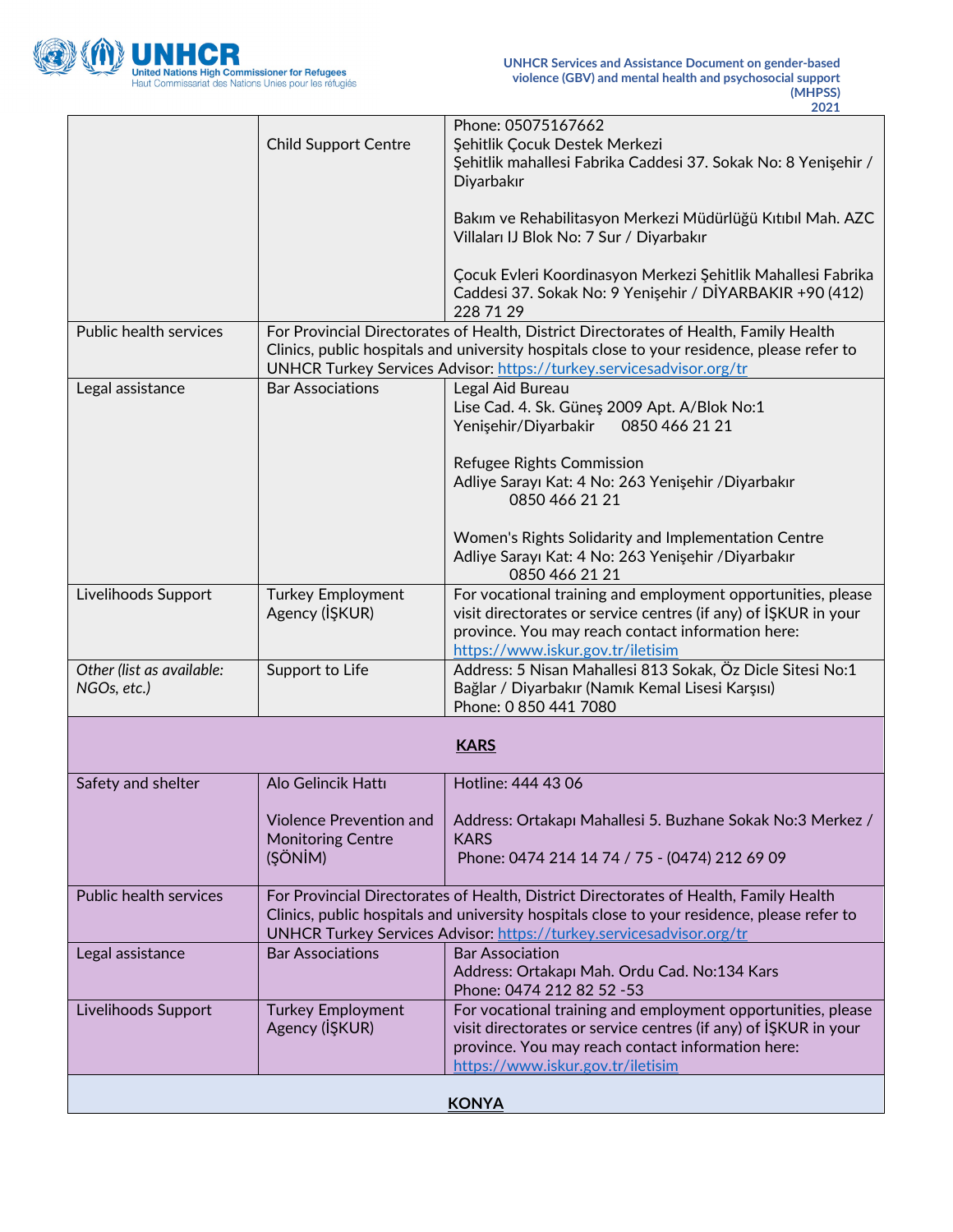

÷,

| Safety and shelter                           | Alo Gelincik Hattı                                                              | Hotline: 444 43 06                                                                                                                                                                                                                                           |
|----------------------------------------------|---------------------------------------------------------------------------------|--------------------------------------------------------------------------------------------------------------------------------------------------------------------------------------------------------------------------------------------------------------|
|                                              | <b>Violence Prevention and</b><br><b>Monitoring Centre</b><br>(ŞÖNİM)           | Aksinne Mah, Söylemez Cad, Pirebi Sokak, No: 14, Meram /<br>Konya<br>0332 321 0183                                                                                                                                                                           |
|                                              | <b>Family and Women</b><br><b>Support Centre</b><br>(AKDEM):                    | Şeyh Sadrettin Konevi Mahallesi, Millet Caddesi, No: 14<br>Meram / Konya<br>Phone: 444 55 42 (2720)                                                                                                                                                          |
| <b>Specialized Health</b><br><b>Services</b> | <b>Migrant Health Centre</b>                                                    | Hadimi Göçmen Sağlığı Merkezi: Batı Hadimi, 42010, Meram/<br>Konya                                                                                                                                                                                           |
|                                              | Strengthened<br><b>Community Health</b><br>Centres                              | Karatay Güçlendirilmiş Toplum Sağlığı Merkezi: Nakipoğlu<br>Mahallesi, Yaran Sokak, No: 5, Karatay/ Konya<br>Selçuklu Güçlendirilimiş Göçmen Sağlığı Merkezi: Ferhuniye,<br>Mumtaz Koru Sokak, 11-1, 42060, Selçuklu / Konya                                 |
|                                              |                                                                                 | Meram Larende Güçlendirilmiş Göçmen Sağlığı Merkezi: Hacı<br>Fettah, Furgan Dede Cad, No: 48, D:52, 42040, Meram /<br>Konya                                                                                                                                  |
| Public health services                       |                                                                                 | For Provincial Directorates of Health, District Directorates of Health, Family Health<br>Clinics, public hospitals and university hospitals close to your residence, please refer to<br>UNHCR Turkey Services Advisor: https://turkey.servicesadvisor.org/tr |
| Legal assistance                             | <b>Bar Associations</b>                                                         | Akabe Caddesi, Cemil Çiçek Caddesi, A Blok, No: 175, 42050,<br>Karatay / Konya<br>0332 356 0018                                                                                                                                                              |
| Livelihoods Support                          | <b>Turkey Employment</b><br>Agency (IŞKUR)                                      | For vocational training and employment opportunities, please<br>visit directorates or service centres (if any) of ISKUR in your<br>province. You may reach contact information here:<br>https://www.iskur.gov.tr/iletisim                                    |
| Livelihoods Support                          | <b>Meram Social Services</b><br>Centre                                          | Pirebi, Larende Caddesi, No: 13, Meram/Konya                                                                                                                                                                                                                 |
|                                              | <b>Turkish Employment</b><br>Agency (IŞKUR)                                     | For vocational training and employment opportunities, please<br>visit directorates or service centres (if any) of ISKUR in your<br>province. You may reach contact information here:<br>https://www.iskur.gov.tr/iletisim                                    |
| Other (list as available:<br>NGOs, etc.)     | <b>Turkish Red Crescent</b><br>(Kızılay) Community<br>Centre                    | Address: Sahibiata Mh. Taşkapı Medrese Cd. No:12<br>Meram/KONYA<br>Phone: 0332 350 42 26                                                                                                                                                                     |
|                                              |                                                                                 | <b>KARAMAN</b>                                                                                                                                                                                                                                               |
| Safety and shelter                           | <b>Provincial Directorate of</b><br><b>Family and Social</b><br><b>Services</b> | Ziya Gökalp, Ahmet Yesevi Caddesi, No: 46, 70200 /<br><b>Karaman</b><br>0388 213 7516                                                                                                                                                                        |
| Safety and shelter                           | <b>Alo Gelincik Hattı</b>                                                       | Hotline: 444 43 06                                                                                                                                                                                                                                           |
|                                              | <b>Violence Prevention and</b><br><b>Monitoring Centre</b><br>(ŞÖNİM)           | Ziya Gökalp, Ahmet Yesevi Caddesi, No: 46, 70200 /<br>Karaman<br>0388 212 0022                                                                                                                                                                               |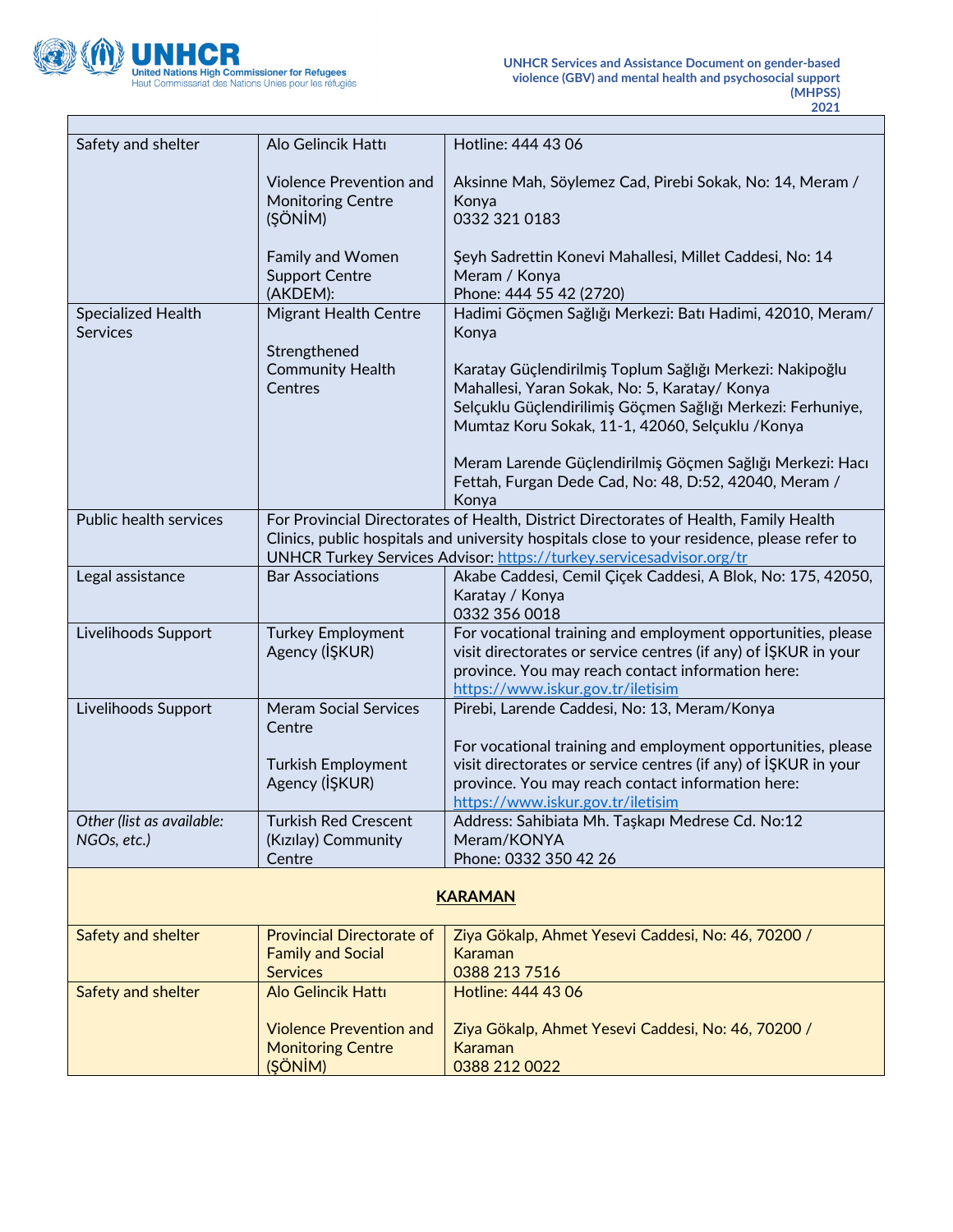

|                               |                                   | 2021                                                                                        |
|-------------------------------|-----------------------------------|---------------------------------------------------------------------------------------------|
| <b>Public health services</b> |                                   | For Provincial Directorates of Health, District Directorates of Health, Family Health       |
|                               |                                   | Clinics, public hospitals and university hospitals close to your residence, please refer to |
|                               |                                   | <b>UNHCR Turkey Services Advisor: https://turkey.servicesadvisor.org/tr</b>                 |
| Legal assistance              | <b>Bar Associations</b>           | Hamidiye Mahallesi, 1856, Sokak, No: 32, 70200, Merkez /                                    |
|                               |                                   | Karaman                                                                                     |
|                               |                                   | 0388 212 1753                                                                               |
| <b>Livelihoods Support</b>    | <b>Turkey Employment</b>          | For vocational training and employment opportunities, please                                |
|                               | Agency (IŞKUR)                    | visit directorates or service centres (if any) of ISKUR in your                             |
|                               |                                   |                                                                                             |
|                               |                                   | province. You may reach contact information here:                                           |
|                               |                                   | https://www.iskur.gov.tr/iletisim                                                           |
|                               |                                   |                                                                                             |
|                               |                                   | <b>CANKIRI</b>                                                                              |
|                               |                                   |                                                                                             |
| Safety and shelter            | Ministry of Family and            | Cumhuriyet Mahallesi, Namık Kemal Parıltı Caddesi, No: 22                                   |
|                               | <b>Social Services</b>            | Kat 2, 18100, Merkez / Çankırı                                                              |
|                               |                                   | 0376 213 2689                                                                               |
| Safety and shelter            | Alo Gelincik Hattı                | Hotline: 444 43 06                                                                          |
|                               |                                   |                                                                                             |
|                               | <b>Violence Prevention and</b>    | Cumhuriyet Mahallesi, Namık Kemal Parıltı Caddesi, No: 22                                   |
|                               | <b>Monitoring Centre</b>          | Kat 2, 18100, Merkez / Çankırı                                                              |
|                               | (ŞÖNİM)                           | 0376 213 2689                                                                               |
| <b>Public health services</b> |                                   | For Provincial Directorates of Health, District Directorates of Health, Family Health       |
|                               |                                   | Clinics, public hospitals and university hospitals close to your residence, please refer to |
|                               |                                   | UNHCR Turkey Services Advisor: https://turkey.servicesadvisor.org/tr                        |
| Legal assistance              | <b>Bar Associations</b>           | Cumhuriyet, Atatürk Bulvarı, No: 8, 18100 / Çankırı                                         |
|                               |                                   | 0376 213 4040                                                                               |
| Livelihoods Support           | <b>Turkey Employment</b>          | For vocational training and employment opportunities, please                                |
|                               | Agency (IŞKUR)                    | visit directorates or service centres (if any) of ISKUR in your                             |
|                               |                                   | province. You may reach contact information here:                                           |
|                               |                                   | https://www.iskur.gov.tr/iletisim                                                           |
|                               |                                   |                                                                                             |
|                               |                                   | <b>AMASYA</b>                                                                               |
|                               |                                   |                                                                                             |
|                               | Provincial Directorate of         |                                                                                             |
| Safety and shelter            |                                   | 55 Evler, Varinli Caddesi, No: 119, 05200, Amasya                                           |
|                               | <b>Family and Social</b>          | 0358 218 3887                                                                               |
|                               | <b>Services</b>                   |                                                                                             |
| Safety and shelter            | Alo Gelincik Hattı                | Hotline: 444 43 06                                                                          |
|                               |                                   |                                                                                             |
|                               | <b>Violence Prevention and</b>    | Address: 55 Evler, Varinli Caddesi, No: 119, 05200, Amasya                                  |
|                               | <b>Monitoring Centre</b>          | 0358 222 0051                                                                               |
|                               | (ŞÖNİM)                           |                                                                                             |
| Public health services        |                                   | For Provincial Directorates of Health, District Directorates of Health, Family Health       |
|                               |                                   | Clinics, public hospitals and university hospitals close to your residence, please refer to |
|                               |                                   | UNHCR Turkey Services Advisor: https://turkey.servicesadvisor.org/tr                        |
| Legal assistance              | <b>Bar Associations</b>           | Ellibeşevler, 2-2, Cevdet Topçu Sokak, 05200, Merkez /                                      |
|                               |                                   | Amasya                                                                                      |
|                               |                                   | 0358 218 9825                                                                               |
| Livelihoods Support           | <b>Turkey Employment</b>          | For vocational training and employment opportunities, please                                |
|                               | Agency (IŞKUR)                    | visit directorates or service centres (if any) of ISKUR in your                             |
|                               |                                   | province. You may reach contact information here:                                           |
|                               |                                   | https://www.iskur.gov.tr/iletisim                                                           |
| Other (list as available:     | <b>Association for Solidarity</b> | Address: Gümüşlü Mahallesi, Atatürk Caddesi, Seven İş                                       |
| NGOs, etc.)                   | with<br>Asylum-Seekers            | Merkezi, No:9 Kat:3, Merkez/Amasya                                                          |
|                               |                                   |                                                                                             |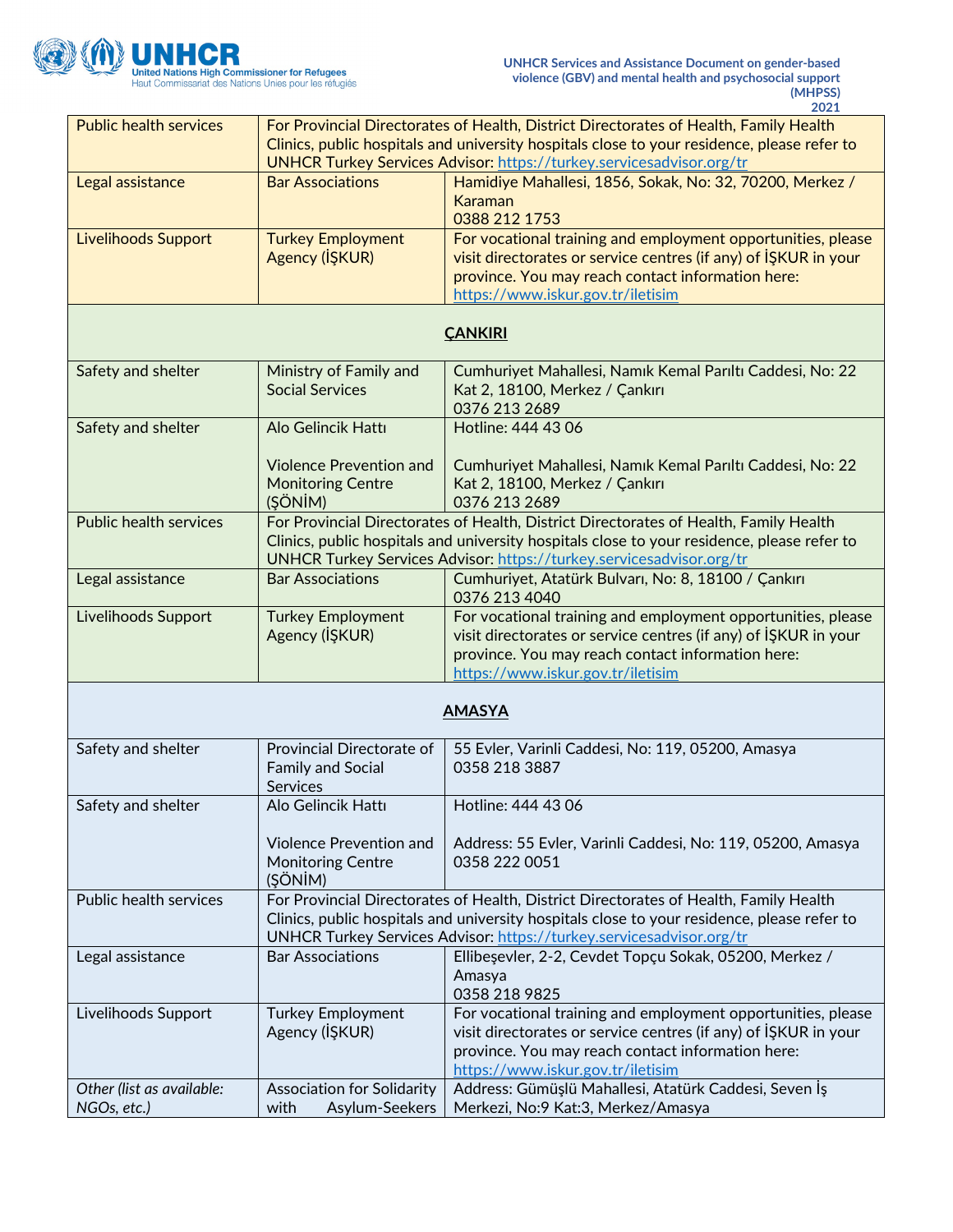

|                                          | and Migrants (ASAM)<br>Amasya                                                                                                                                                                                                                                       | 0358 212 8339                                                                                                                                                                                                             |  |  |
|------------------------------------------|---------------------------------------------------------------------------------------------------------------------------------------------------------------------------------------------------------------------------------------------------------------------|---------------------------------------------------------------------------------------------------------------------------------------------------------------------------------------------------------------------------|--|--|
| <b>KIRIKKALE</b>                         |                                                                                                                                                                                                                                                                     |                                                                                                                                                                                                                           |  |  |
| Safety and shelter                       | Provincial Directorate of<br><b>Family and Social</b><br><b>Services</b><br>Kırıkkale Social Services<br>Centre                                                                                                                                                     | Fabrikalar, Sağlık Caddesi, 71100, Ahili/Kırıkkale<br>0318 224 2725<br>Fabrikalar, Ulubatlı Hasan Caddesi, 17. Sokak, Tahir Aktaş<br>Toplum Merkezi, No: 20, 71100, Kırıkkale<br>0318 224 0719                            |  |  |
| Safety and shelter                       | Alo Gelincik Hattı<br>Violence Prevention and<br><b>Monitoring Centre</b><br>(ŞÖNİM)                                                                                                                                                                                | Hotline: 444 43 06<br>Yenimahalle Mahallesi, Sağlık Caddesi, No: 52, Kırıkkale<br>0318 224 0719                                                                                                                           |  |  |
| Public health services                   | For Provincial Directorates of Health, District Directorates of Health, Family Health<br>Clinics, public hospitals and university hospitals close to your residence, please refer to<br>UNHCR Turkey Services Advisor: https://turkey.servicesadvisor.org/tr        |                                                                                                                                                                                                                           |  |  |
| Legal assistance                         | <b>Bar Associations</b>                                                                                                                                                                                                                                             | Fabrikalar, 11. Sokak, No:14, 71100, Merkez, Kırıkkale<br>0318 224 2709                                                                                                                                                   |  |  |
| Livelihoods Support                      | <b>Turkey Employment</b><br>Agency (IŞKUR)                                                                                                                                                                                                                          | For vocational training and employment opportunities, please<br>visit directorates or service centres (if any) of ISKUR in your<br>province. You may reach contact information here:<br>https://www.iskur.gov.tr/iletisim |  |  |
| <b>CORUM</b>                             |                                                                                                                                                                                                                                                                     |                                                                                                                                                                                                                           |  |  |
| Safety and shelter                       | Ministry of Family and<br><b>Social Services</b>                                                                                                                                                                                                                    | Karakeçili, Albayrak 1. Sokak, No: 4, 19030, Çorum<br>0364 224 6532                                                                                                                                                       |  |  |
| Safety and shelter                       | Alo Gelincik Hattı<br><b>Violence Prevention and</b><br><b>Monitoring Centre</b><br>(ŞÖNİM)                                                                                                                                                                         | Hotline: 444 43 06<br>Address: Çepni Mahallesi, İnönü Caddesi, No: 30, Çorum<br>0364 777 0087                                                                                                                             |  |  |
| <b>Public health services</b>            | For Provincial Directorates of Health, District Directorates of Health, Family Health<br>Clinics, public hospitals and university hospitals close to your residence, please refer to<br><b>UNHCR Turkey Services Advisor: https://turkey.servicesadvisor.org/tr</b> |                                                                                                                                                                                                                           |  |  |
| Legal assistance                         | <b>Bar Associations</b>                                                                                                                                                                                                                                             | Üçtutlar, Fatih Caddesi, Yeni Adliye Binası, 19030,<br>Merkez/Corum<br>0364 227 7819                                                                                                                                      |  |  |
| <b>Livelihoods Support</b>               | <b>Turkey Employment</b><br>Agency (IŞKUR)                                                                                                                                                                                                                          | For vocational training and employment opportunities, please<br>visit directorates or service centres (if any) of ISKUR in your<br>province. You may reach contact information here:<br>https://www.iskur.gov.tr/iletisim |  |  |
| Other (list as available:<br>NGOs, etc.) | <b>RET-YKD</b>                                                                                                                                                                                                                                                      | Address: Ulukavak Mah, Kunduz Han 1. Cad. No: 6/A, Çorum<br>0530 394 6839                                                                                                                                                 |  |  |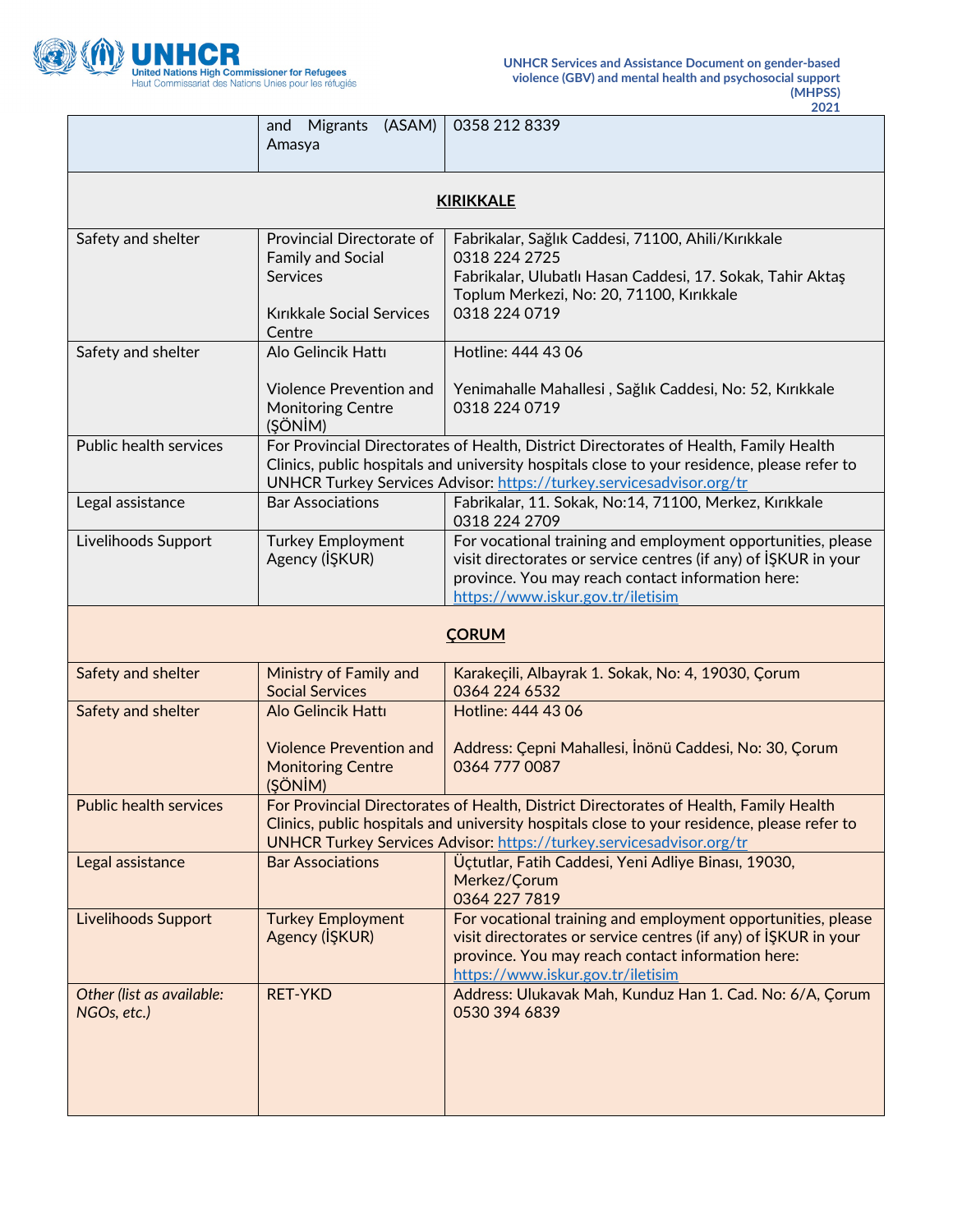

L

| <b>YOZGAT</b>                            |                                                                                                                                                                                                                                                              |                                                                                                                                                                                                                           |  |  |
|------------------------------------------|--------------------------------------------------------------------------------------------------------------------------------------------------------------------------------------------------------------------------------------------------------------|---------------------------------------------------------------------------------------------------------------------------------------------------------------------------------------------------------------------------|--|--|
| Safety and shelter                       | Provincial Directorate of<br><b>Family and Social</b><br><b>Services</b>                                                                                                                                                                                     | Karatepe, Fuar Caddesi, No: 51, 66100, Merkez/Yozgat<br>0354 212 1047                                                                                                                                                     |  |  |
| Safety and shelter                       | Alo Gelincik Hattı                                                                                                                                                                                                                                           | Hotline: 444 43 06                                                                                                                                                                                                        |  |  |
|                                          | <b>Violence Prevention and</b><br><b>Monitoring Centre</b><br>(ŞÖNİM)                                                                                                                                                                                        | Yozgat Yeni Valilik Binası, Giriş Kat, Merkez/Yozgat<br>0354 212 1047<br>0354 212 1347                                                                                                                                    |  |  |
| Public health services                   | For Provincial Directorates of Health, District Directorates of Health, Family Health<br>Clinics, public hospitals and university hospitals close to your residence, please refer to<br>UNHCR Turkey Services Advisor: https://turkey.servicesadvisor.org/tr |                                                                                                                                                                                                                           |  |  |
| Legal assistance                         | <b>Bar Associations</b>                                                                                                                                                                                                                                      | Köseoğlu, Adnan Menders Bulvarı, No: 78, 66100, Merkez,<br>Yozgat<br>0354 212 2734                                                                                                                                        |  |  |
| Livelihoods Support                      | <b>Turkey Employment</b><br>Agency (IŞKUR)                                                                                                                                                                                                                   | For vocational training and employment opportunities, please<br>visit directorates or service centres (if any) of ISKUR in your<br>province. You may reach contact information here:<br>https://www.iskur.gov.tr/iletisim |  |  |
| <b>TOKAT</b>                             |                                                                                                                                                                                                                                                              |                                                                                                                                                                                                                           |  |  |
| Safety and shelter                       | <b>Provincial Directorate of</b><br><b>Family and Social</b><br><b>Services</b>                                                                                                                                                                              | Yarahmet, Hızarhane Caddesi, No: 6, 60100, Merkez/Tokat<br>0356 212 5114                                                                                                                                                  |  |  |
| Safety and shelter                       | Alo Gelincik Hattı                                                                                                                                                                                                                                           | Hotline: 444 43 06                                                                                                                                                                                                        |  |  |
|                                          | <b>Violence Prevention and</b><br><b>Monitoring Centre</b><br>(ŞÖNİM)                                                                                                                                                                                        | Hızarhane Caddesi, SHÇEK iş Merkezi No: 4, Merkez/Tokat<br>0356 214 0301                                                                                                                                                  |  |  |
| <b>Public health services</b>            | For Provincial Directorates of Health, District Directorates of Health, Family Health<br>Clinics, public hospitals and university hospitals close to your residence, please refer to<br>UNHCR Turkey Services Advisor: https://turkey.servicesadvisor.org/tr |                                                                                                                                                                                                                           |  |  |
| Legal assistance                         | <b>Bar Associations</b>                                                                                                                                                                                                                                      | Geyras, Sivas Caddesi, Adliye Sarayı, 60100, Merkez/Tokat<br>0356 214 2226                                                                                                                                                |  |  |
| Livelihoods Support                      | <b>Turkey Employment</b><br>Agency (IŞKUR)                                                                                                                                                                                                                   | For vocational training and employment opportunities, please<br>visit directorates or service centres (if any) of ISKUR in your<br>province. You may reach contact information here:<br>https://www.iskur.gov.tr/iletisim |  |  |
| Other (list as available:<br>NGOs, etc.) | Tokat Uyuşturucu ve<br>Madde Bağımlılığı ile<br>Mücadele Derneği                                                                                                                                                                                             | Dr. Remzi Topcam Caddesi, Behsat Bulvarı, No:4/B, Tokat                                                                                                                                                                   |  |  |
| <b>ANKARA</b>                            |                                                                                                                                                                                                                                                              |                                                                                                                                                                                                                           |  |  |
| Safety and shelter                       | Alo Gelincik Hattı                                                                                                                                                                                                                                           | Hotline: 444 43 06                                                                                                                                                                                                        |  |  |
|                                          | <b>Violence Prevention and</b><br><b>Monitoring Centre</b><br>(ŞÖNİM)                                                                                                                                                                                        | Phone: 0312 348 36 86-0312 351 65 63                                                                                                                                                                                      |  |  |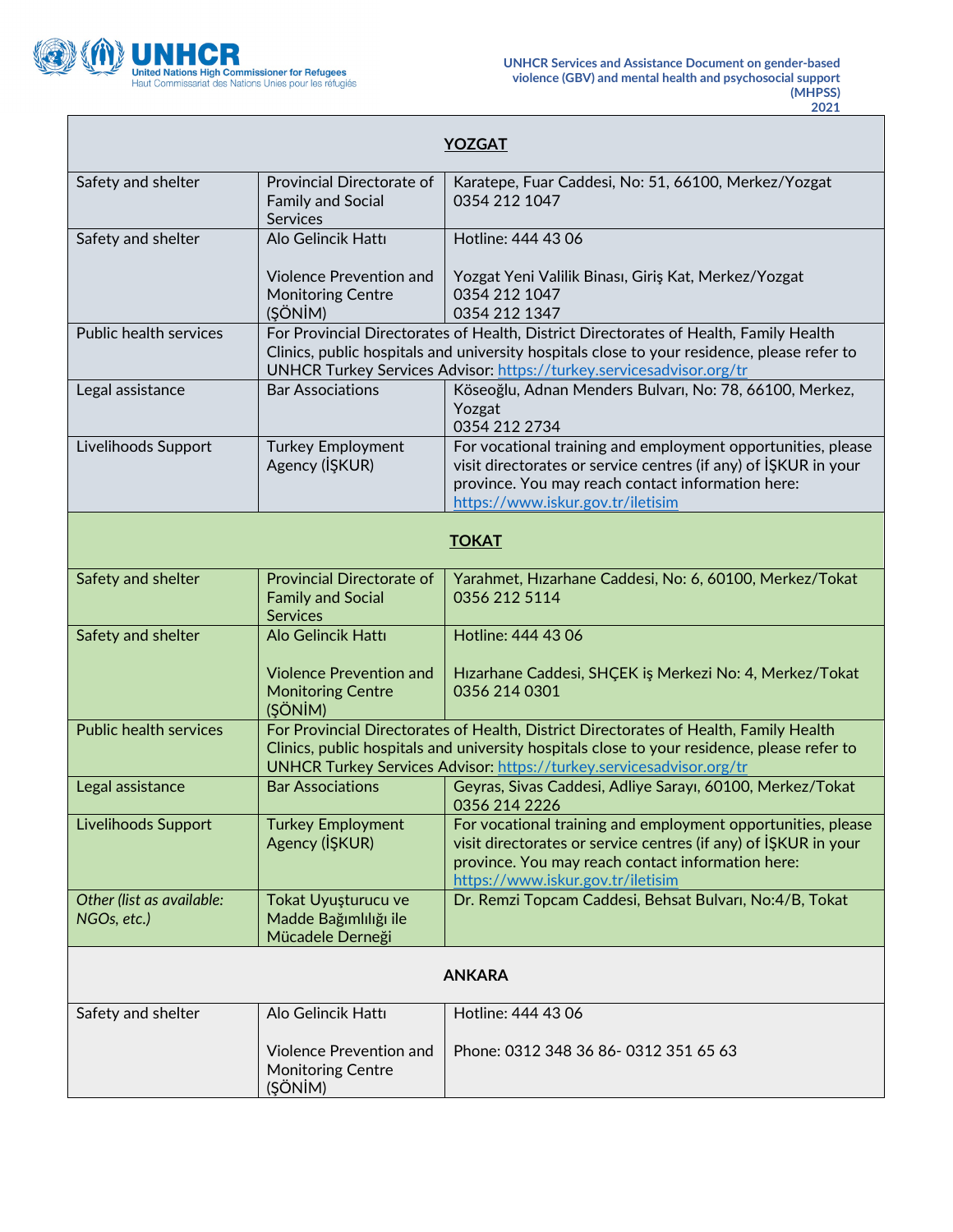

| <b>Women's Counselling</b><br>and Solidarity Centres<br>under Local<br>Administrations | Ankara Metropolitan<br><b>Municipality Women</b><br><b>Counselling Centre</b>      | Phone: 0312 507 37 60 - 0549 248 64 86                                                                                                                                                                                                                       |
|----------------------------------------------------------------------------------------|------------------------------------------------------------------------------------|--------------------------------------------------------------------------------------------------------------------------------------------------------------------------------------------------------------------------------------------------------------|
|                                                                                        | Kecioren Municipality<br><b>Women Counselling</b><br>Centre                        | Phone: 0312 359 33 22                                                                                                                                                                                                                                        |
|                                                                                        | Cankaya Municipality<br><b>Women Counselling</b><br>Centre                         | Phone: 0312 458 89 00 / 1154                                                                                                                                                                                                                                 |
| Specialized health<br>services                                                         | <b>Migrant Health Centre</b>                                                       | Babi Şifa Göçmen Sağliği Merkezi<br>+90 312 230 55 05<br>Başpınar, Şht. İsmail Başaran Cd. No:3, 06360<br>Altındağ/Ankara                                                                                                                                    |
| Public health services                                                                 |                                                                                    | For Provincial Directorates of Health, District Directorates of Health, Family Health<br>Clinics, public hospitals and university hospitals close to your residence, please refer to<br>UNHCR Turkey Services Advisor: https://turkey.servicesadvisor.org/tr |
| Legal assistance                                                                       | <b>Bar Associations</b>                                                            | (0312) 416 72 00<br><b>Ankara Bar Association</b><br>Adliye Sarayı kat, Sıhhıye D:5, 06050 Altındağ/Ankara                                                                                                                                                   |
| Livelihoods Support                                                                    | <b>Turkey Employment</b><br>Agency (IŞKUR)                                         | For vocational training and employment opportunities, please<br>visit directorates or service centres (if any) of ISKUR in your<br>province. You may reach contact information here:<br>https://www.iskur.gov.tr/iletisim                                    |
| Mental Health and<br>Psycho-social Support                                             | <b>Turkish Red Crescent</b><br>(Kızılay) Community<br>Centre                       | Address: Ulubey mahallesi, Taşdelen caddesi, No:148<br>Siteler/ANKARA<br>Phone: 0312 353 00 83/84                                                                                                                                                            |
| Other (list as available:<br>NGOs, etc.)                                               | Dunya Evimiz<br>Association                                                        | Phone: 0532 746 30 62<br>Address: Hacı Bayram Mahallesi, Uzunyol Caddesi, No: 68,<br>Altındağ / Ankara                                                                                                                                                       |
|                                                                                        | <b>Human Resources</b><br>Development<br><b>Foundation (HRDF-</b><br><b>İKGV</b> ) | <b>HRDF-İKGV</b><br>Address: Remzi Oğuz Arık, Atatürk Blv no:219/4, 06550<br>Çankaya/Ankara<br>Phone: (0312) 428 30 11                                                                                                                                       |
|                                                                                        | Association for<br>Solidarity with Asylum-<br>Seekers and Migrants<br>(ASAM)       | <b>ASAM</b><br>Phone 0 312 212 60 12<br>Address: Birlik Mahallesi Katar Caddesi No: 11<br>Çankaya/ANKARA                                                                                                                                                     |
|                                                                                        | Asylum and Migration<br>and Research Centre<br>(IGAM)                              | <b>IGAM</b><br>Phone: (0312) 338 02 03<br>Address: Çaldıran Mahallesi, 494. Cadde. No: 38 A<br>Keçiören/Ankara                                                                                                                                               |
|                                                                                        | <b>IMDAD</b>                                                                       | IMDAD, Bostancik, Bostancik Cd. No:128 06320<br>Mamak/Ankara<br>05533353860                                                                                                                                                                                  |
|                                                                                        | <b>Mamak Municipality</b>                                                          | <b>Basak Family Centre</b><br>Address: Başak, 1659. Sk. No:6, 06320 Mamak/Ankara                                                                                                                                                                             |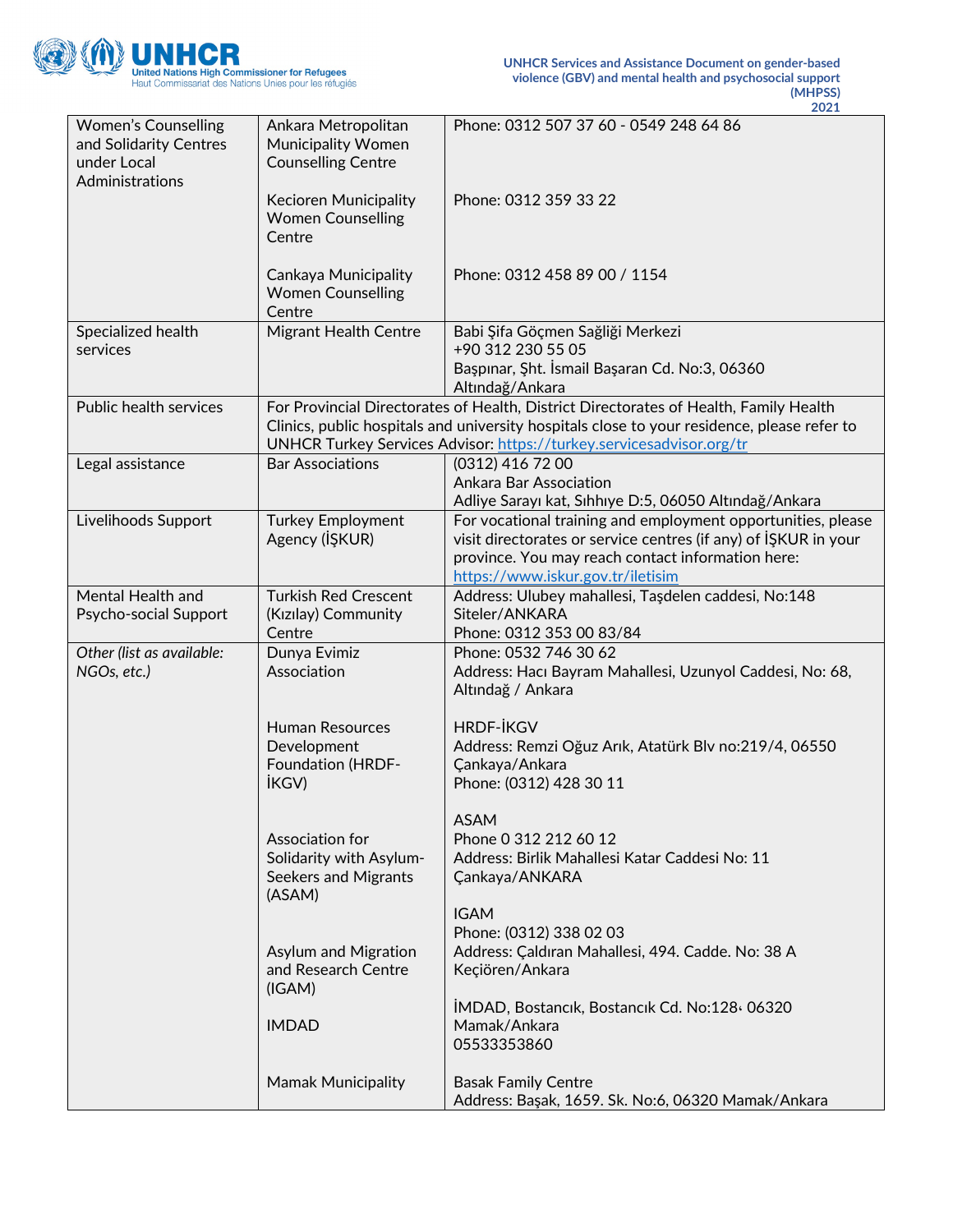

|                        | Kecioren Municipality                                                                                                                                                                                                                                        | Phone: (0312) 375 23 39<br>Migrant Services Centre (IOM)<br>Phone: (0312) 361 49 91<br>Address: Cumhuriyet Cad. No:1 Kalaba Kent Meydanı<br>Keçiören ANKARA                                                               |
|------------------------|--------------------------------------------------------------------------------------------------------------------------------------------------------------------------------------------------------------------------------------------------------------|---------------------------------------------------------------------------------------------------------------------------------------------------------------------------------------------------------------------------|
| <b>BINGOL</b>          |                                                                                                                                                                                                                                                              |                                                                                                                                                                                                                           |
| Safety and shelter     | Alo Gelincik Hattı                                                                                                                                                                                                                                           | Hotline: 444 43 06                                                                                                                                                                                                        |
|                        | <b>Violence Prevention and</b><br><b>Monitoring Centre</b><br>(ŞÖNİM)                                                                                                                                                                                        | Address: Yenişehir Mahallesi Selahattinkaya Caddesi No:33<br>Phone: 0426 213 83 80                                                                                                                                        |
| Public health services | For Provincial Directorates of Health, District Directorates of Health, Family Health<br>Clinics, public hospitals and university hospitals close to your residence, please refer to<br>UNHCR Turkey Services Advisor: https://turkey.servicesadvisor.org/tr |                                                                                                                                                                                                                           |
| Legal assistance       | <b>Bar Associations</b>                                                                                                                                                                                                                                      | Adliye Sarayı Merkez / BİNGÖL<br>Phone: 0 426 214 49 40                                                                                                                                                                   |
| Livelihoods Support    | <b>Turkey Employment</b><br>Agency (IŞKUR)                                                                                                                                                                                                                   | For vocational training and employment opportunities, please<br>visit directorates or service centres (if any) of IŞKUR in your<br>province. You may reach contact information here:<br>https://www.iskur.gov.tr/iletisim |
| <b>ELAZIG</b>          |                                                                                                                                                                                                                                                              |                                                                                                                                                                                                                           |
| Safety and shelter     | Provincial Directorate of<br><b>Health Family and Social</b><br>Services                                                                                                                                                                                     | Address: Cumhuriyet Mah.Fethi Ahmet Baba Bulvarı No:96<br>Merkez/ELAZIĞ<br>Phone: 0 424 233 67 51 - 0424 233 3002                                                                                                         |
| Safety and shelter     | Alo Gelincik Hattı                                                                                                                                                                                                                                           | Hotline: 444 43 06                                                                                                                                                                                                        |
|                        | <b>Violence Prevention and</b><br><b>Monitoring Centre</b><br>(ŞÖNİM)                                                                                                                                                                                        | Address: Cumhuriyet Mahallesi Fathi Ahmet Baba Bulvarı<br>No:96<br>Phone: 0424 233 67 51                                                                                                                                  |
| Public health services | For Provincial Directorates of Health, District Directorates of Health, Family Health<br>Clinics, public hospitals and university hospitals close to your residence, please refer to<br>UNHCR Turkey Services Advisor: https://turkey.servicesadvisor.org/tr |                                                                                                                                                                                                                           |
| Legal assistance       | <b>Bar Associations</b>                                                                                                                                                                                                                                      | Adli Yardım Birimi : Adalet Sarayı Kat 5<br>Phone: 0424 248 39 24 - 248 39 25 Extension (3)                                                                                                                               |
| Livelihoods Support    | <b>Turkey Employment</b><br>Agency (IŞKUR)                                                                                                                                                                                                                   | For vocational training and employment opportunities, please<br>visit directorates or service centres (if any) of IŞKUR in your<br>province. You may reach contact information here:<br>https://www.iskur.gov.tr/iletisim |
| <b>SIIRT</b>           |                                                                                                                                                                                                                                                              |                                                                                                                                                                                                                           |
| Safety and shelter     | <b>Alo Gelincik Hattı</b>                                                                                                                                                                                                                                    | Hotline: 444 43 06                                                                                                                                                                                                        |
|                        | <b>Violence Prevention and</b><br><b>Monitoring Centre</b><br>(ŞÖNİM)                                                                                                                                                                                        | Yeni Mahalle Hami Efendi Caddesi No: 33 Merkez/SİİRT (İl<br>Müdürlüğü)<br>Phone: +90 (484) 223 53 56                                                                                                                      |
|                        |                                                                                                                                                                                                                                                              |                                                                                                                                                                                                                           |